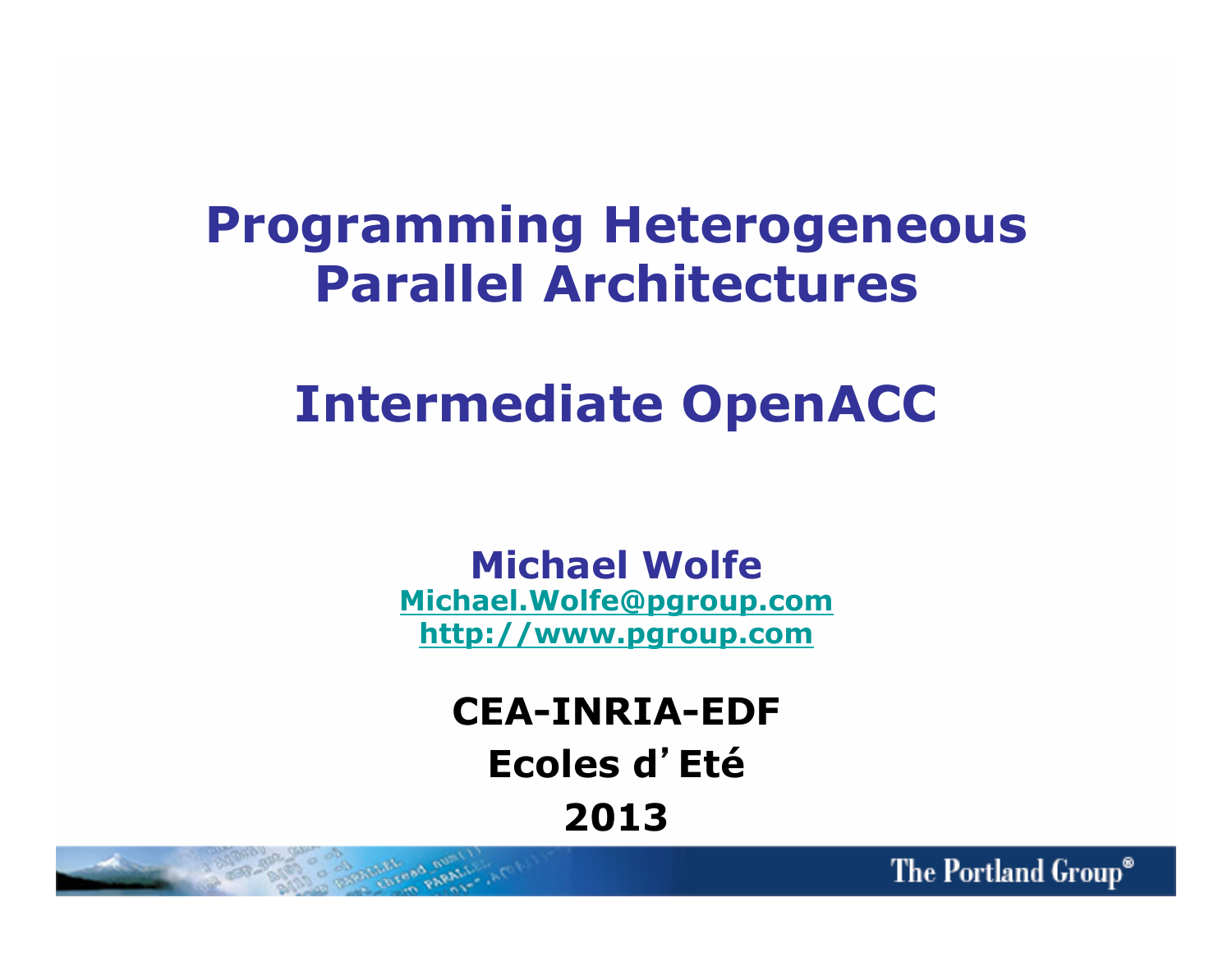### **Outline**

- ! **cache directive**
- ! **inlining**
- $\blacksquare$  interfacing with CUDA
	- ! **host\_data**
	- ! **acc\_malloc, acc\_free, deviceptr**
	- ! **CUDA Fortran**
- ! **API calls**
- ! **OpenACC 2.0**
- ! **PGI-specific features**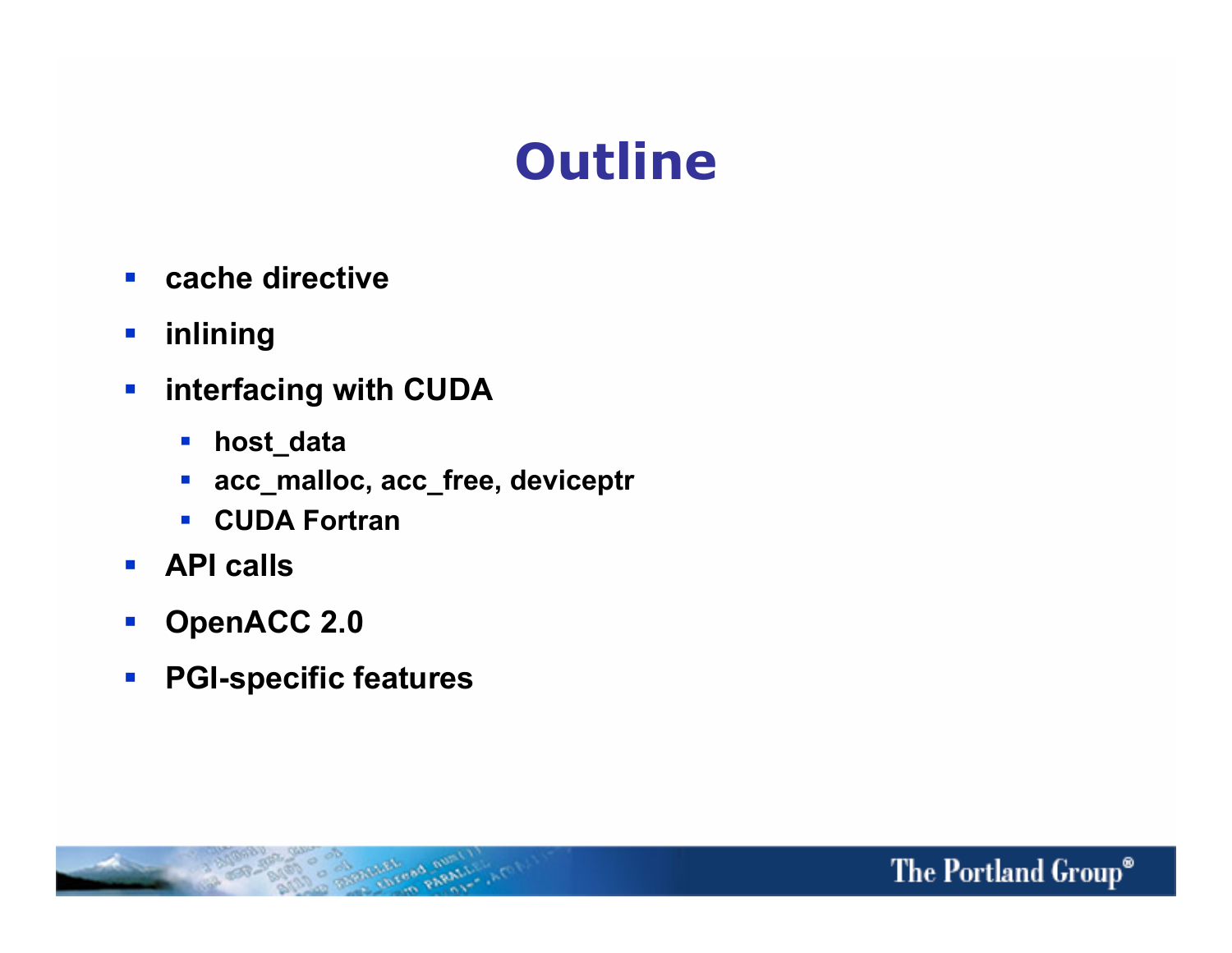```
#pragma acc parallel loop present(x[0:n],y[0:n]) 
    for( i = 1; i < n-1; ++i ){
        y[i] = 0.5*(x[i-1]*x[i+1]); }
```
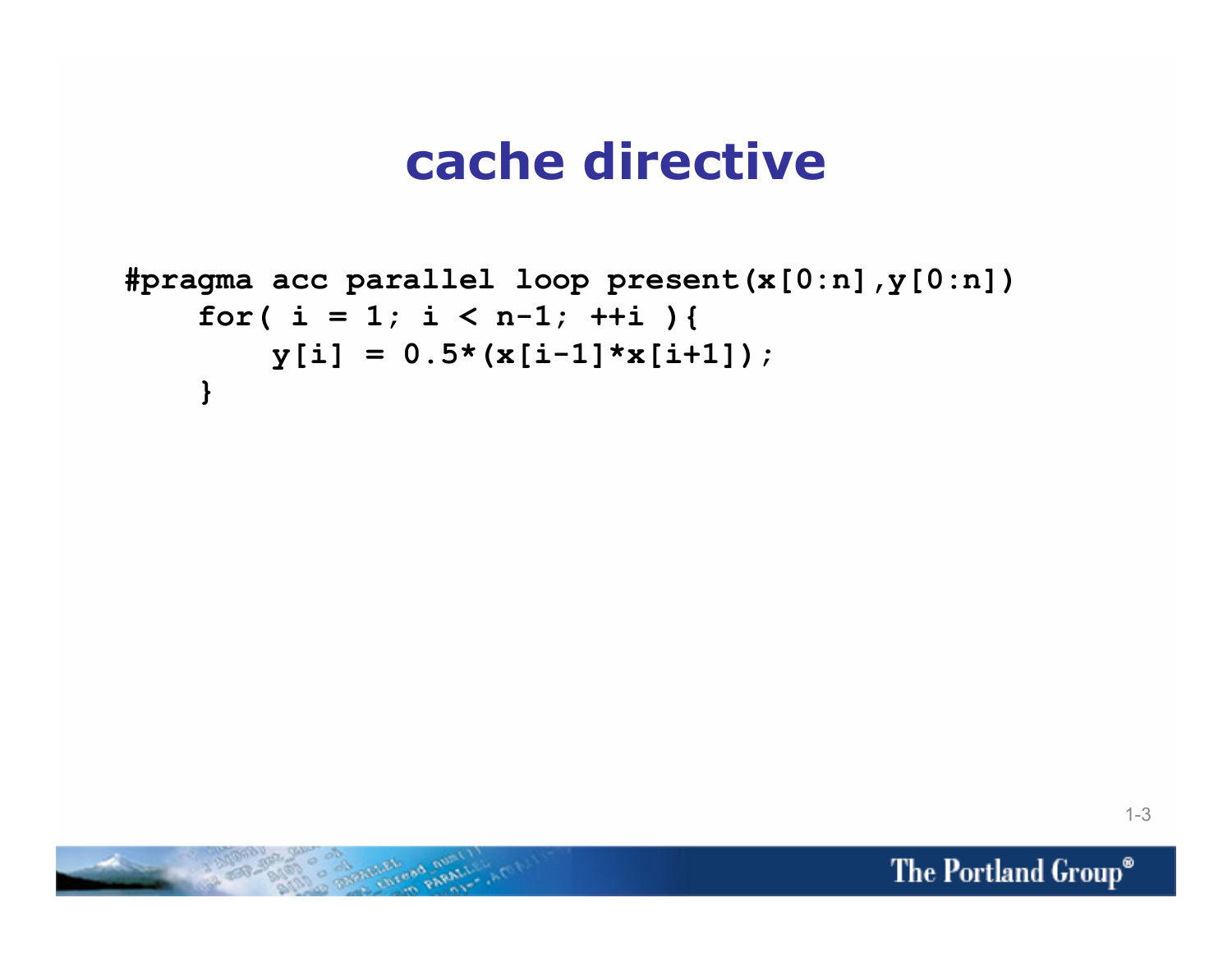```
#pragma acc parallel loop present(x[0:n],y[0:n]) 
    for( i = 1; i < n-1; ++i ){
         #pragma acc cache(x[i-1:2]) 
        y[i] = 0.5*(x[i-1]*x[i+1]); }
```
! **cross-iteration locality** 

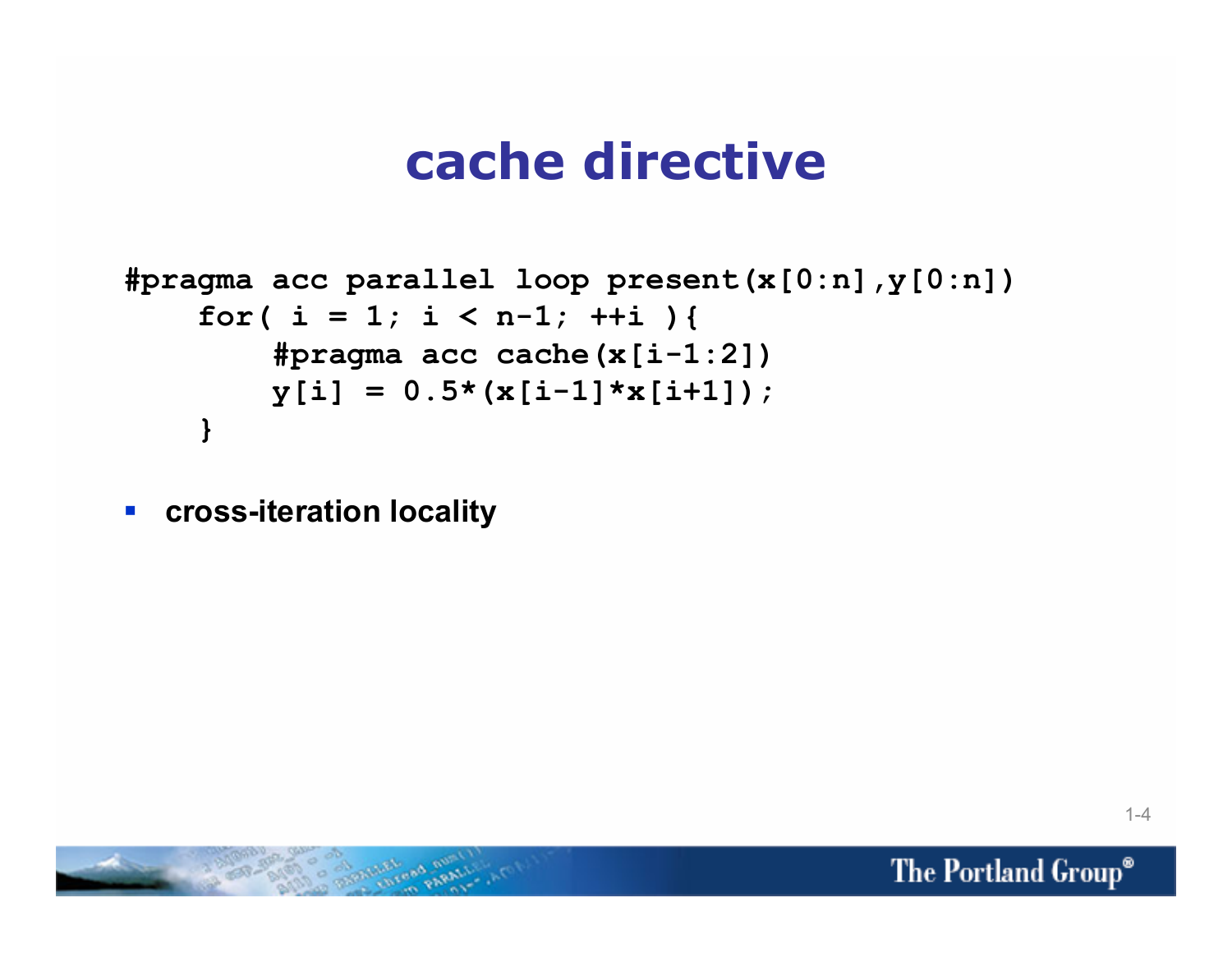```
!$acc parallel loop present(x(1:n,1:m),y(1:n,1:m)) 
     do j = 2,m 
       do i = 2,n 
        x(i,j) = 0.25*(y(i-1,j) + y(i+1,j)) + \&y(i, j-1) + y(i, j+1) enddo 
     enddo
```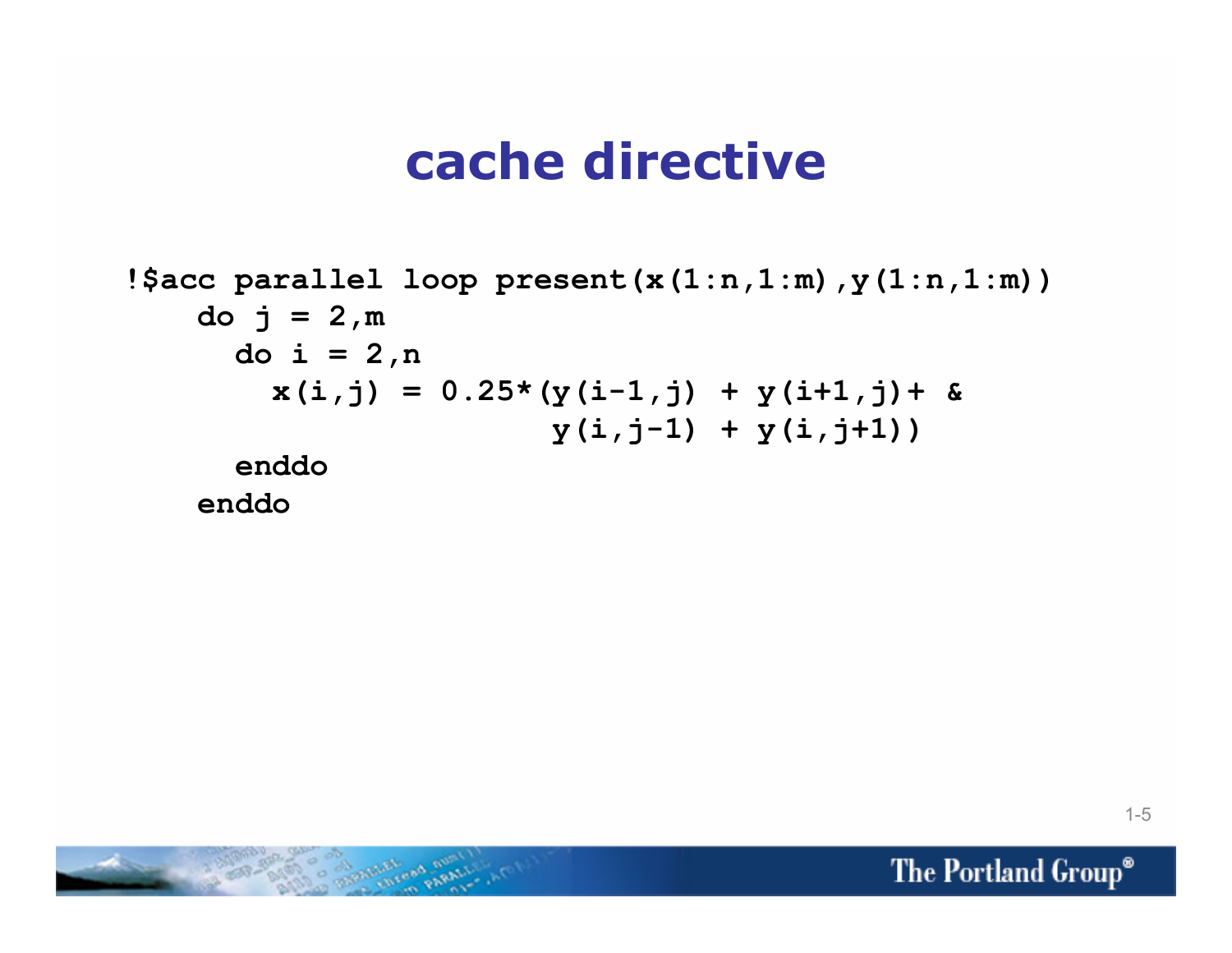```
!$acc parallel loop present(x(1:n,1:m),y(1:n,1:m)) 
    do j = 2, m do i = 2,n 
         !$acc cache(y(i-1:i+1,j-1:j+1)) 
        x(i,j) = 0.25*(y(i-1,j) + y(i+1,j)) + \&y(i, j-1) + y(i, j+1) enddo 
     enddo
```
! **cross-iteration locality** 

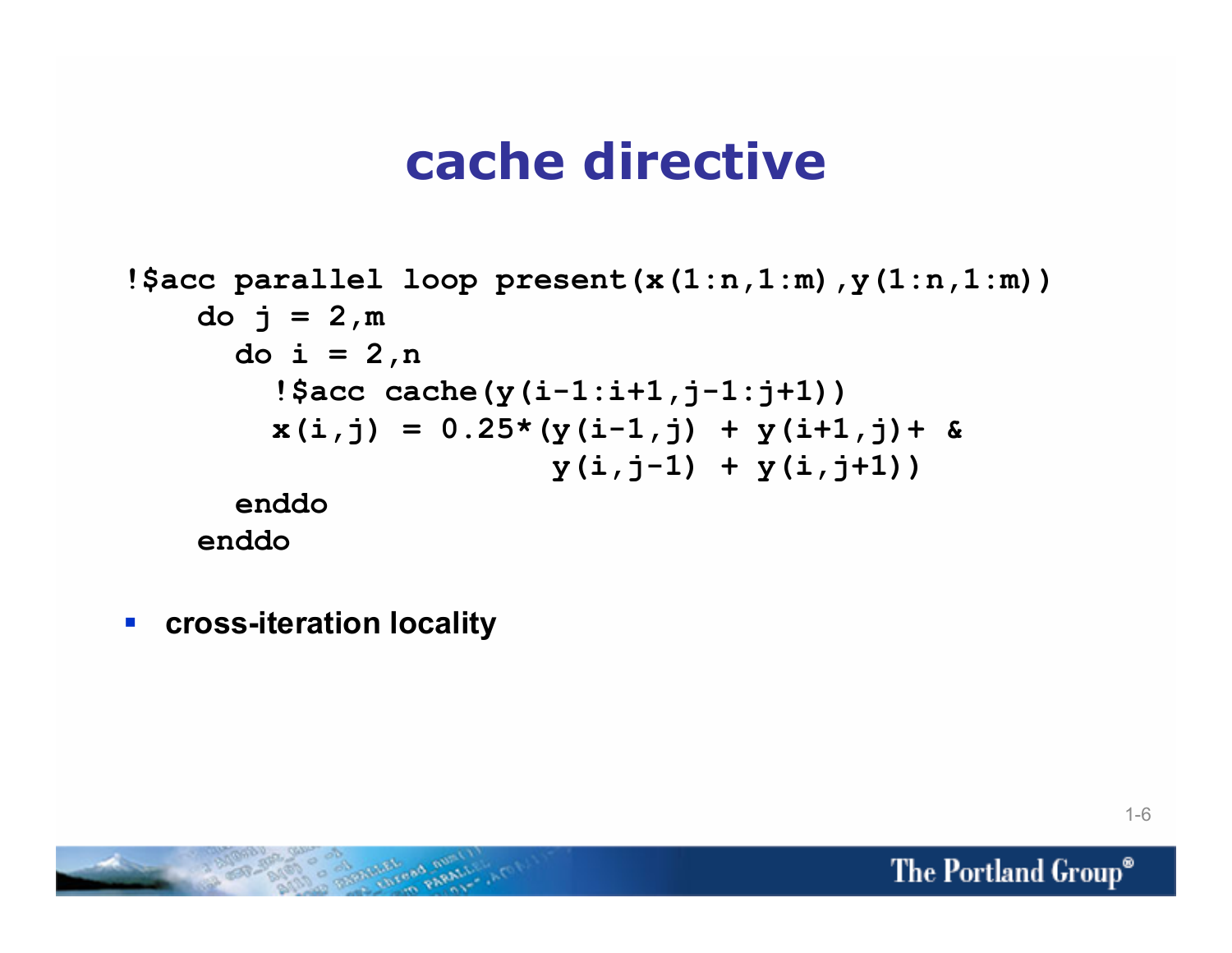## **Procedure Calls in Compute Region**

```
#pragma acc parallel loop present(x[0:n],y[0:n]) 
     for( i = 0; i < n; ++i ) 
       v[i] = foo(x[i])
```
**// where does foo**- **come from?** 

```
pgcc –Minline a.c 
pgcc –Mextract=lib:mylib b.c 
pgcc –Minline=lib:mylib a.c 
pgcc –Minline=levels:10 a.c 
pgcc –Minline=levels:2,foo,phoo,bar,lib:mylib a.c
```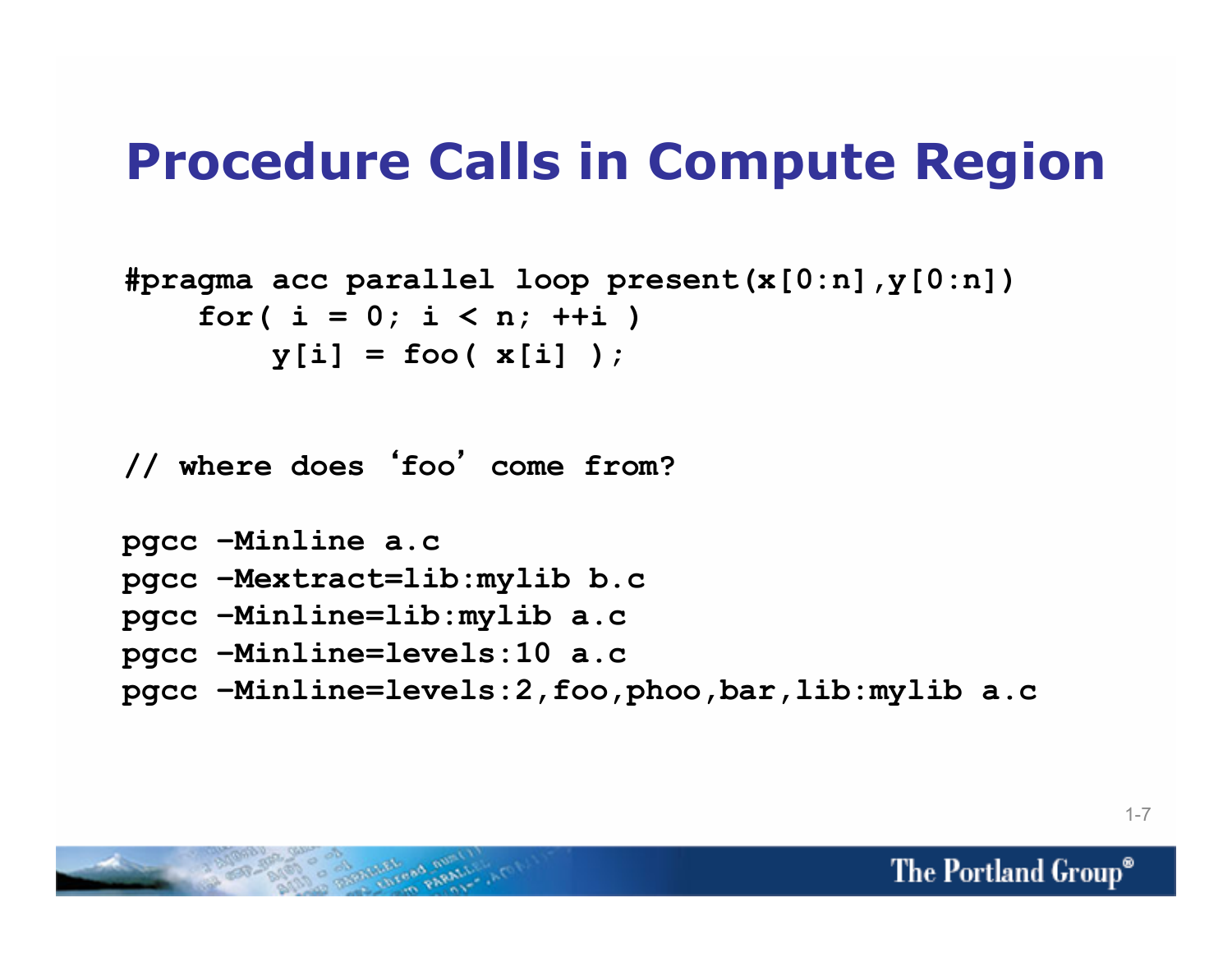#### **Mixing OpenACC with CUDA C**

```
#pragma acc data copy( x[0:n] ) 
 ... 
   #pragma acc host_data use_device(x) 
   { 
     uses_cuda_pointer( x ); 
   } 
 ... 
}
```
Captain Constitution of the Constitution

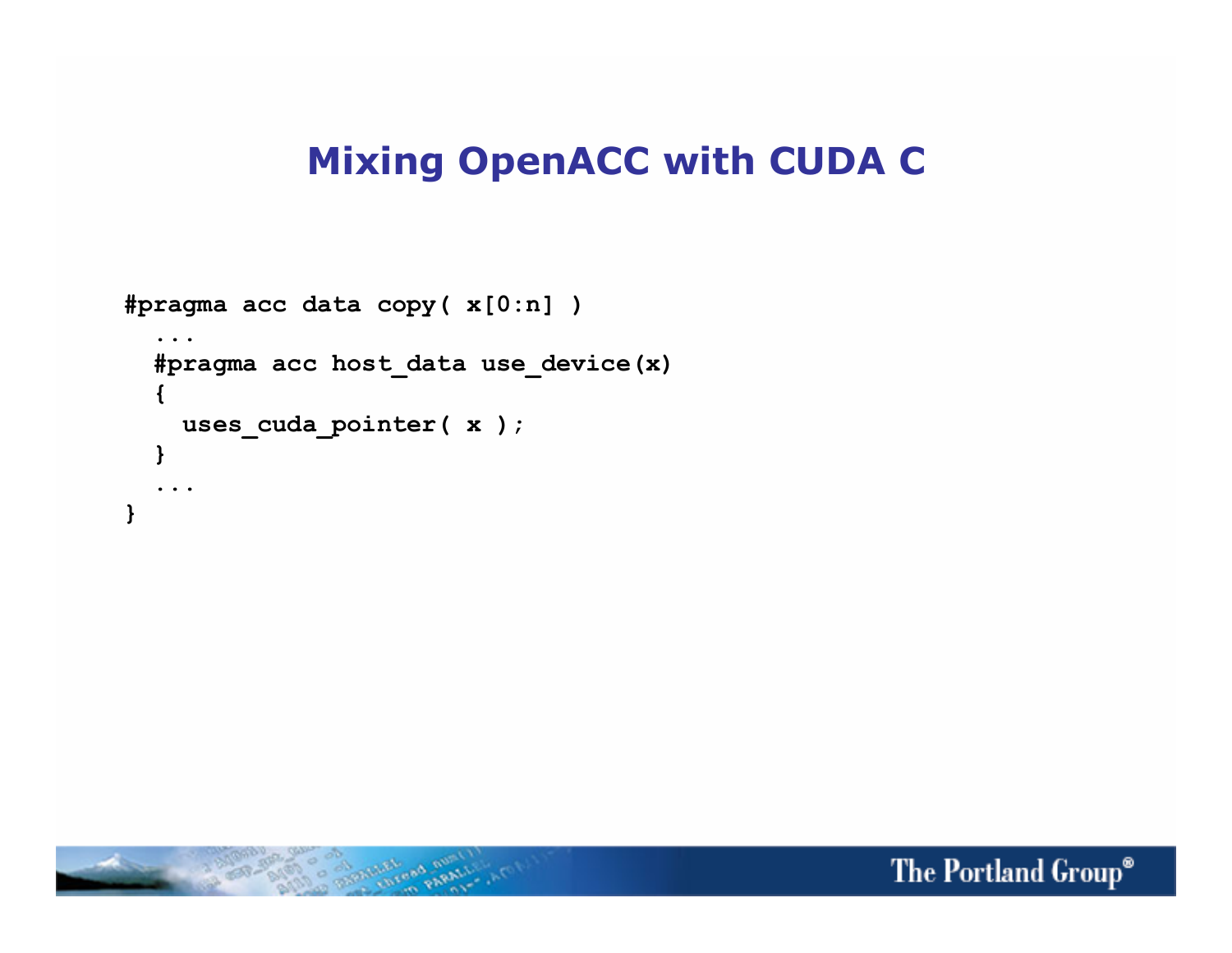#### **Mixing OpenACC with CUDA C**

```
cudaMalloc( &x, sizeof(float)*n ); 
... 
#pragma acc data deviceptr(x, y) 
{ 
    for( i = 0; i < n; ++i)
        y[i] += a * x[i];
}
```
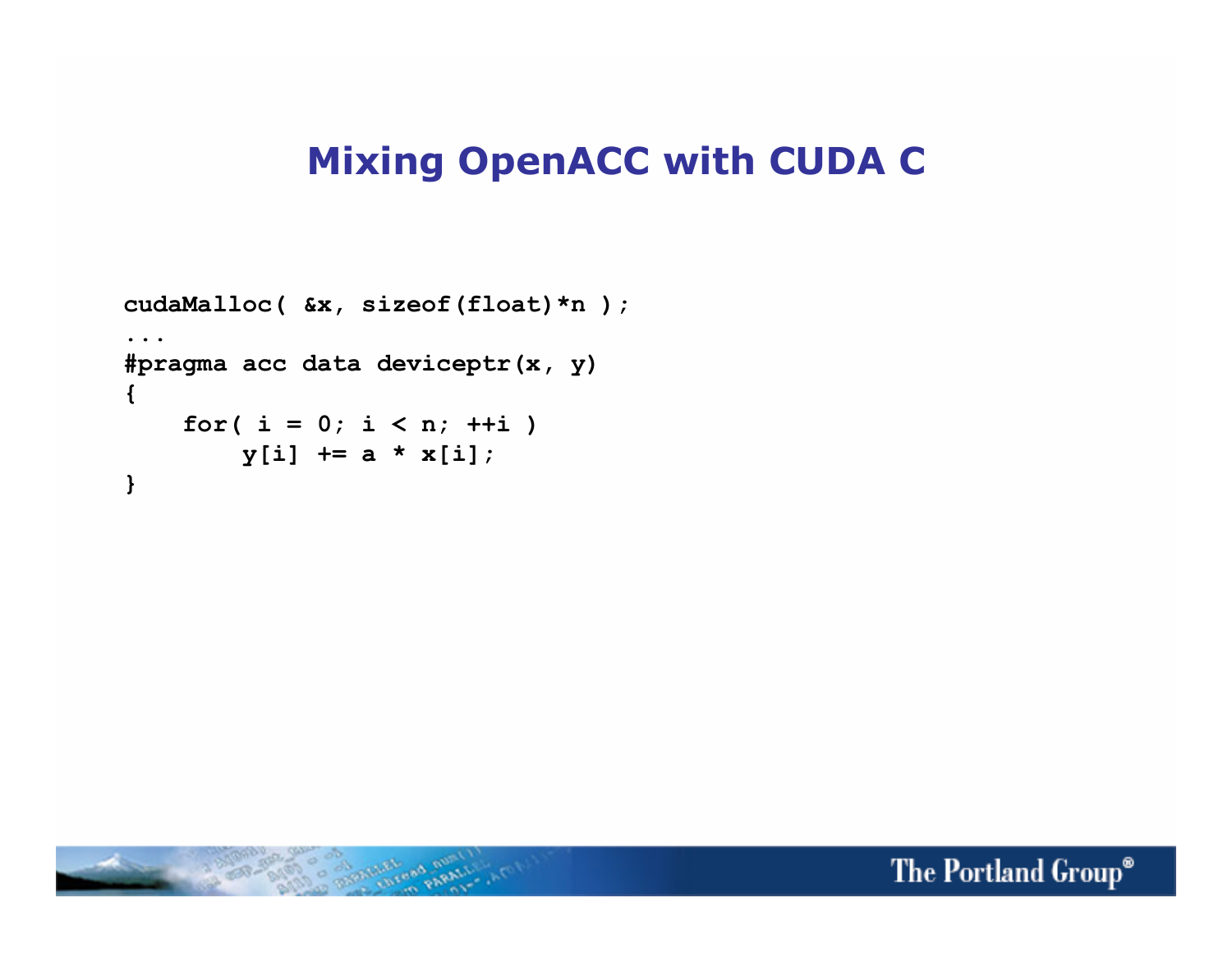#### **Mixing OpenACC with CUDA C**

```
x = acc malloc( sizeof(float)*n );
... 
#pragma acc data deviceptr(x, y) 
{ 
    for( i = 0; i < n; ++i)
        y[i] += a * x[i];
}
```
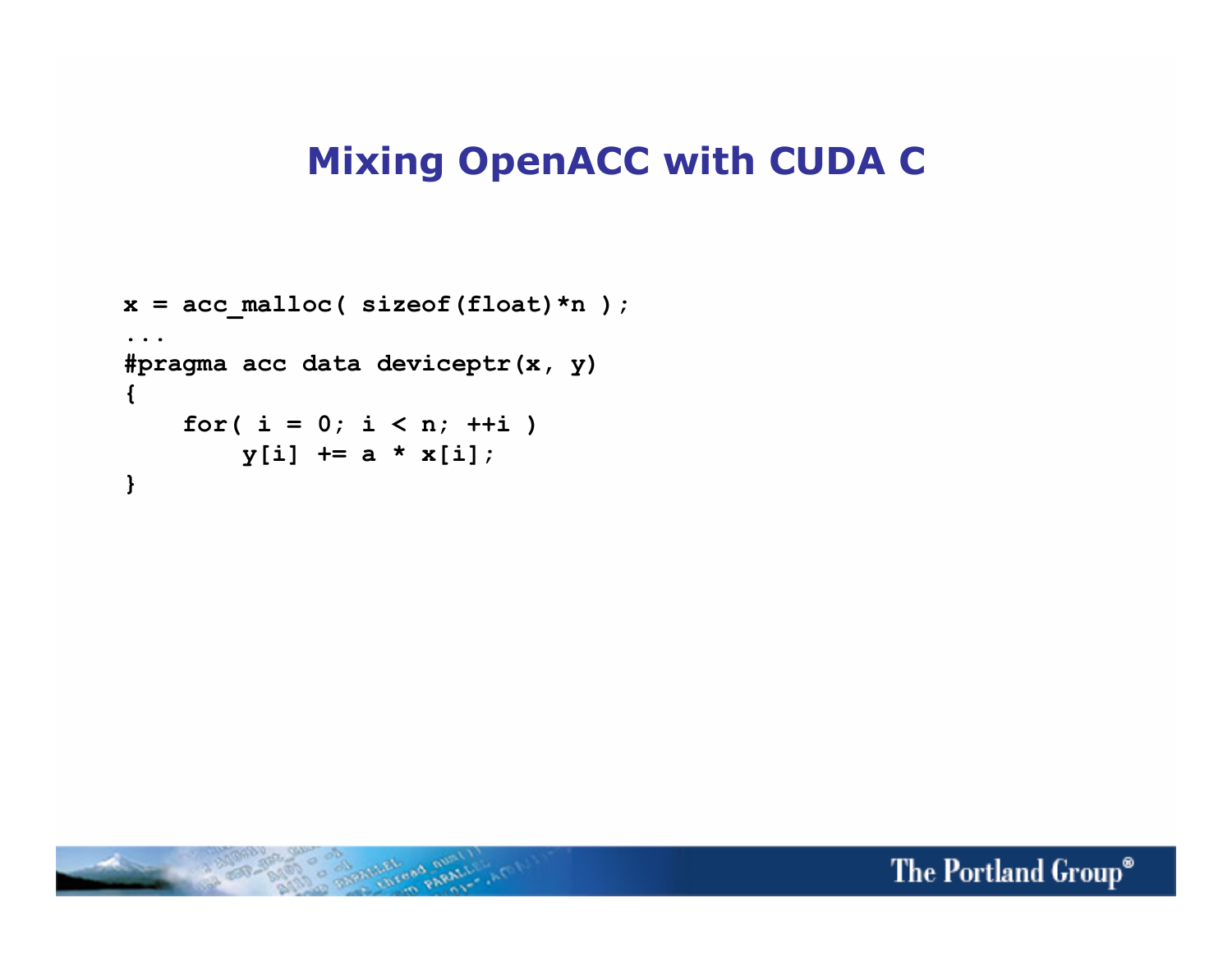#### **Mixing OpenACC with CUDA Fortran (PGI)**

```
module mymod 
  contains 
  subroutine usesdev( x ) 
    real, dimension(:), device :: x 
...
  end subroutine 
end module 
... 
use mymod 
!$acc data copy( y(:) ) 
... 
  call usesdev( y ) 
... 
!$acc end data
```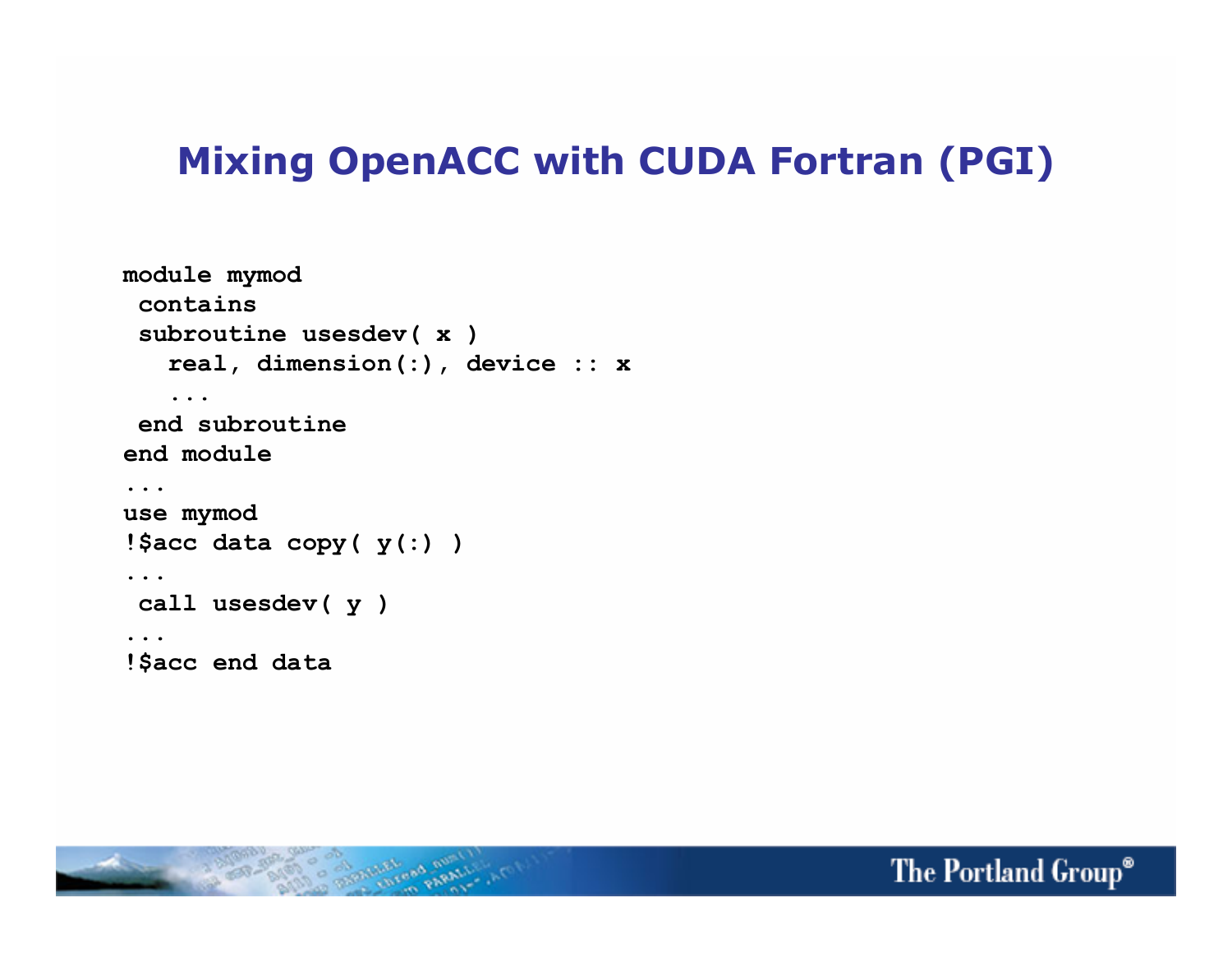#### **Mixing OpenACC with CUDA Fortran (PGI)**

```
module mymod 
   real, dimension(:), allocatable, device :: x
end module 
... 
use mymod 
!$acc data copy( y(:) ) ! no need for 'x' here 
... 
!$acc kernels loop 
  do i = 1, n 
 y(i) = y(i) + a*x(i) enddo 
... 
!$acc end data
```
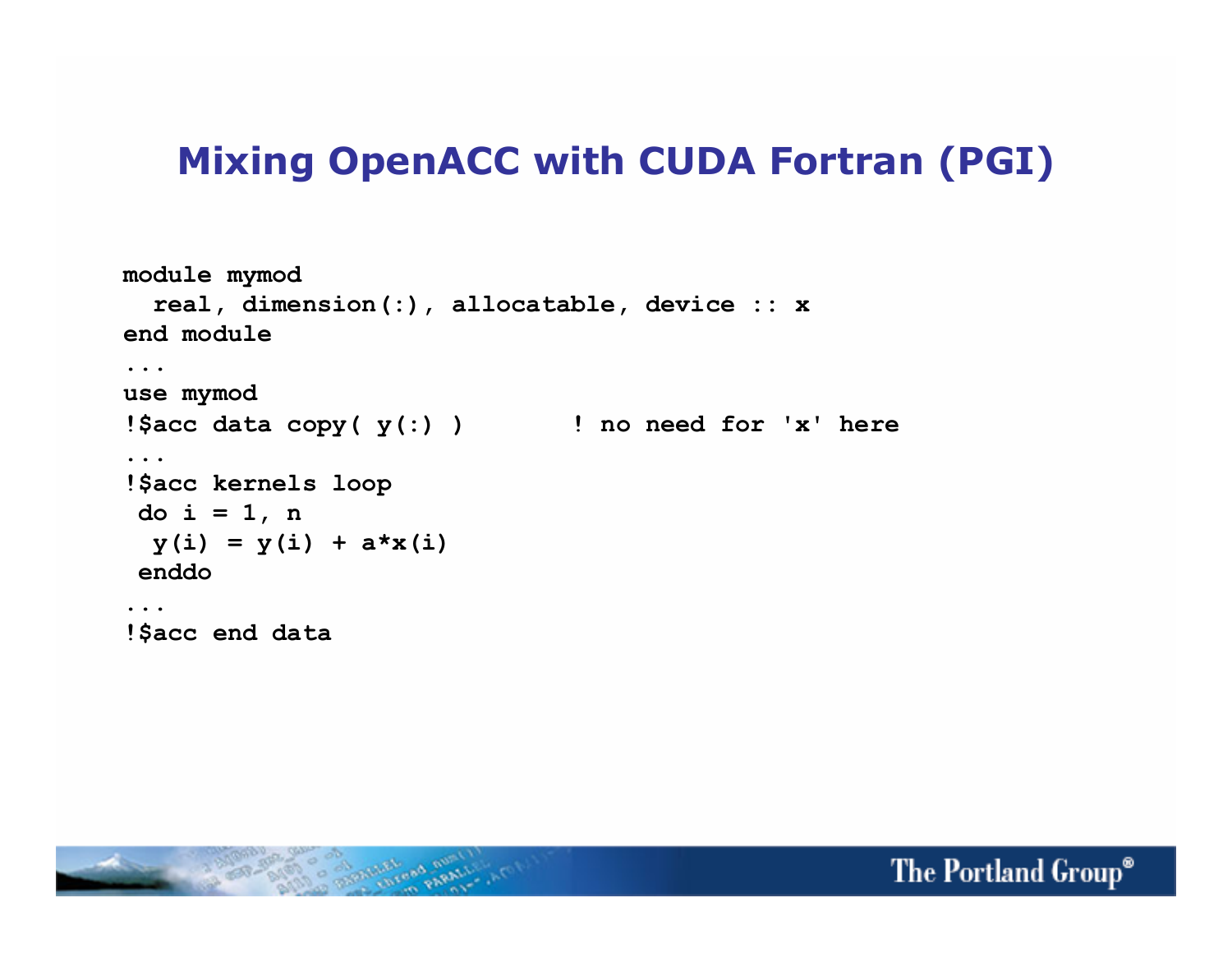#### **Mixing OpenACC with CUDA Fortran (PGI)**

```
module mymod 
   real, dimension(:), allocatable, device :: x 
contains 
  attributes(device) subroutine devproc(...) 
 ... 
  end subroutine 
  subroutine hostproc(...) 
   !$acc parallel 
    do i = 1, n 
      call devproc(a(i)) ! device call in same module 
    enddo 
   !$acc end parallel 
  end subroutine
end module
```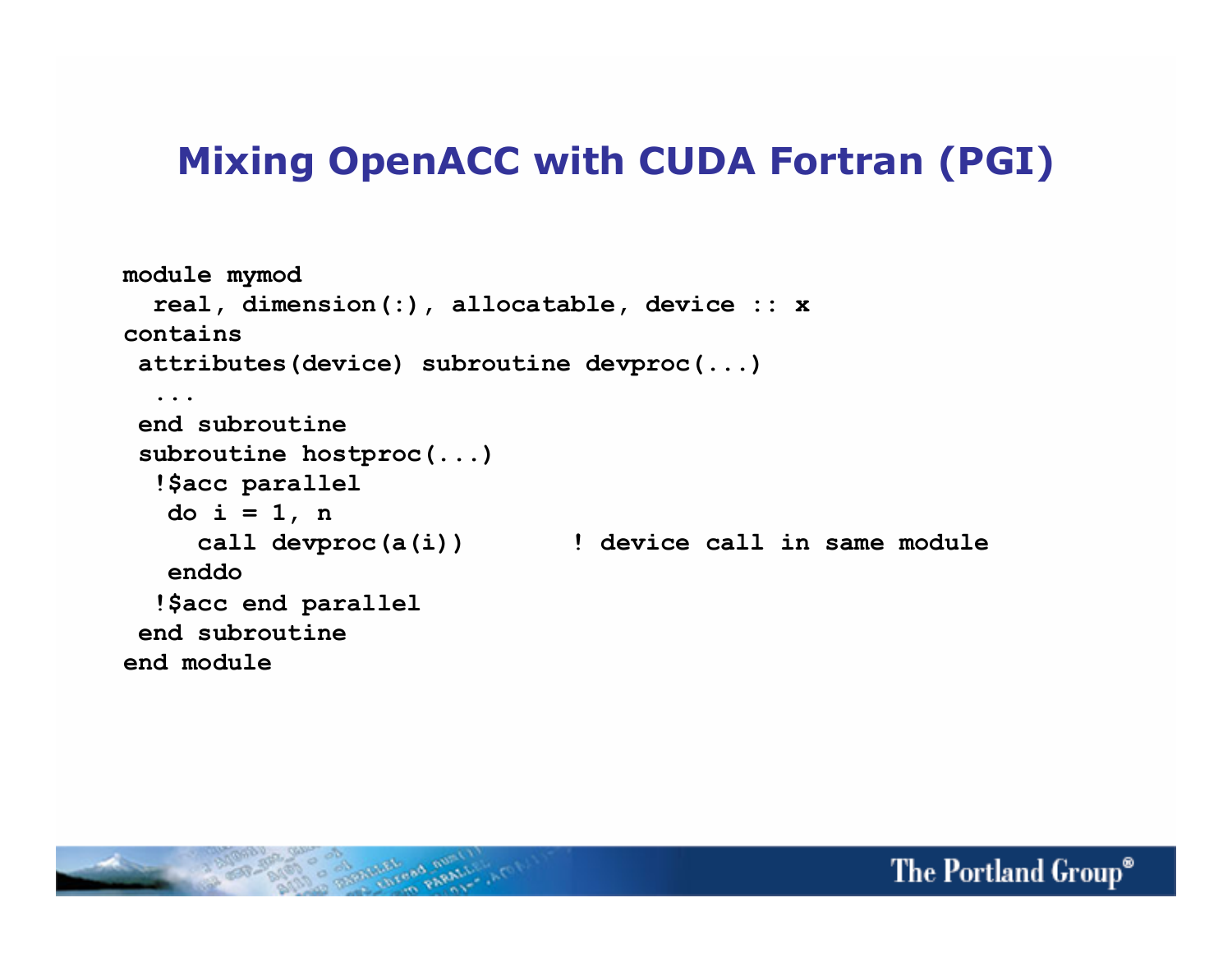#### **Useful API calls**

- **n** = acc get num devices ( acc device nvidia )
- **acc** set device num ( 1, acc device nvidia )
- **acc** async test( n ), acc async test all()
- **acc** async wait( n ), acc async wait all()
- **acc\_init( acc\_device\_nvidia )**
- ! **if( acc\_on\_device( acc\_device\_nvidia ) )…**
- $\blacksquare$  ptr = acc malloc( sizeof(int)\*n )
- **acc\_copyin( x, sizeof(int)\*n ); call acc\_copyin( x(1:n,1:m) )**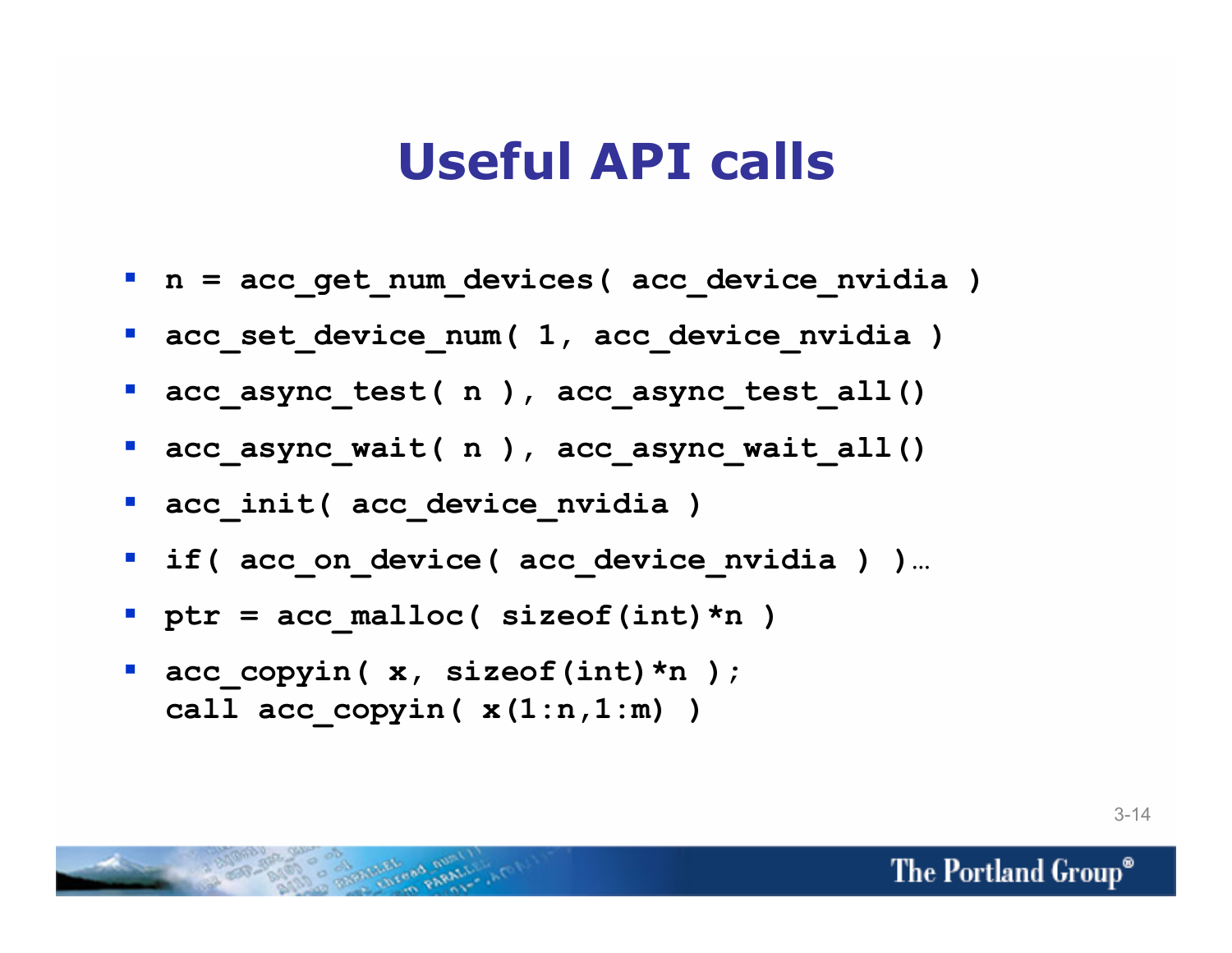# **OpenACC 2.0 Highlights**

- ! **Procedure calls, separate compilation**
- ! **Nested parallelism**
- ! **Device-specific tuning, multiple devices**
- ! **Data management features and global data**
- ! **Multiple host thread support**
- ! **Loop directive additions**
- ! **Asynchronous behavior additions**
- ! **atomic operations**
- ! **New API routines**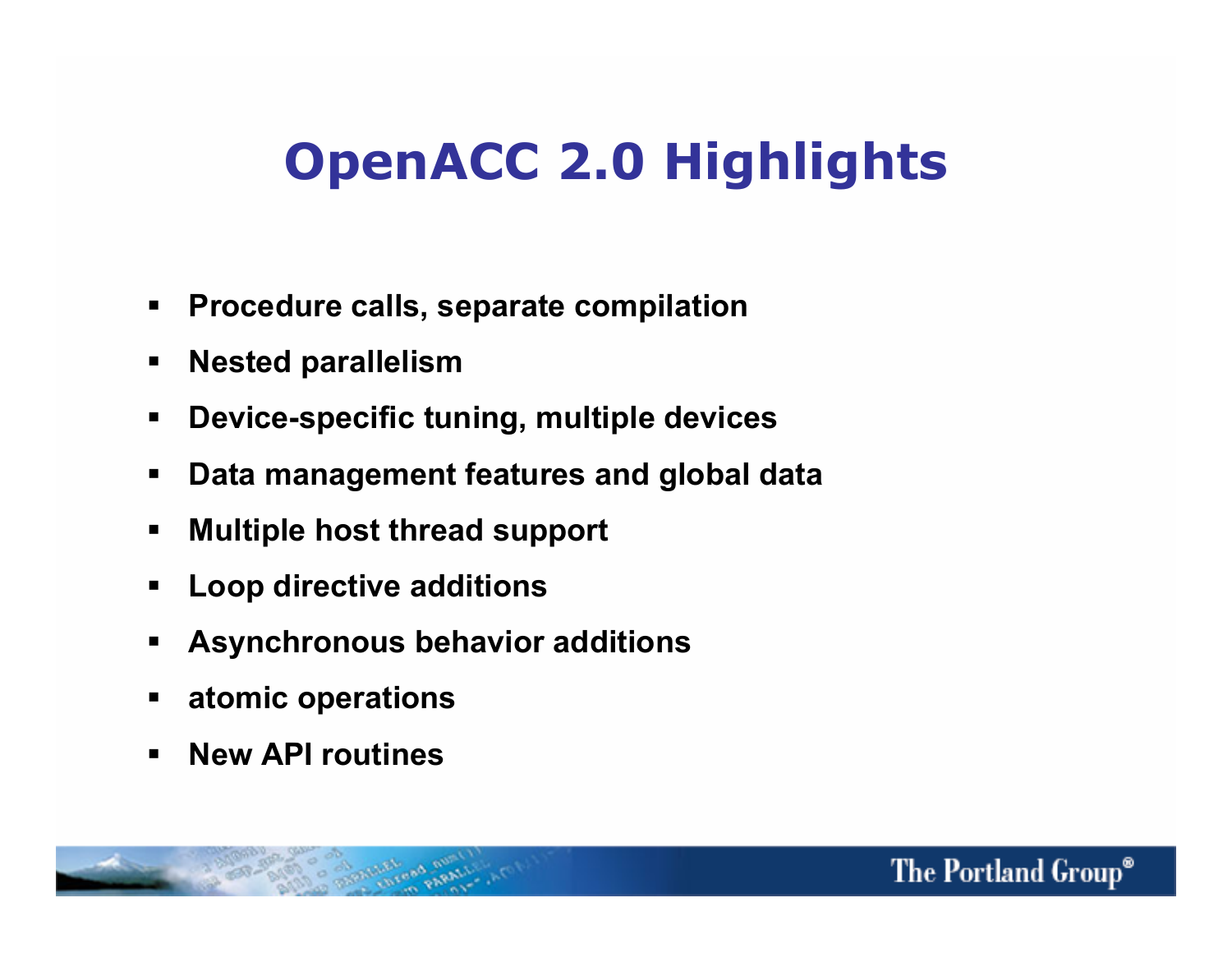## **Currently**

```
#pragma acc parallel loop num_gangs(200)… 
for( int i = 0; i < n; ++i ){
  v[i] += rhs[i];
   matvec( v, x, a, i, n ); 
   // must inline matvec 
}
```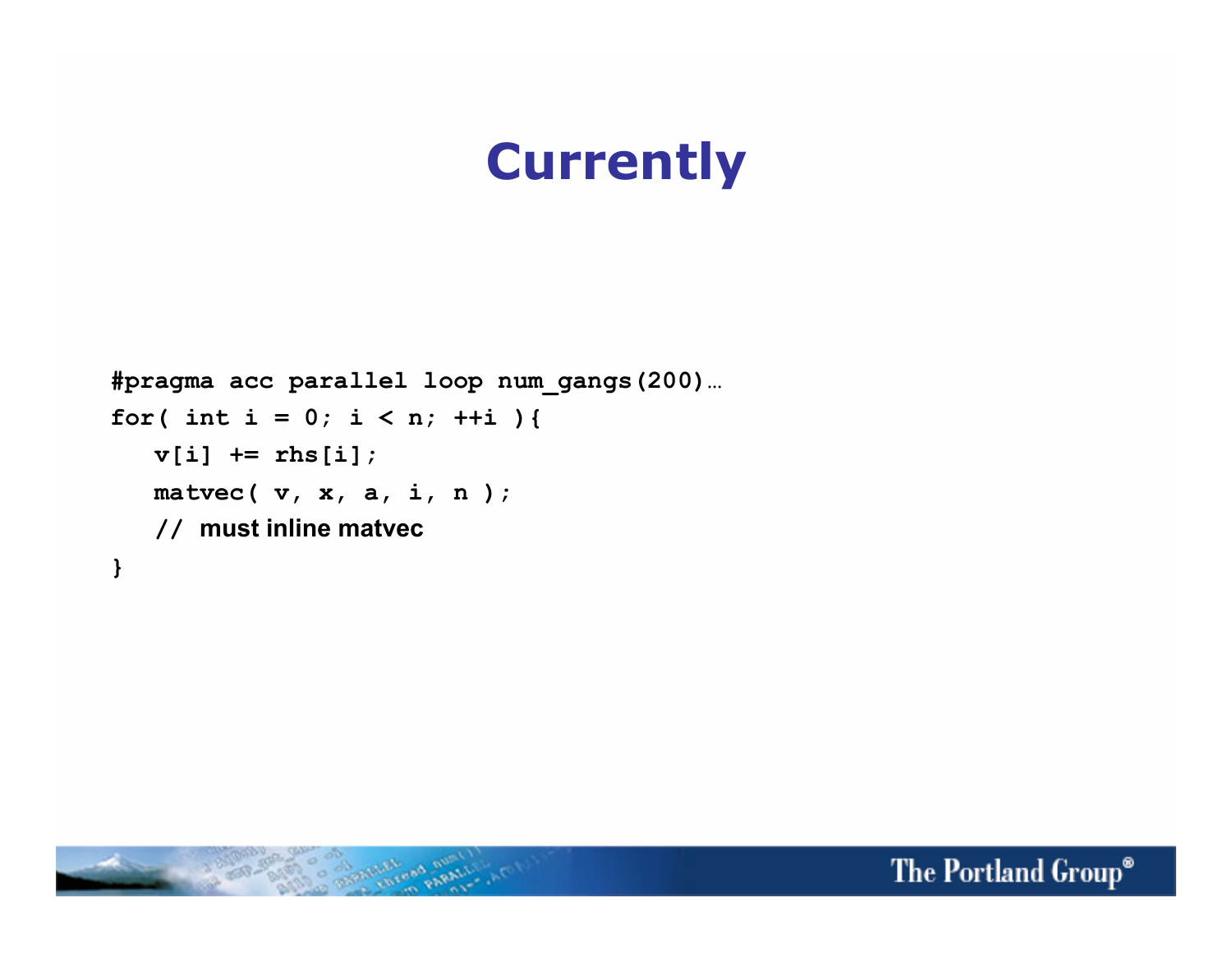## **OpenACC 2.0**

```
#pragma acc routine worker 
extern void matvec(float* v,float* x,...);
… 
#pragma acc parallel loop num_gangs(200)… 
for( int i = 0; i < n; ++i ){
  v[i] += rhs[i];
   matvec( v, x, a, i, n ); 
    // procedure call on the device 
}
```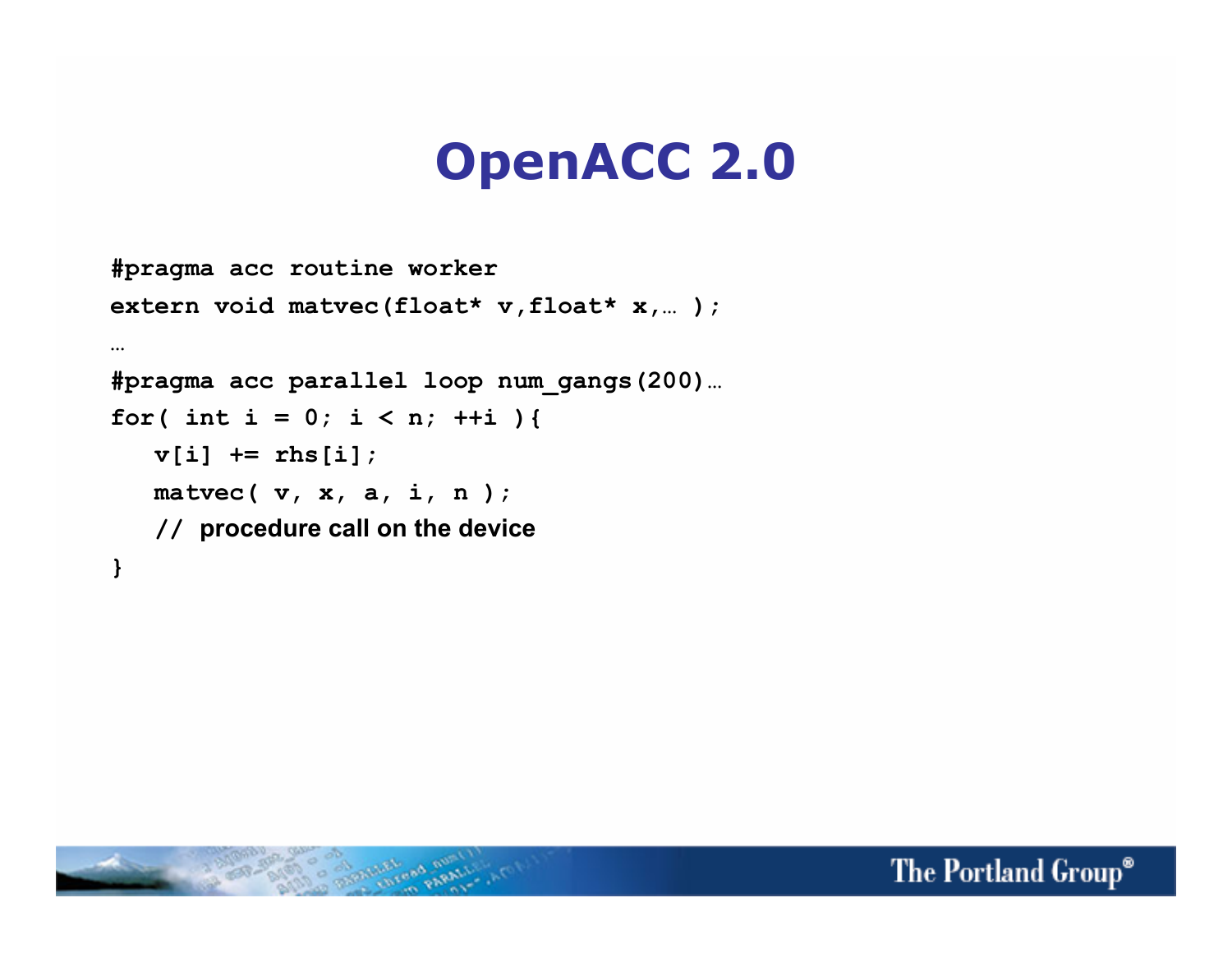#### **OpenACC 2.0 routine**

```
#pragma acc routine worker 
extern void matvec(float* v,float* x,… ); 
… 
#pragma acc parallel loop num_gangs(200)… 
for( int i = 0; i < n; ++i ){
  v[i] += rhs[i];
   matvec( v, x, a, i, n ); 
    // procedure call on the device 
}
```

```
#pragma acc routine worker 
void matvec( float* v, float* x, 
                float* a, int i, 
                int n ){ 
   float xx = 0; 
   #pragma acc loop reduction(+:xx) 
   for( int j = 0; j < n; ++j ) 
    xx += a[i*n+j]*v[i];\mathbf{x}[i] = \mathbf{x}}
```
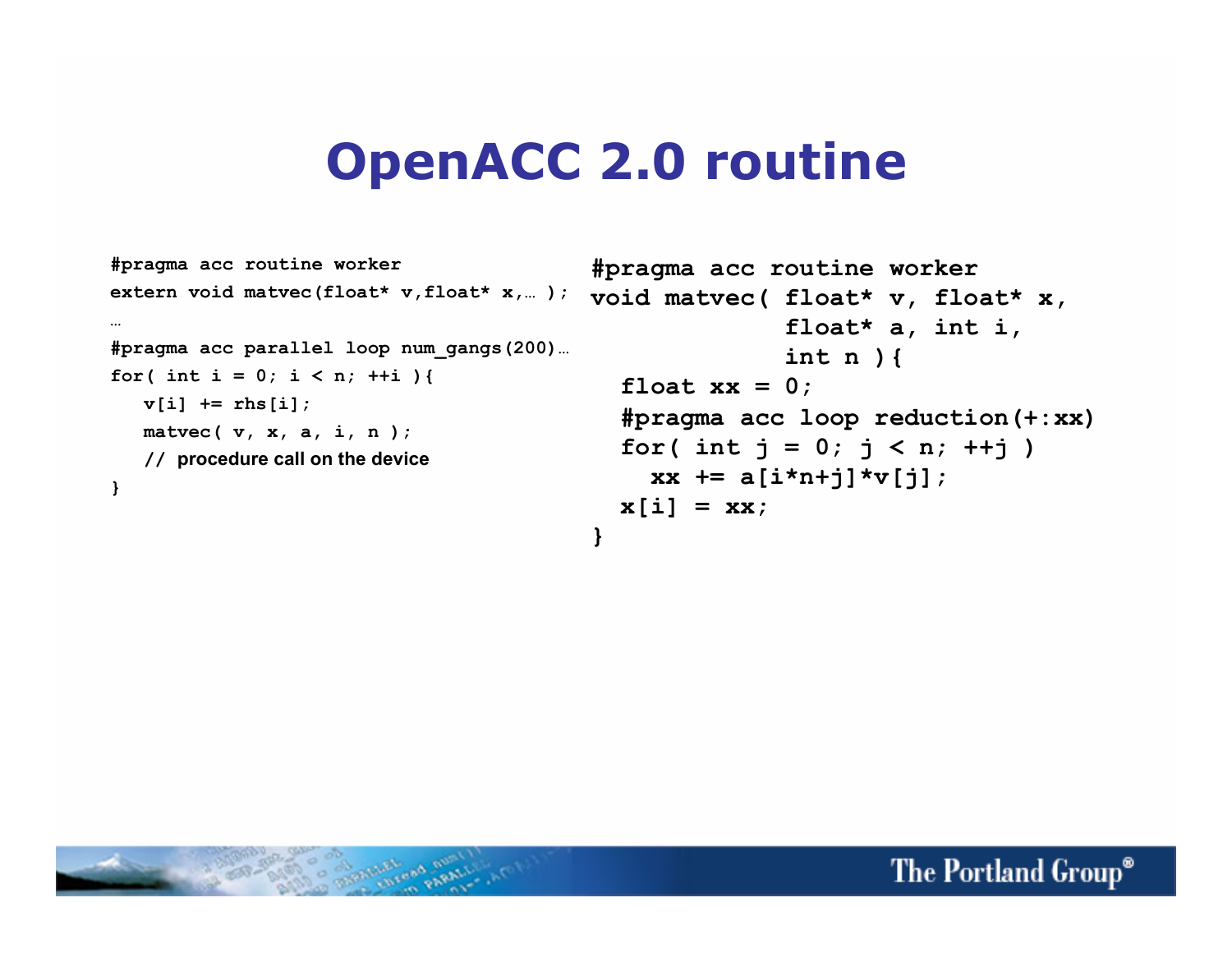#### **OpenACC 2.0 routine bind**

**}** 

```
#pragma acc routine worker bind(mvdev) 
extern void matvec(float* v, float* x,...);
… 
#pragma acc parallel loop num_gangs(200)… 
for( int i = 0; i < n; ++i ){
  v[i] += rhs[i];
   matvec( v, x, a, i, n );
```

```
}
```

```
void matvec( float* v, float* x, 
               float* a, int i, int n ){ 
     float xx=0.0;
```

```
 for( int j = 0; j < n; ++j ) 
   xx += a[i*n+j]*v[j];x[i] = xx;
```

```
#pragma acc routine worker nohost 
void mvdev( float* v, float* x, 
             float* a, int i, int n ){ 
    float xx = 0.0; #pragma acc loop reduction(+:xx) 
     for( int j = 0; j < n; ++j ) 
        xx += a[i*n+j]*v[j];x[i] = xx;}
```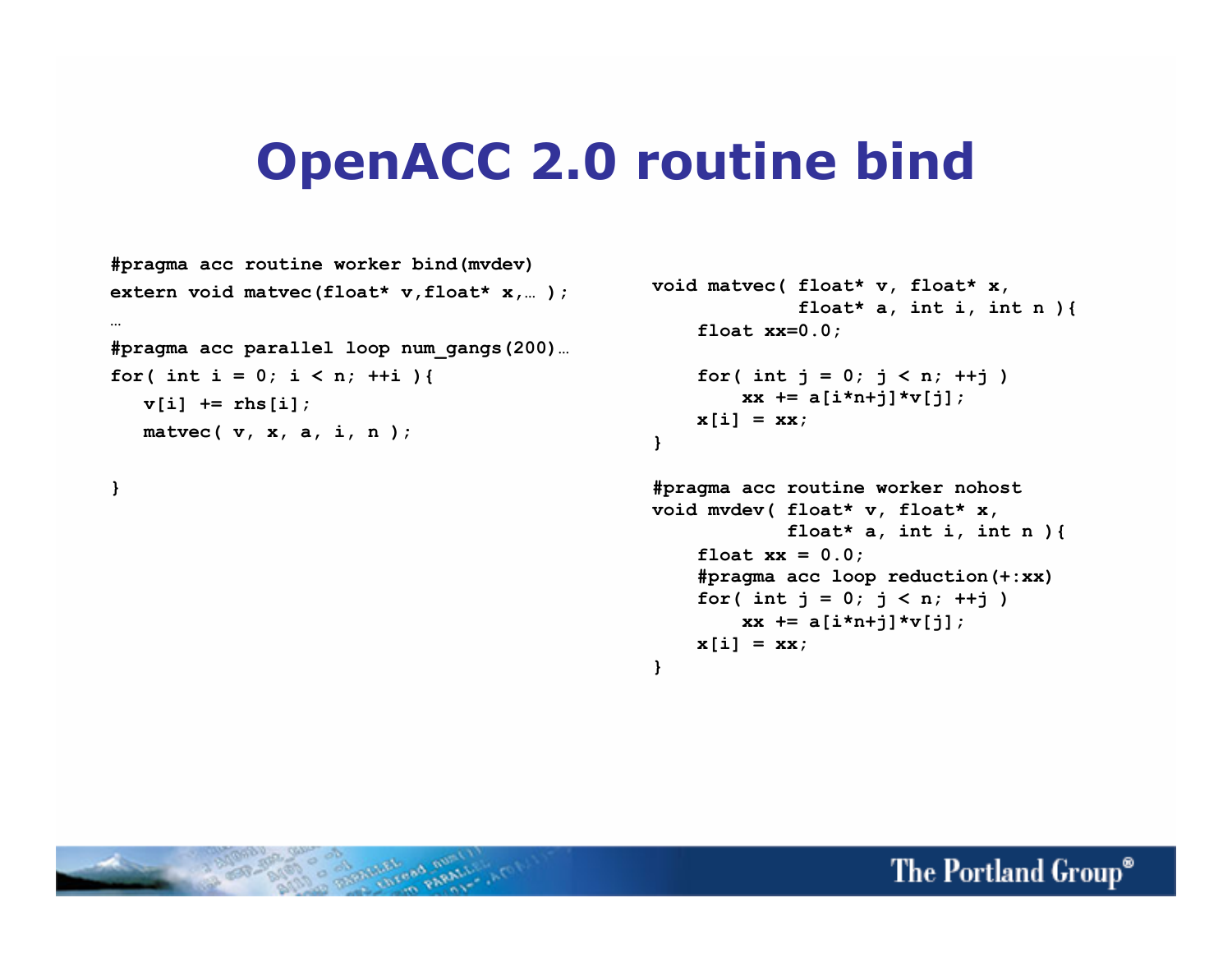#### **Nested Parallelism**

```
#pragma acc routine 
extern void matvec(float* v,float* x,...);
… 
#pragma acc parallel loop … 
for( int i = 0; i < n; ++i ) 
   matvec( v, x, i, n );
```

```
#pragma acc routine 
matvec(…){ 
    #pragma acc parallel loop 
   for( int i = 0; i < n; ++i ) {...}
```
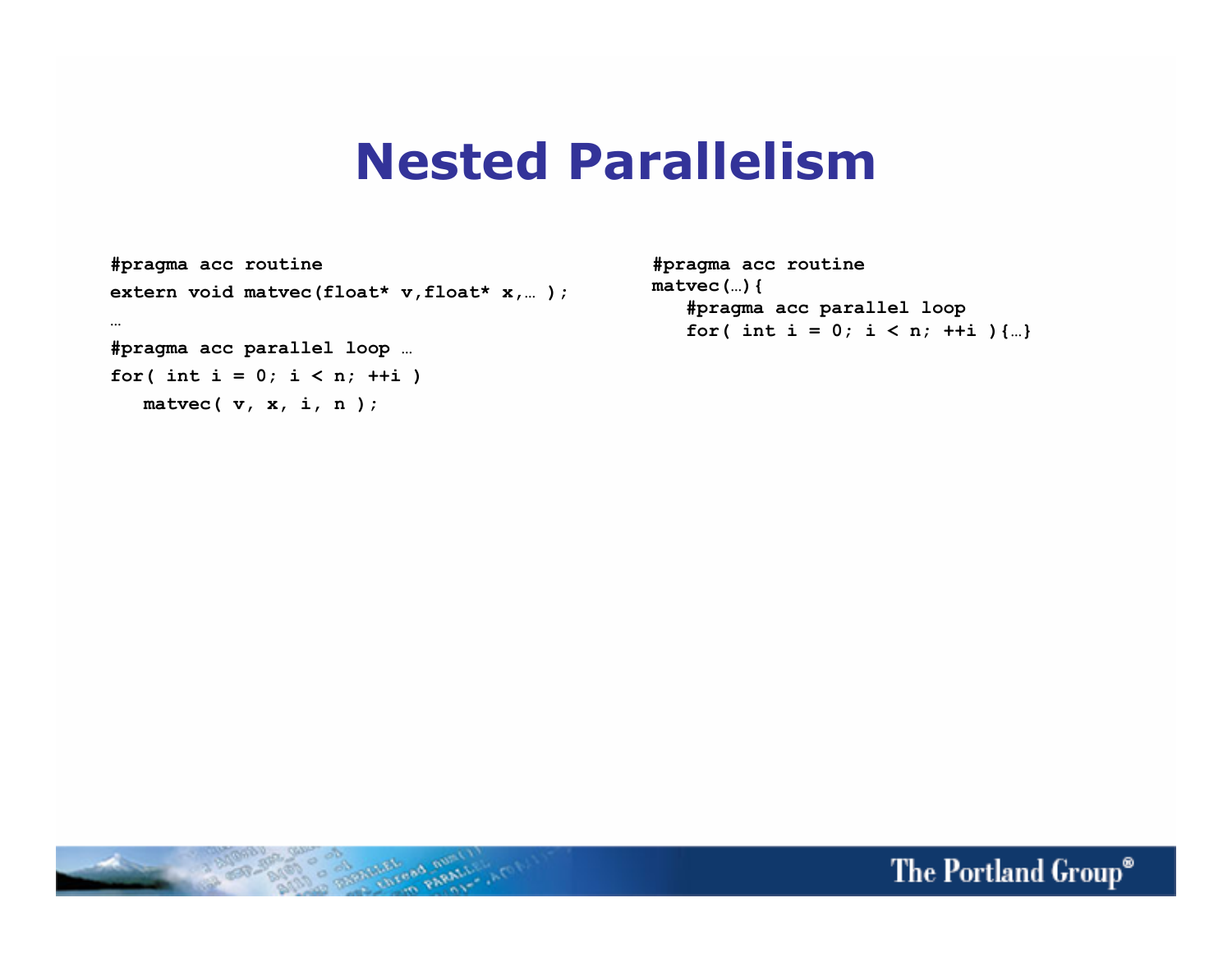#### **Nested Parallelism**

```
#pragma acc routine 
extern void matvec(float* v,float* x,...);
… 
#pragma acc parallel num_gangs(1) 
{ 
   matvec( v0, x0, i, n ); 
   matvec( v1, x1, i, n ); 
   matvec( v2, x2, i, n ); 
}
```

```
#pragma acc routine 
matvec(…){ 
    #pragma acc parallel loop 
   for( int i = 0; i < n; ++i ) {...}
```
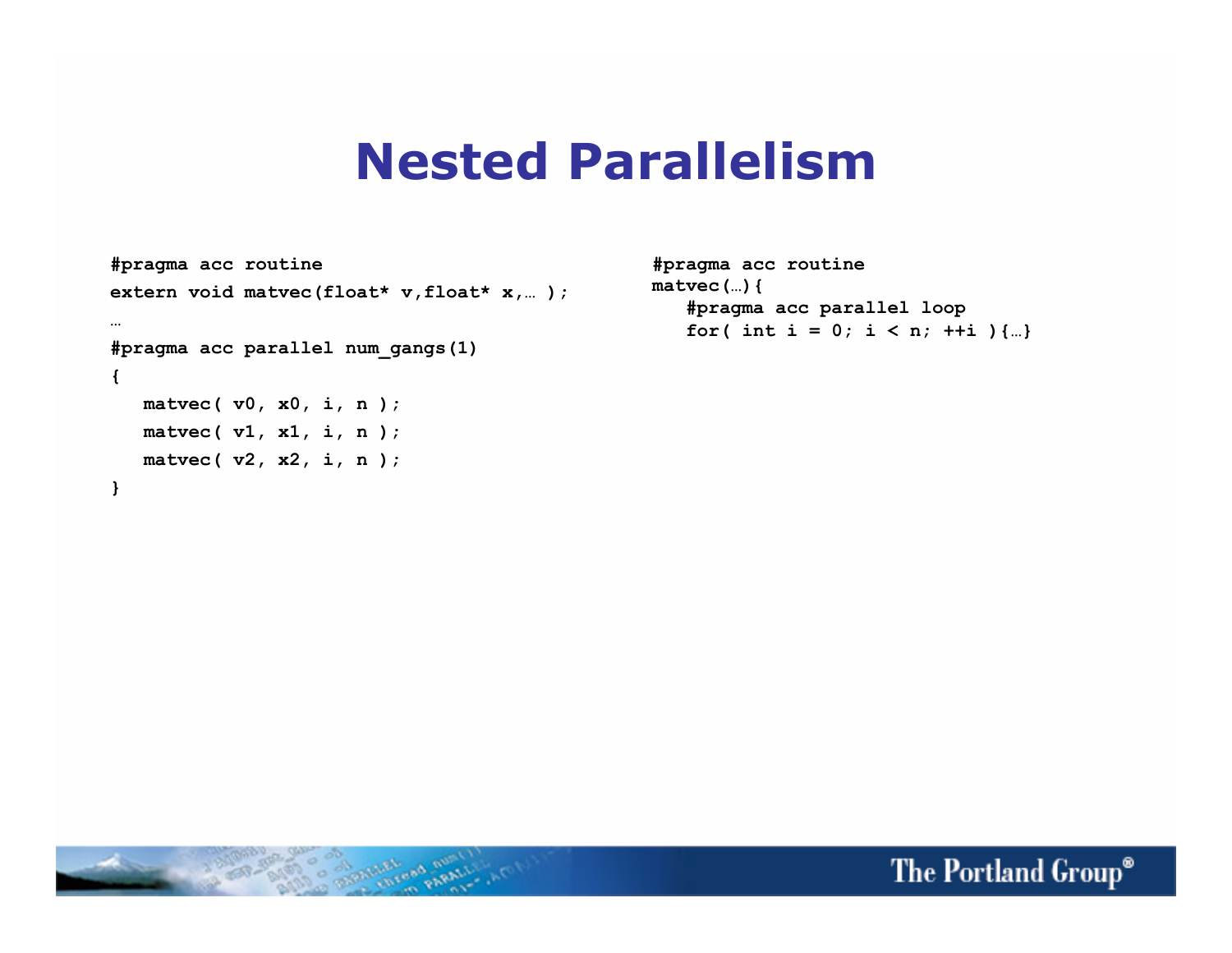# **device\_type(dev-type)**

**#pragma acc parallel loop num\_gangs(200)** 

for( int i =  $0;$  i < n;  $++i$  ){  $v[i]$   $\neq$   $rhs[i]$ ;  **matvec( v, x, a, i, n );** 

**}** 

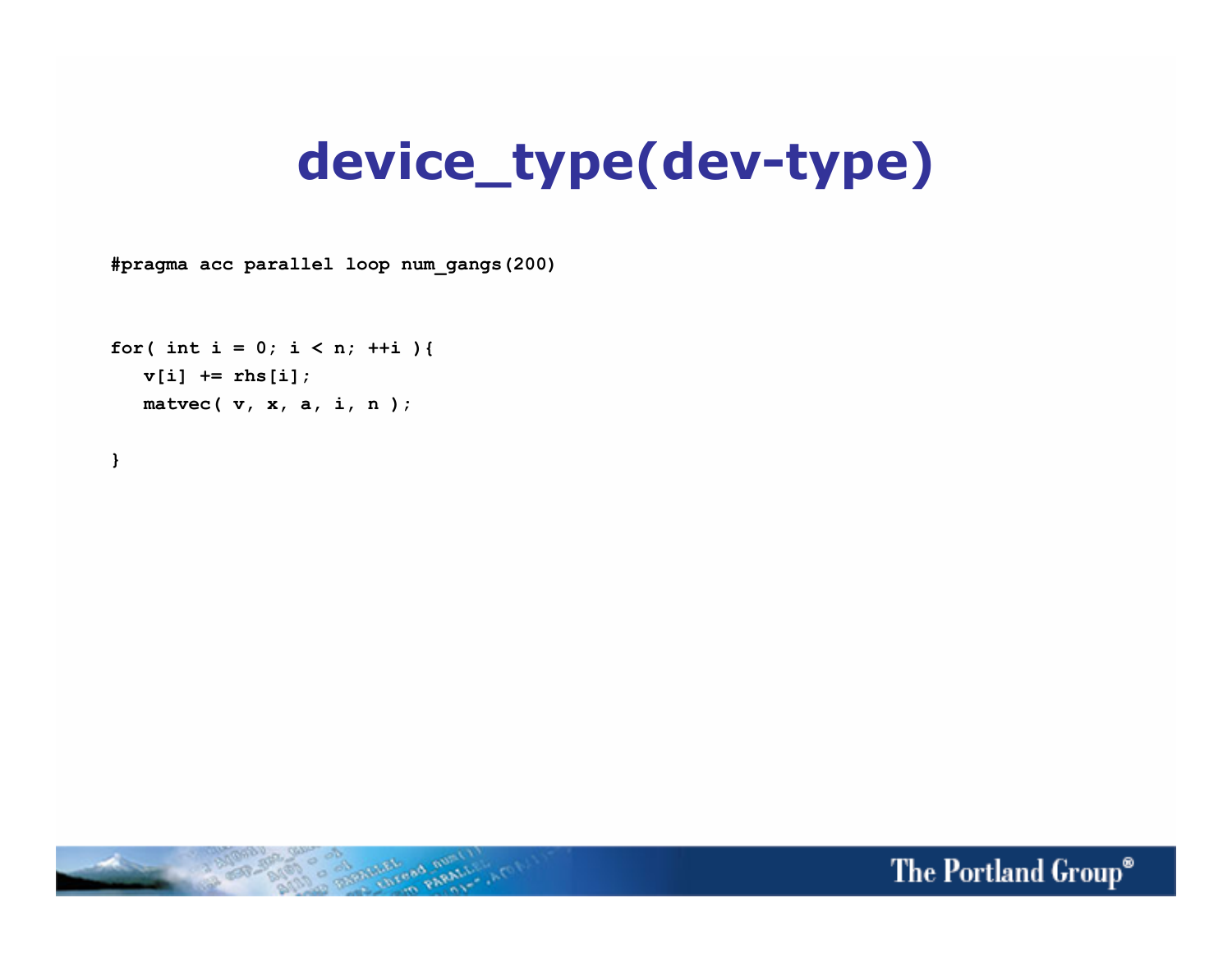### **device\_type(dev-type)**

**#pragma acc parallel loop num\_gangs(200)** 

```
for( int i = 0; i < n; ++i ){
  v[i] += rhs[i];
   matvec( v, x, a, i, n );
```
**}** 

```
#pragma acc parallel loop \ 
  device_type(nvidia) num_gangs(200) …\ 
  device_type(radeon) num_gangs(400) … 
for( int i = 0; i < n; ++i ){
  v[i] += rhs[i];
   matvec( v, x, a, i, n );
```
**}** 

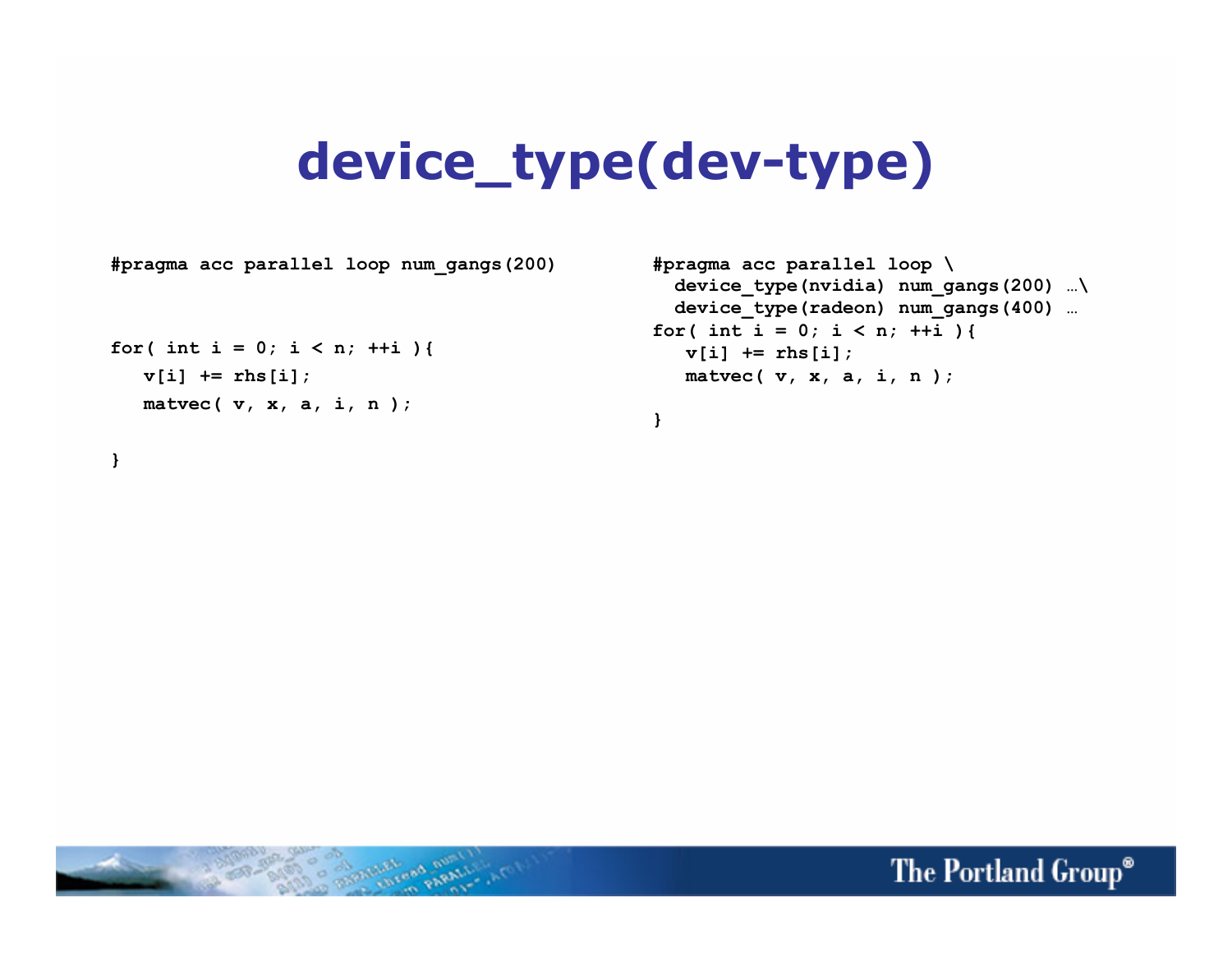#### **Dynamic Data Lifetimes**

```
void init( int n ){ 
… 
#pragma acc enter data copyin( x[0:100] ) 
… 
#pragma acc enter data present_or_create( y[0:n] ) 
… 
}
```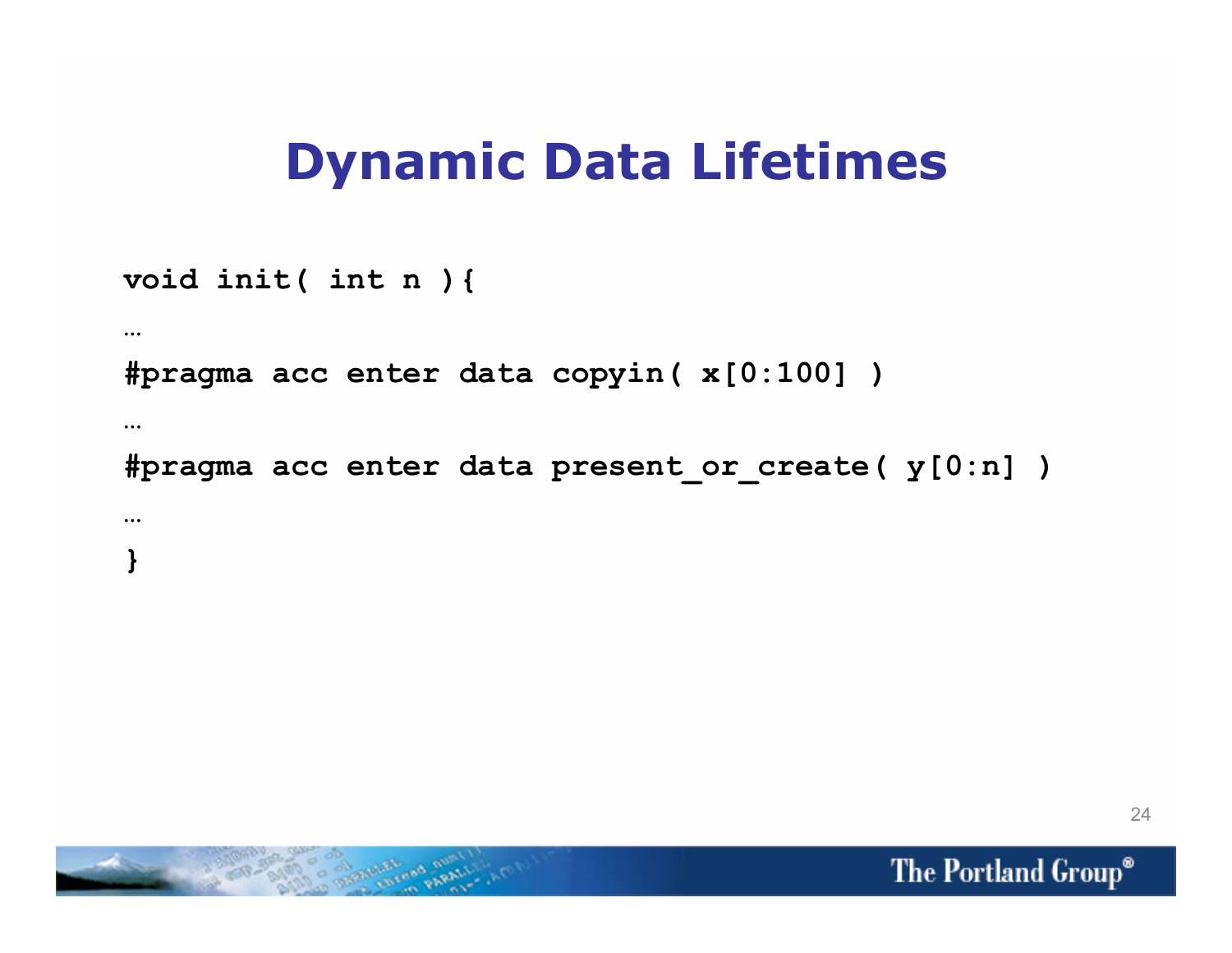#### **Dynamic Data Lifetimes**

```
void fini( int n ){ 
… 
#pragma acc exit data delete( x[0:100] ) 
… 
#pragma acc exit data copyout( y[0:n] ) 
… 
}
```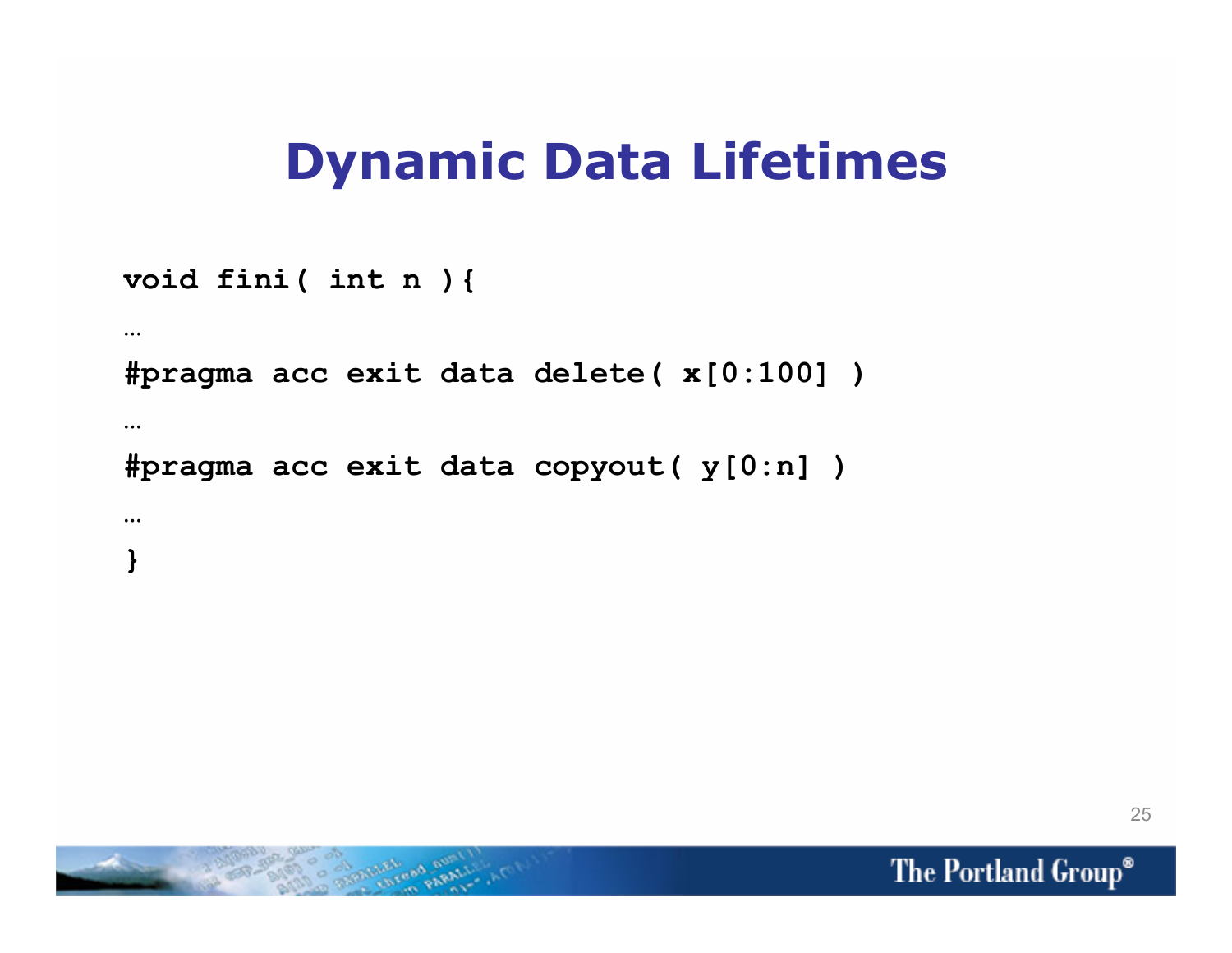## **Global Data**

**float x[1000]; #pragma acc declare create(x) // static allocation, host + device** 

**float y[1000]; #pragma acc declare device\_resident(y) // static allocation, device-only** 

**float z[10000]; #pragma acc declare link(z) // static allocation on host, dynamic allocation on device** 

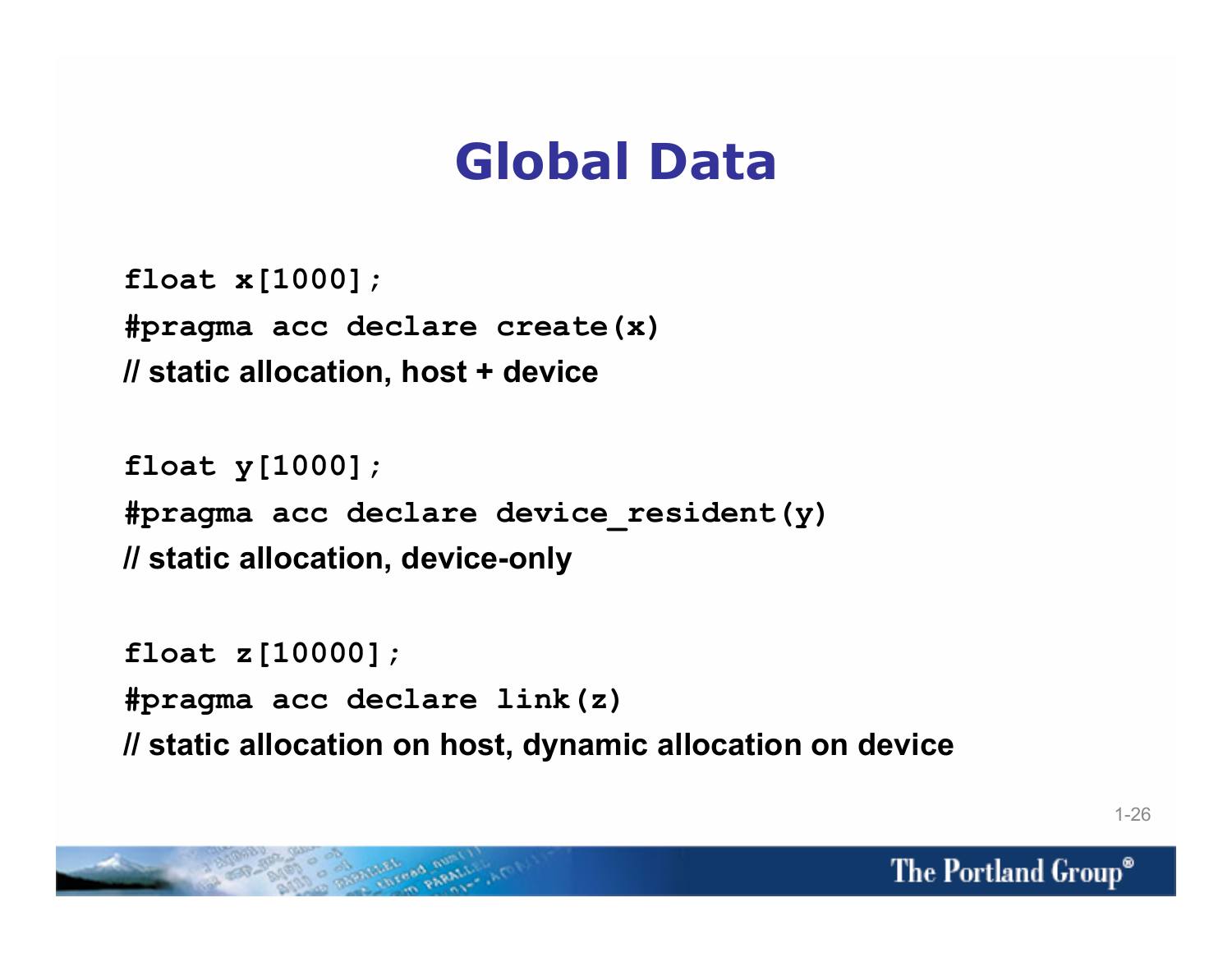## **Global Data**

```
float z[10000];
```
**…** 

```
#pragma acc declare link(z)
```

```
#pragma acc data copyin( z ) 
{// device z allocated and initialized here 
    foo();
```

```
}// device z deallocated here
```
1-27

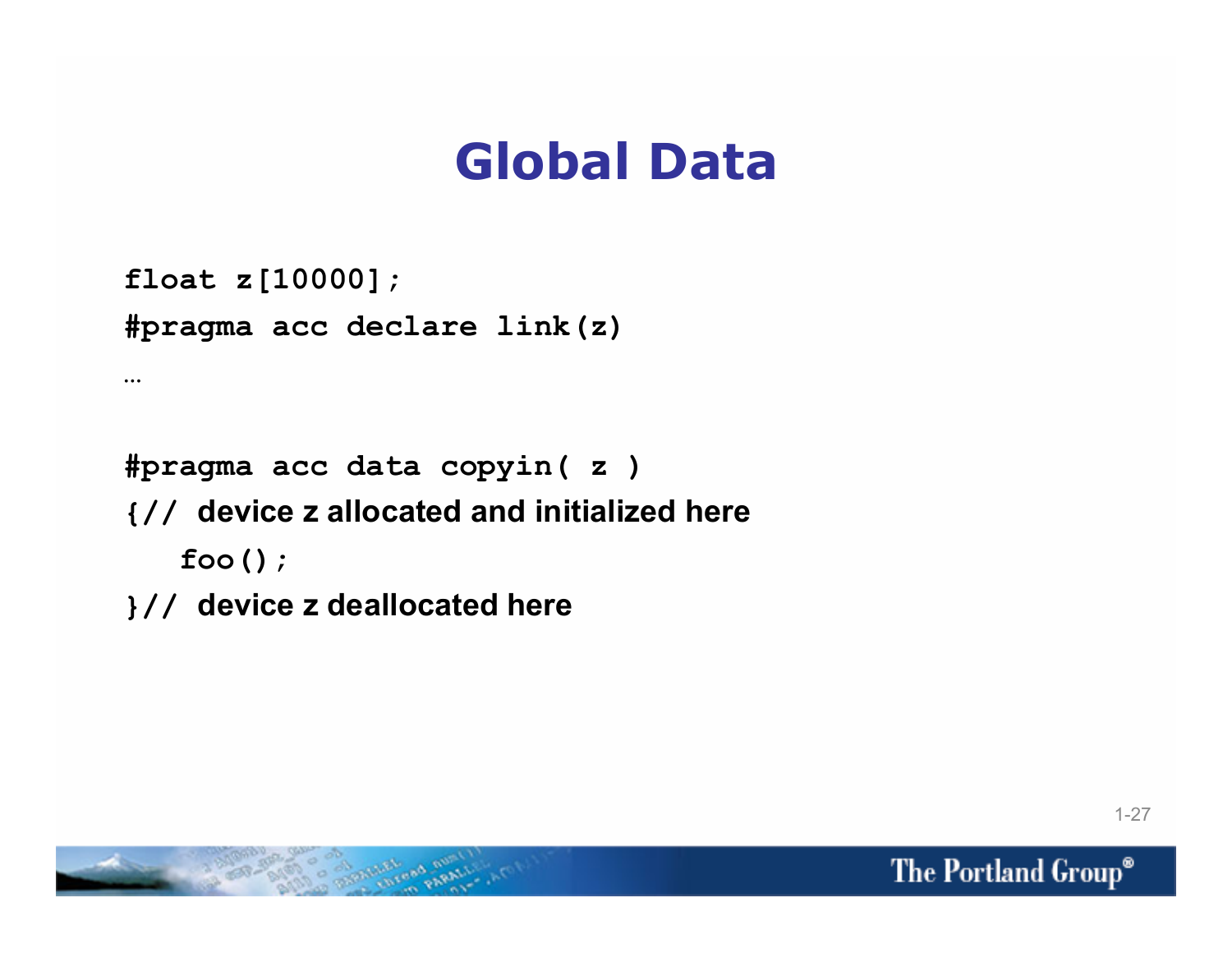## **Global Data**

**module m** 

 **real, allocatable :: x(:)** 

 **!\$acc declare create(x)** 

 **! x dynamically allocated on host+device** 

 **real, allocatable :: y(:) !\$acc declare device\_resident(y) ! y dynamically allocated on device only** 

**end module**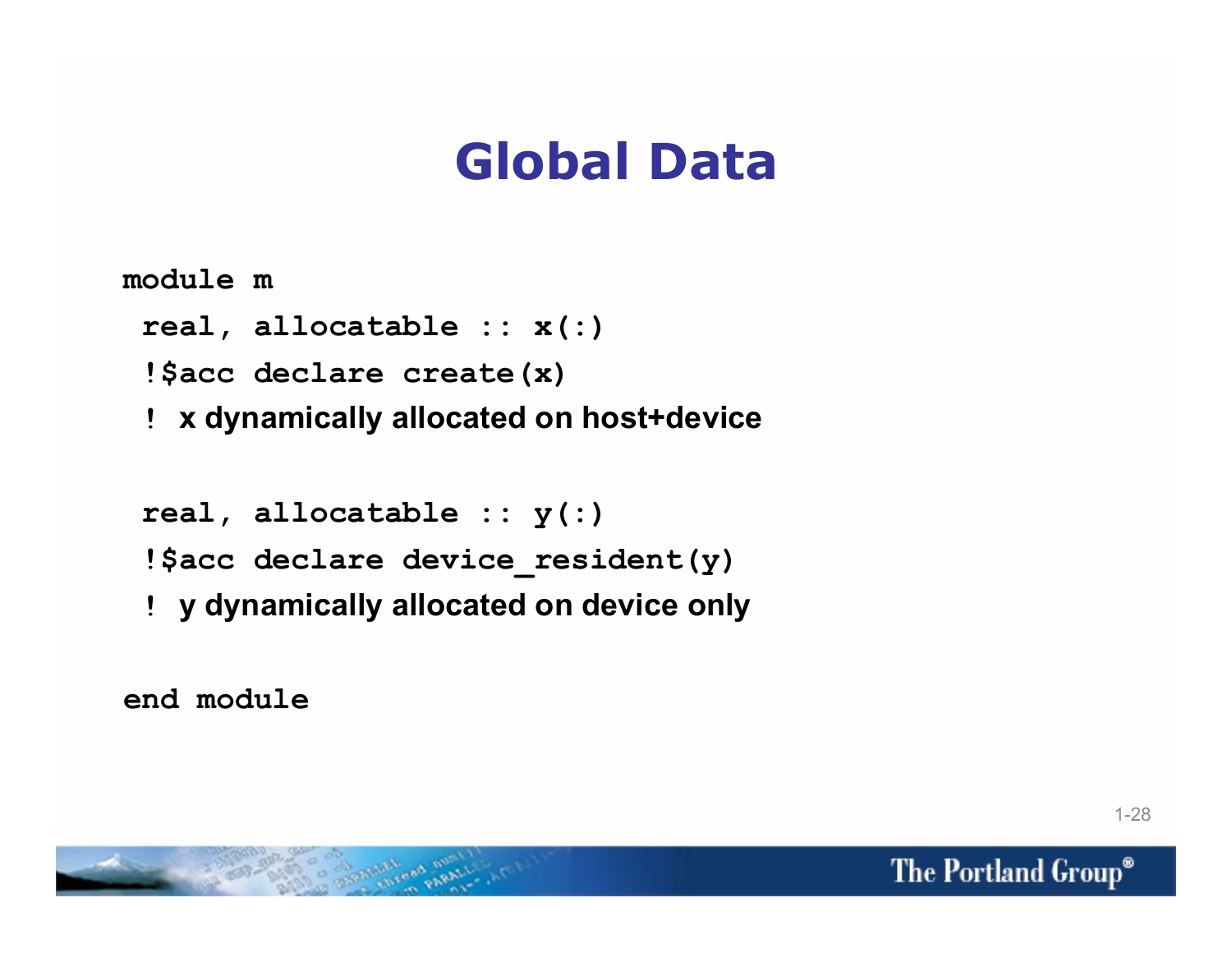## **Multiple Host Threads**

- ! **OpenACC 1.0 was thread agnostic** 
	- ! **PGI 12.x implementation: each thread managed a context**
	- ! **Cray implementation: threads shared context**
- ! **OpenACC 2.0: all threads share same context on same device** 
	- ! **Support for multiple threads sharing data on device**
- ! **OpenACC 2.0: more multiple device support** 
	- ! **dynamically choose device**
- ! **Pitfalls!**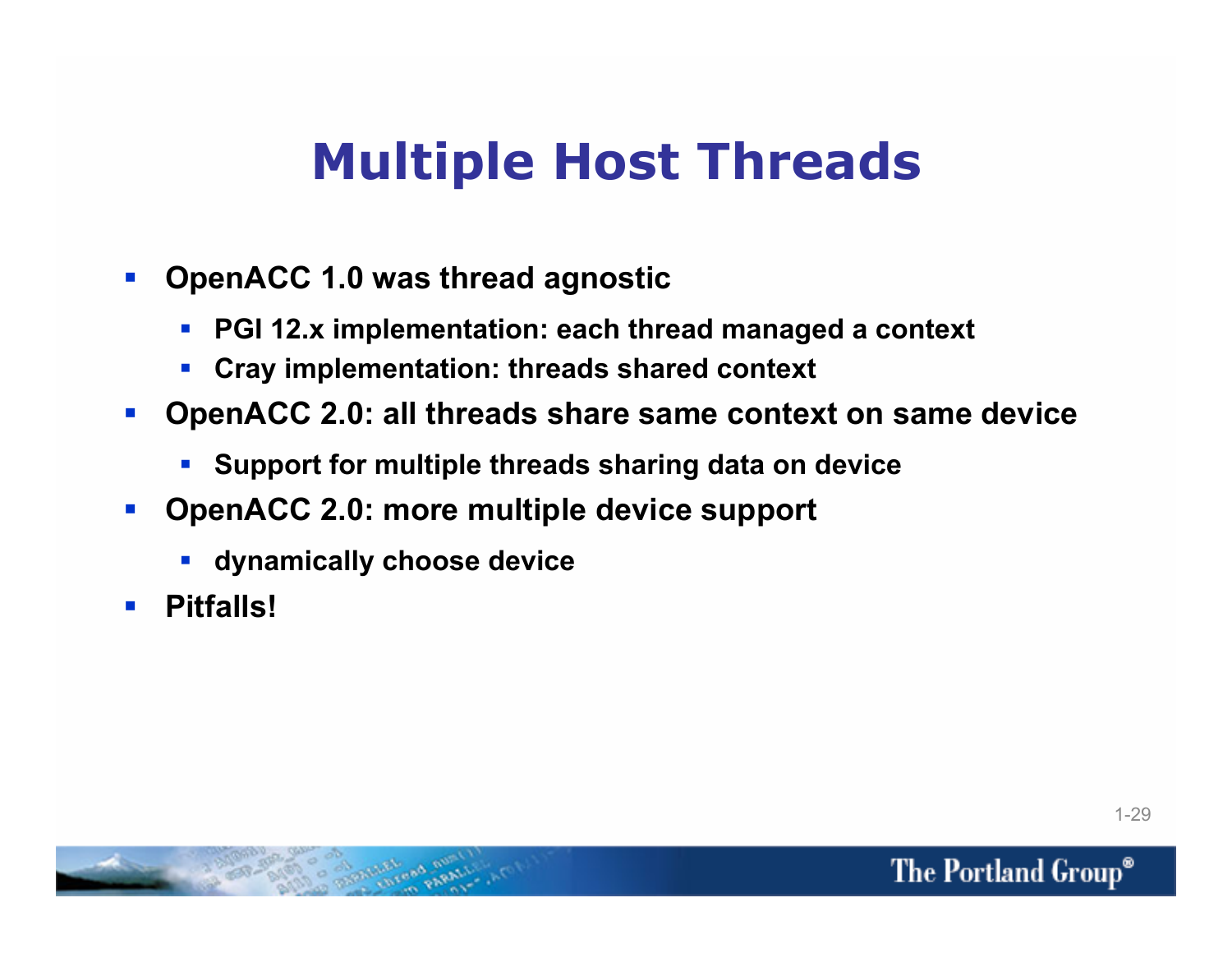# **Loop Directive**

```
#pragma acc parallel 
{ 
    #pragma acc loop gang/worker/vector/seq/auto 
   for( i = 0; i < n; ++i)
 … 
    #pragma acc loop gang/worker/vector/seq/auto 
    for( i = 0; i < n; ++i ) 
 … 
} 
// gang outermost, worker middle, vector innermost 
// auto may choose
```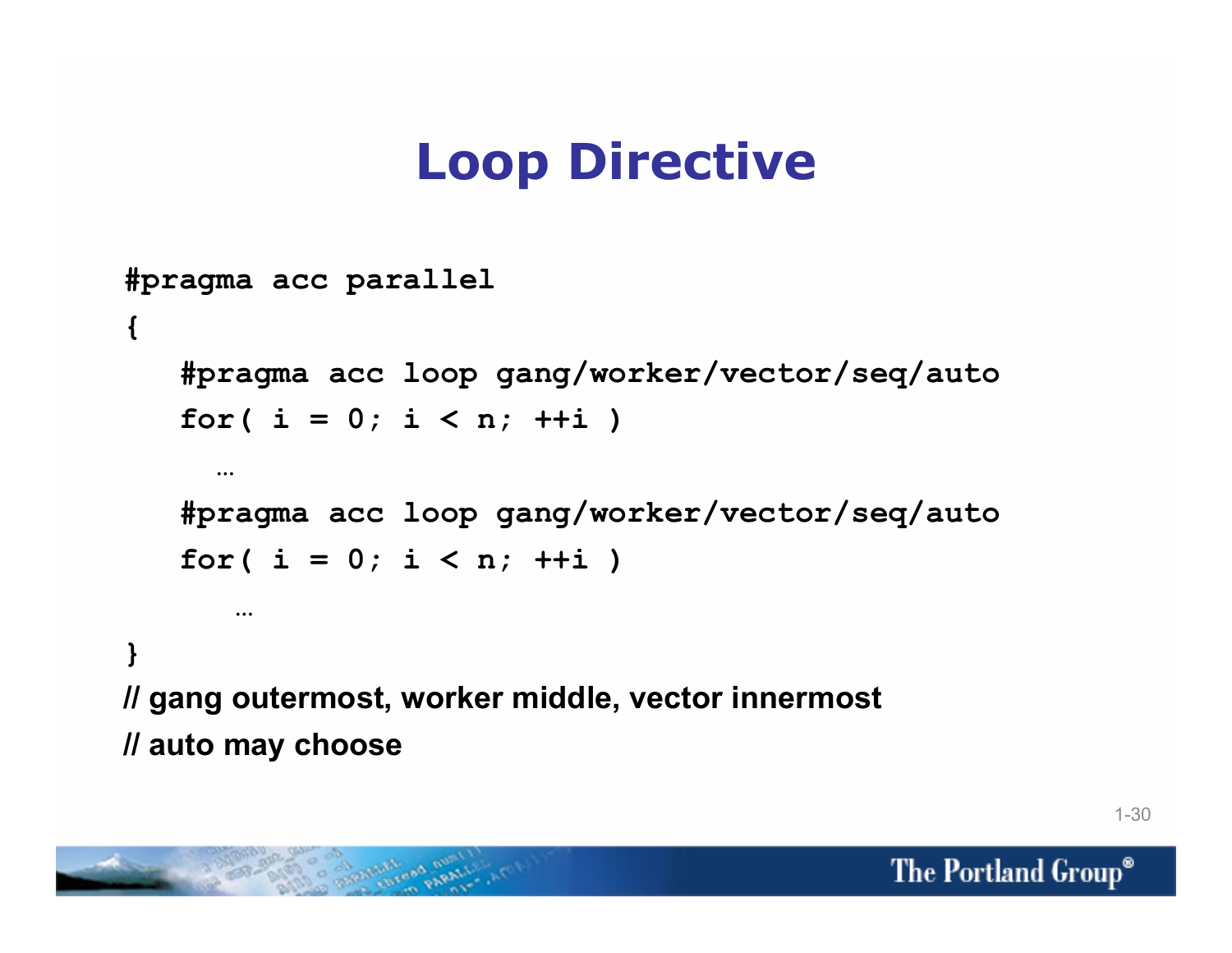# **Loop Directive**

```
#pragma acc kernels 
{ 
    #pragma acc loop gang/worker/vector/seq/auto 
   for( i = 0; i < n; ++i)
 … 
    #pragma acc loop gang/worker/vector/seq/auto 
    for( i = 0; i < n; ++i ) 
 … 
} 
// gang outermost, worker middle, vector innermost 
// auto may choose, auto is default in kernels
```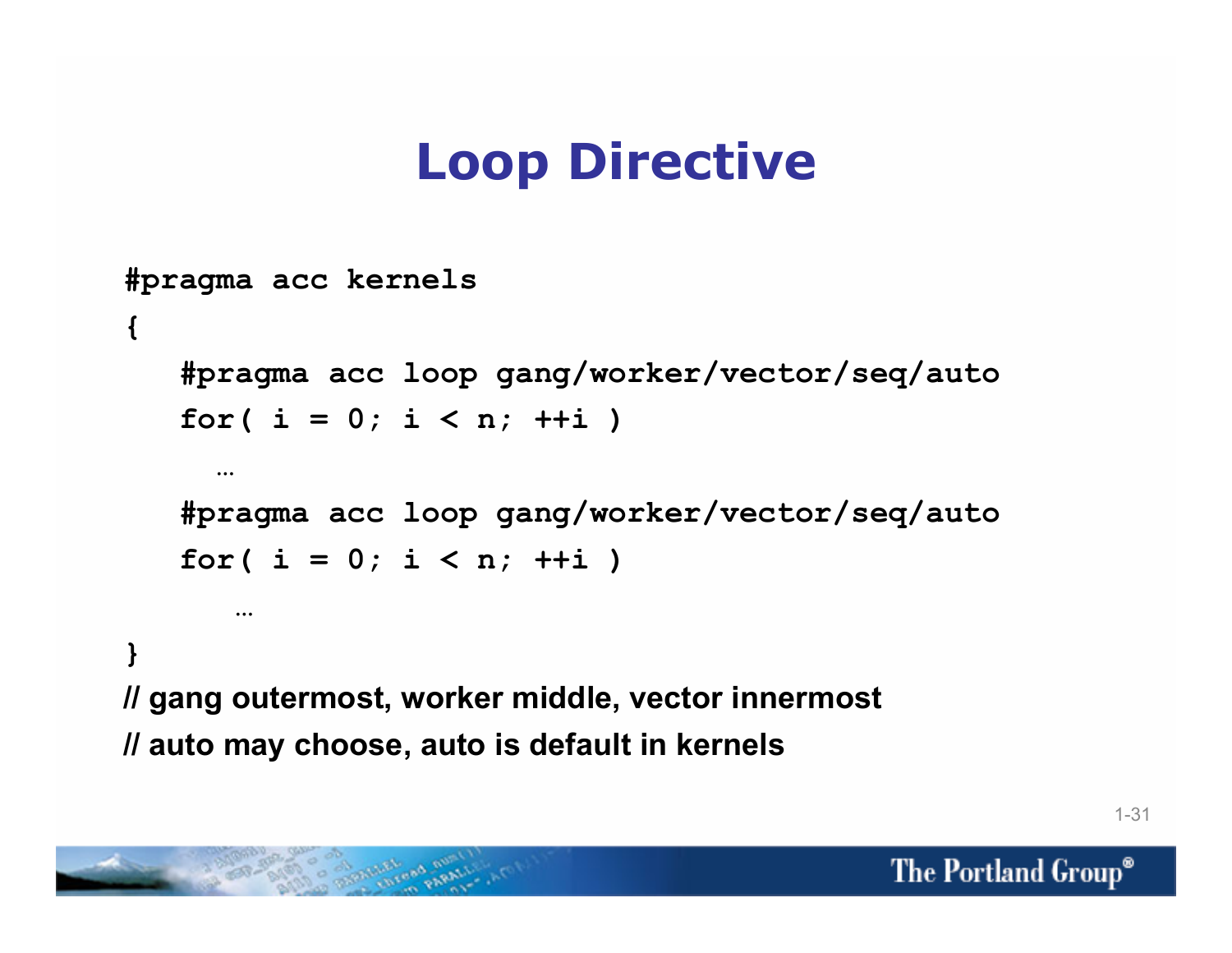# **Loop Tiling**

```
#pragma acc parallel 
{ 
    #pragma acc loop tile(64,4) gang vector 
   for( j = 1; j < n-1; ++j )
      for( i = 1; i < m-1; ++i )
         x[i][j] = 0.25*(y[i-1][j] + y[i+1][j] + y[i][j-1] + y[i][j+1]);
```
**} // 4 is for outer loop, 64 is for next inner loop // strip mines each loop: tile loop jt,it, element loops je,ie // je has trip count 4, ie has trip count 64 // jt,it have mode gang, je,ie have mode vector**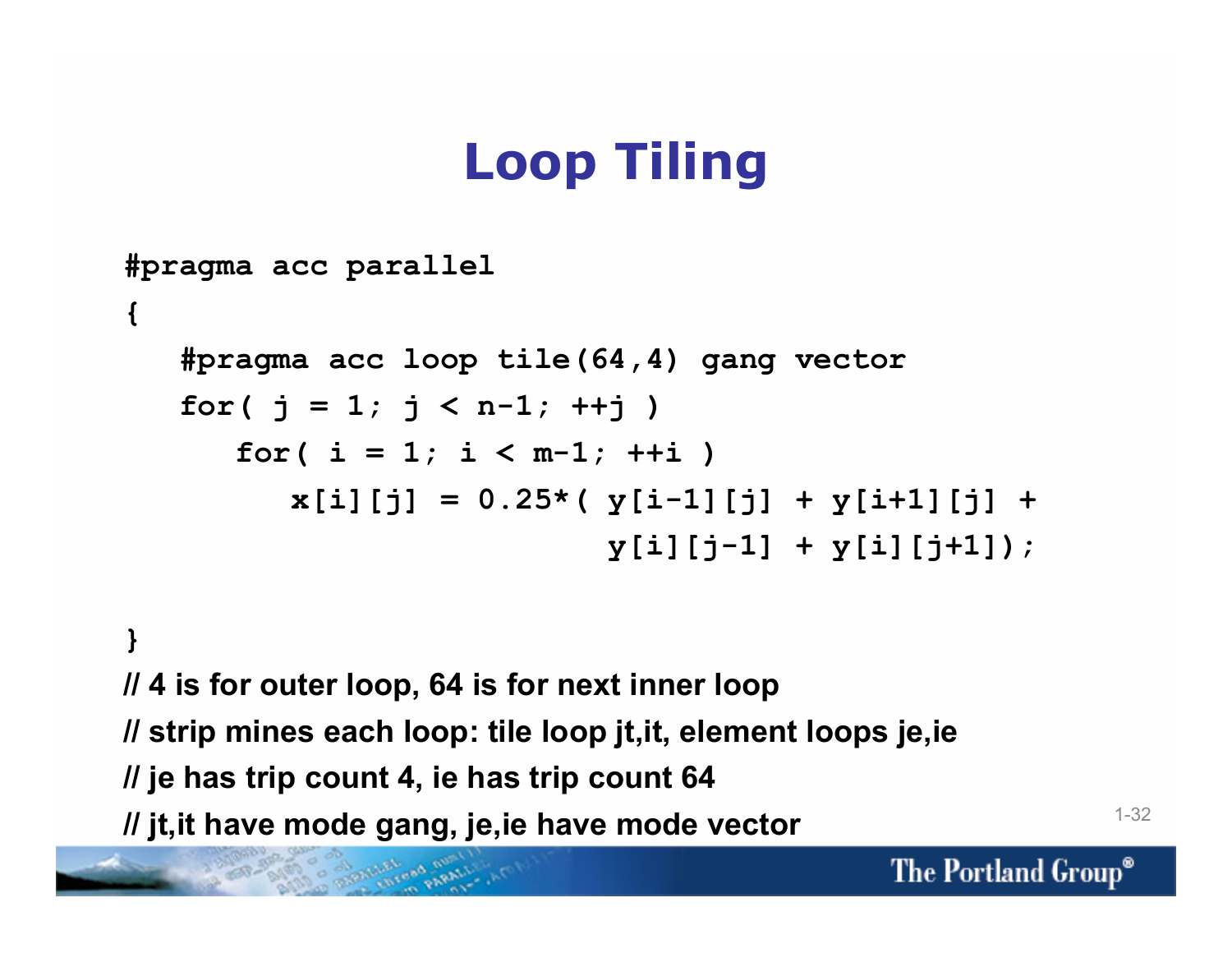# **Loop Tiling**

- $\blacksquare$  may tile 2, 3, ... loops
- $\blacksquare$  **tile loop may be gang, worker, seq**
- ! **element loop may be worker, seq, vector**
- ! **tile(\*,\*) means compiler chooses tile size**

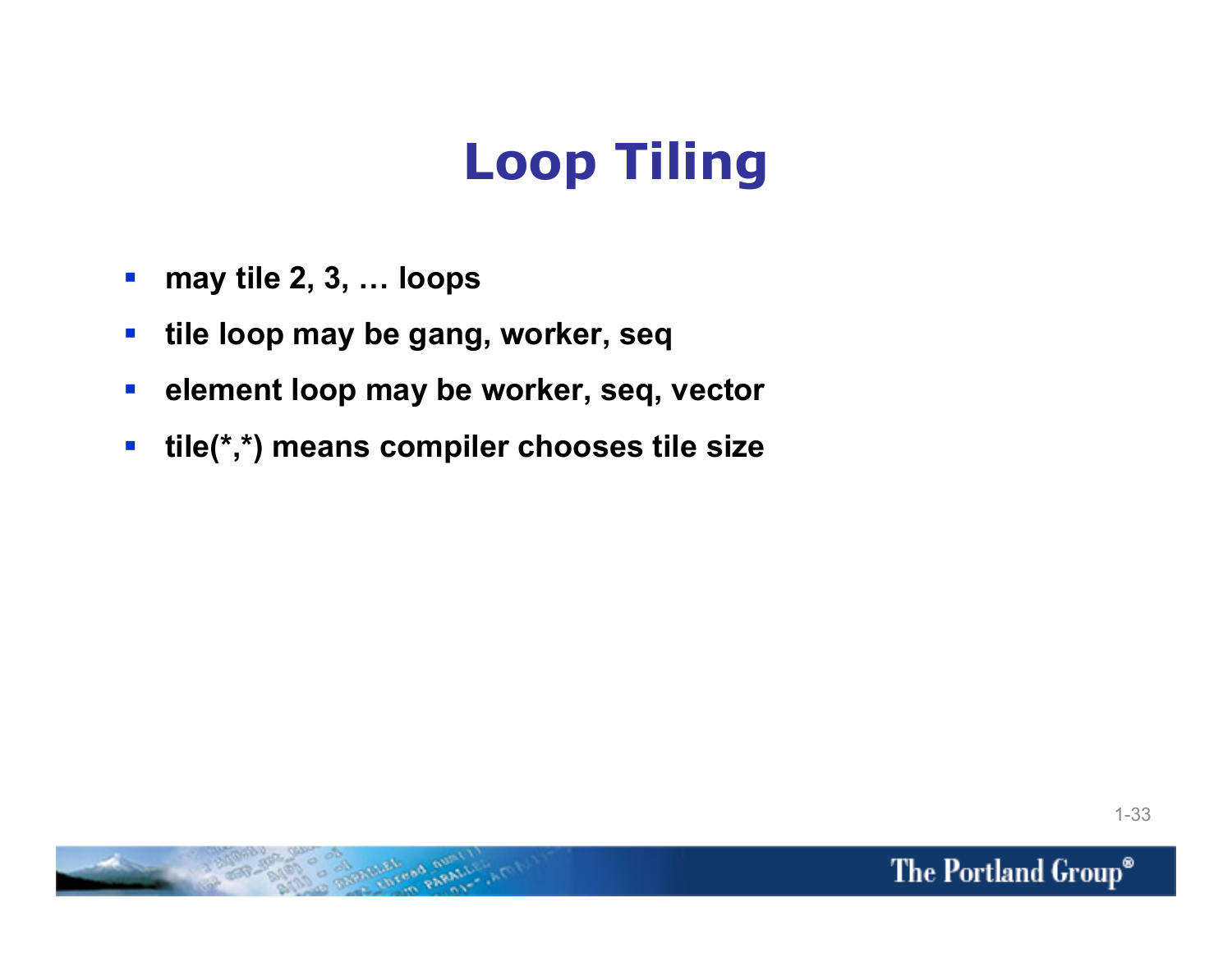## **Async Additions**

```
#pragma acc parallel async(5) wait(4,3) 
{ 
    #pragma acc loop tile(64,4) gang vector 
   for( j = 1; j < n-1; ++j )
      for( i = 1; i < m-1; ++i )
         x[i][j] = 0.25*(y[i-1][j] + y[i+1][j] + y[i][j-1] + y[i][j+1]);
```
#### **} // this parallel region goes on queue 5 // this parallel region waits for existing events on queues 4,3**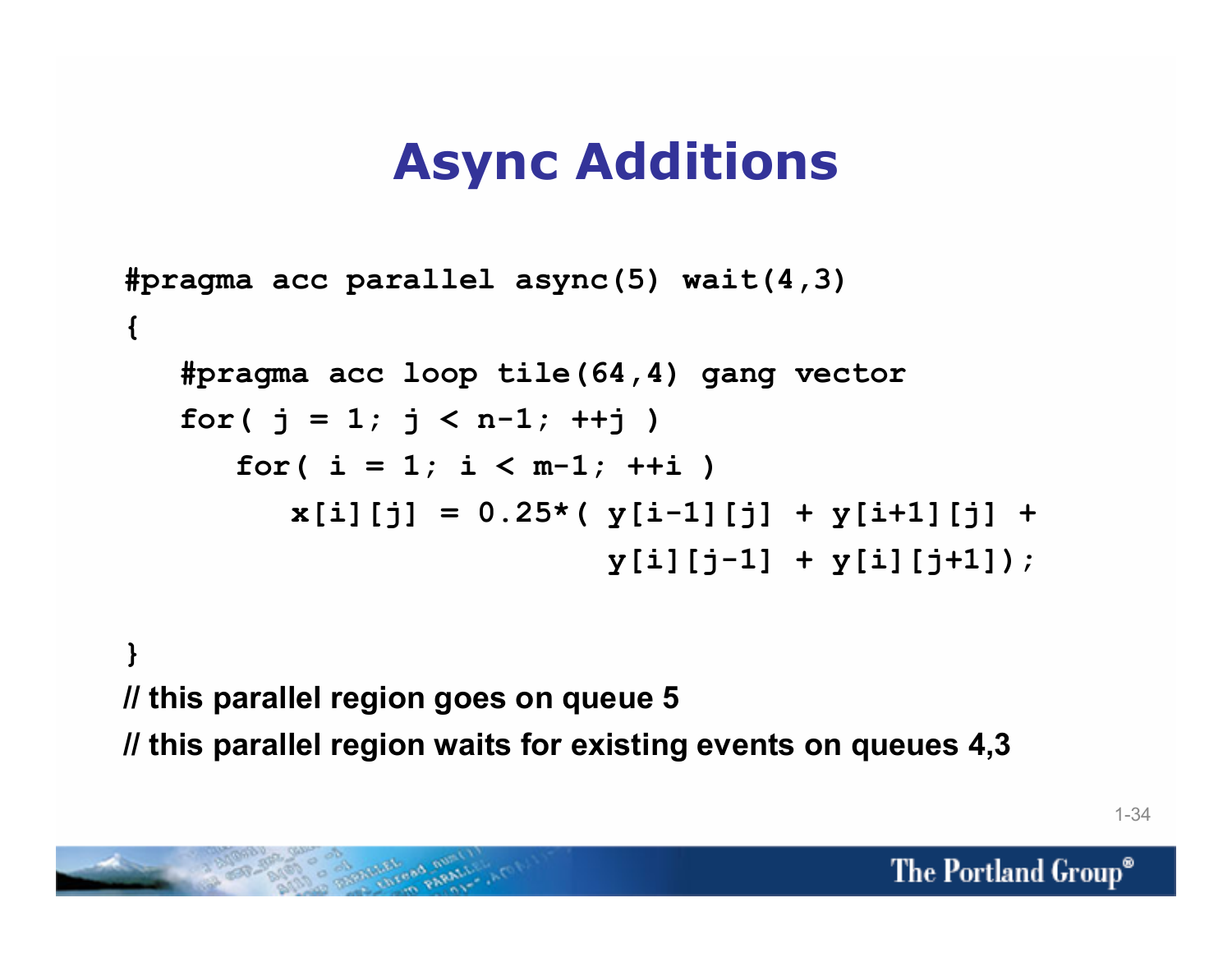## **Async Additions**

#### **#pragma acc wait(3) // this thread waits for queue 3 to complete**

**#pragma acc wait(3) async(5)** 

**// queue 5 waits for all events on queue 3 to complete** 

1-35

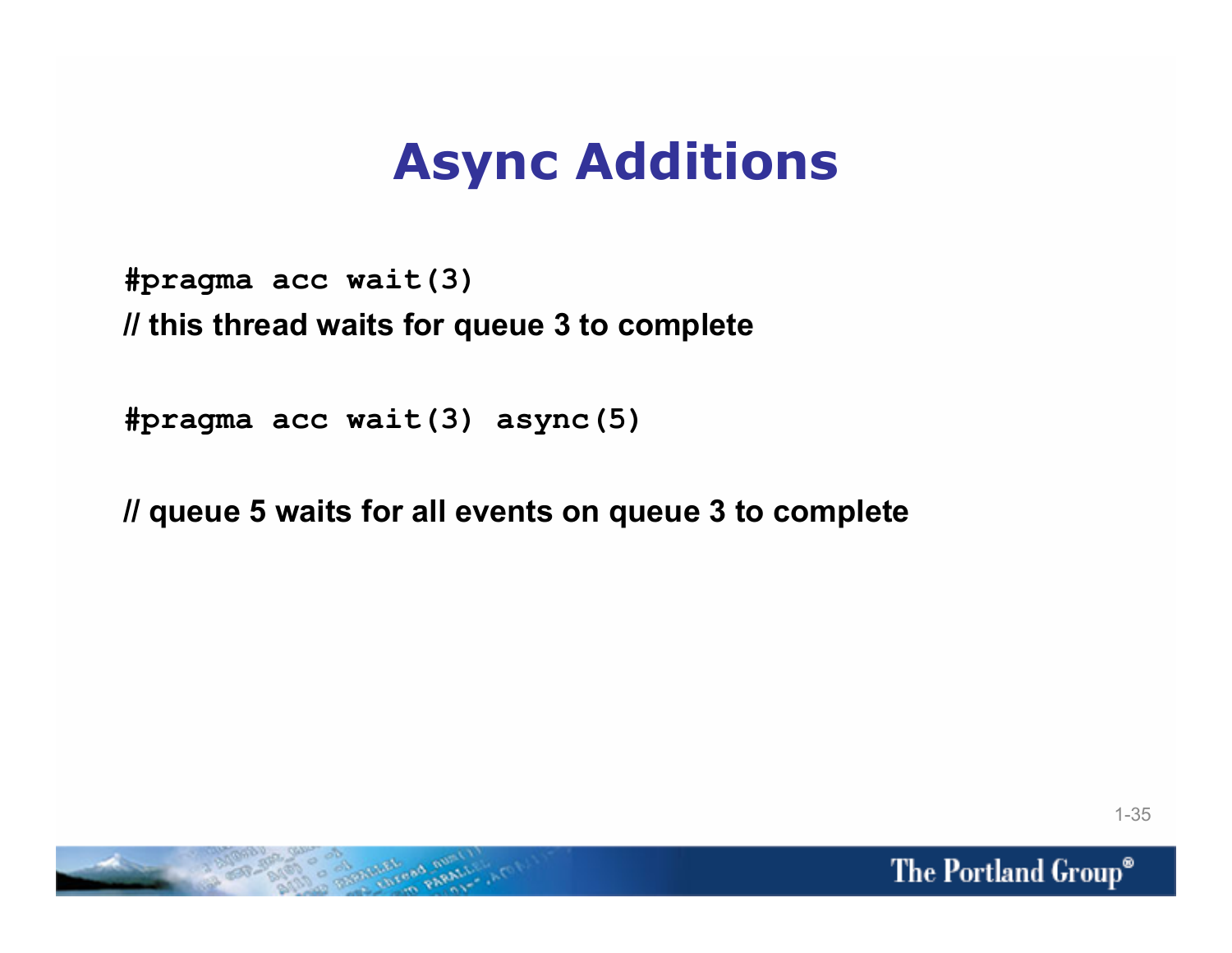### **atomic operations**

```
#pragma acc parallel loop 
   for( j = 1; j < n-1; ++j ){
        y = x[i];i = y \& 0xf; #pragma acc atomic update 
              ++bin[i]; 
 } 
// essentially the OpenMP atomic operations 
// atomic update, read, write, capture 
// only native data lengths supported
```
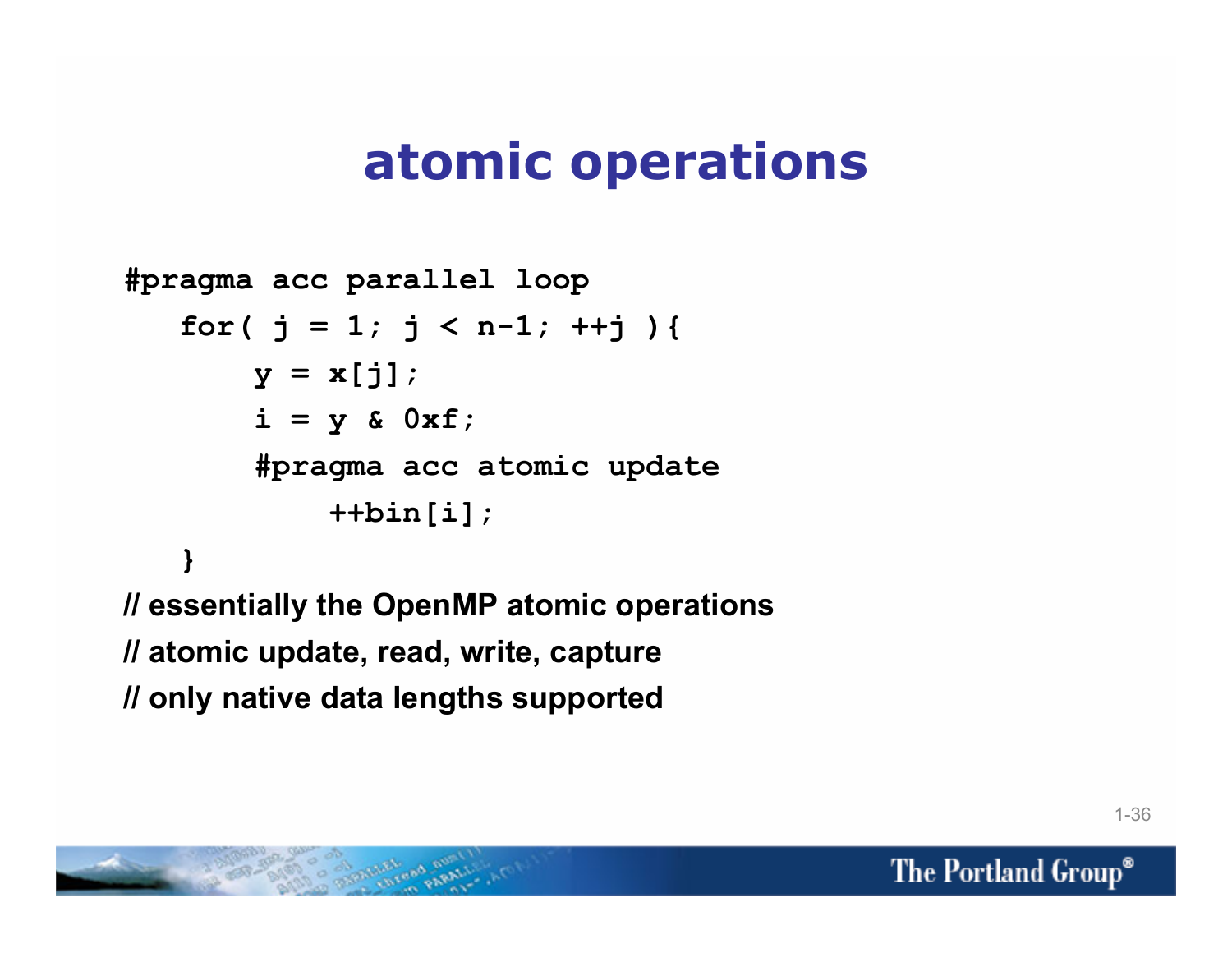#### **New OpenACC 2.0 API calls**

- **acc\_copyin( x, sizeof(int)\*n ); call acc\_copyin( x(1:n,1:m) )**
- **acc\_present\_or\_copyin( x, sizeof(int)\*n )** call acc present or copyin(  $x(1:n,1:m)$  )
- **acc\_create( x, sizeof(int)\*n ); call acc\_create( x(1:n,1:m) )**
- **acc\_present\_or\_create( x, sizeof(int)\*n )** call acc present or create( $x(1:n,1:m)$ )
- **acc delete( x, sizeof(int)\*n ); call acc\_delete ( x(1:n,1:m)**
- **acc\_copyout( x, sizeof(int)\*n ); call acc\_copyout( x(1:n,1:m)**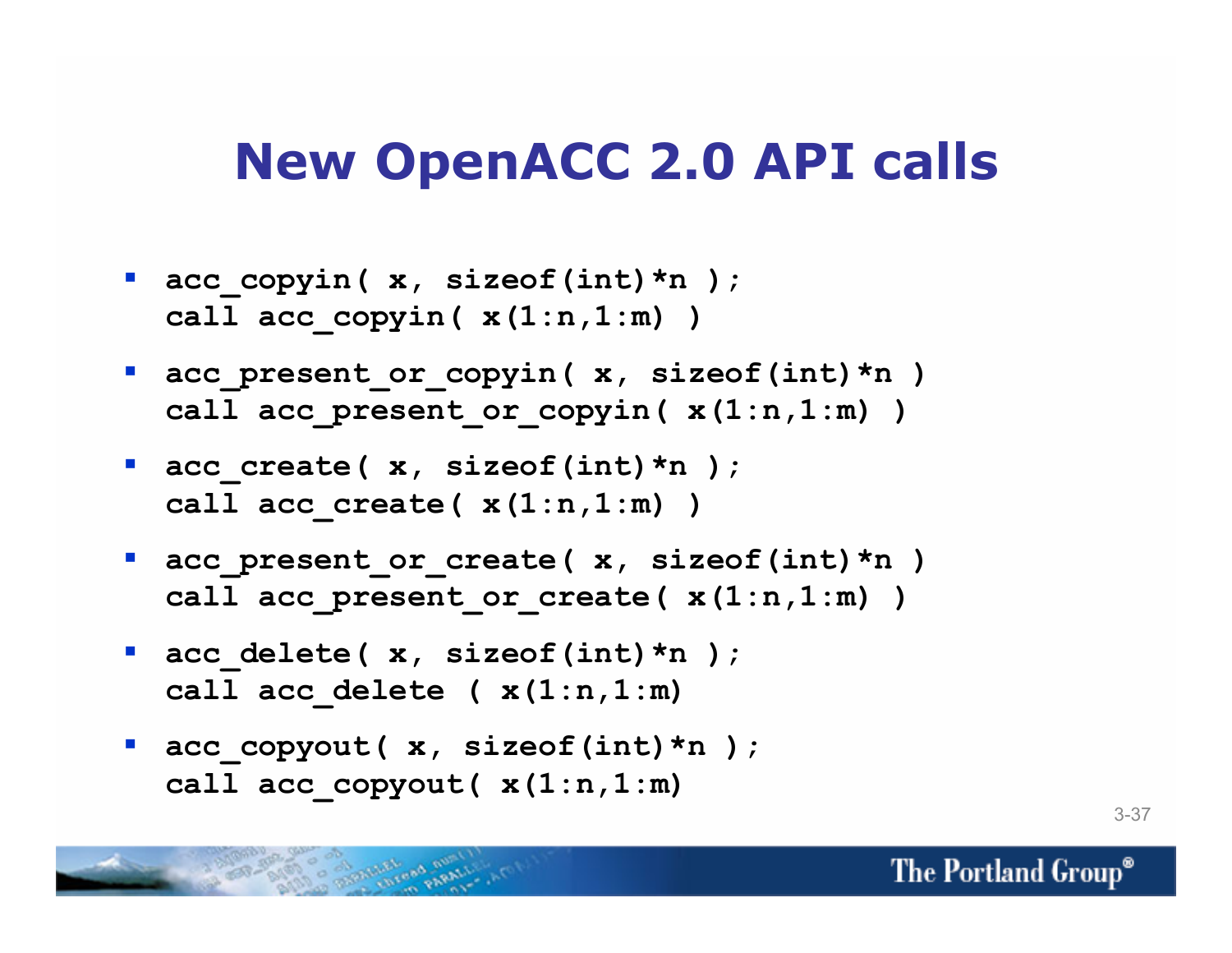#### **New OpenACC 2.0 API calls**

- **acc** update device( x, sizeof(int)\*n ) call acc update device  $(x(1:n,1:m) )$
- **acc** update self( x, sizeof(int)\*n ) call acc update self( $x(1:n,1:m)$ )
- **acc map data( devptr, hostptr, sizeof(float)\*n )**
- **acc** unmap data ( hostptr )
- ! **devptr = acc\_deviceptr( hostptr )**
- ! **hostptr = acc\_hostptr( devptr )**
- **acc\_is\_present( x, sizeof(float)\*n ) acc\_is\_present( a(1:n,1:m) )**
- **acc\_memcpy\_to\_device( devptr, src, bytes )**

3-38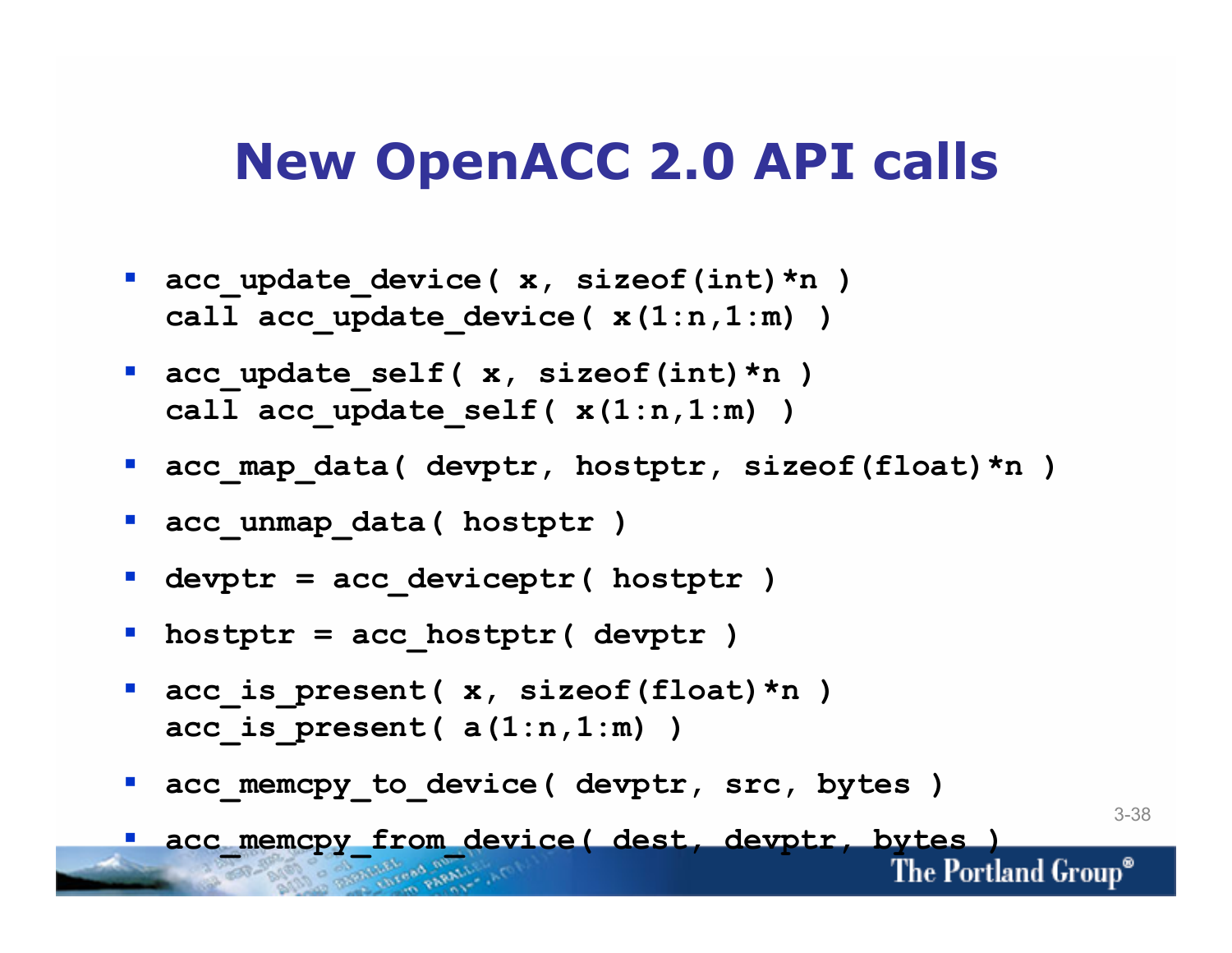#### **Platform-Specific API calls**

- ! **acc\_get\_current\_cuda\_device()**
- **acc** get current cuda context()
- **acc** get cuda stream( i )
- **acc** set cuda stream( i, void\* )

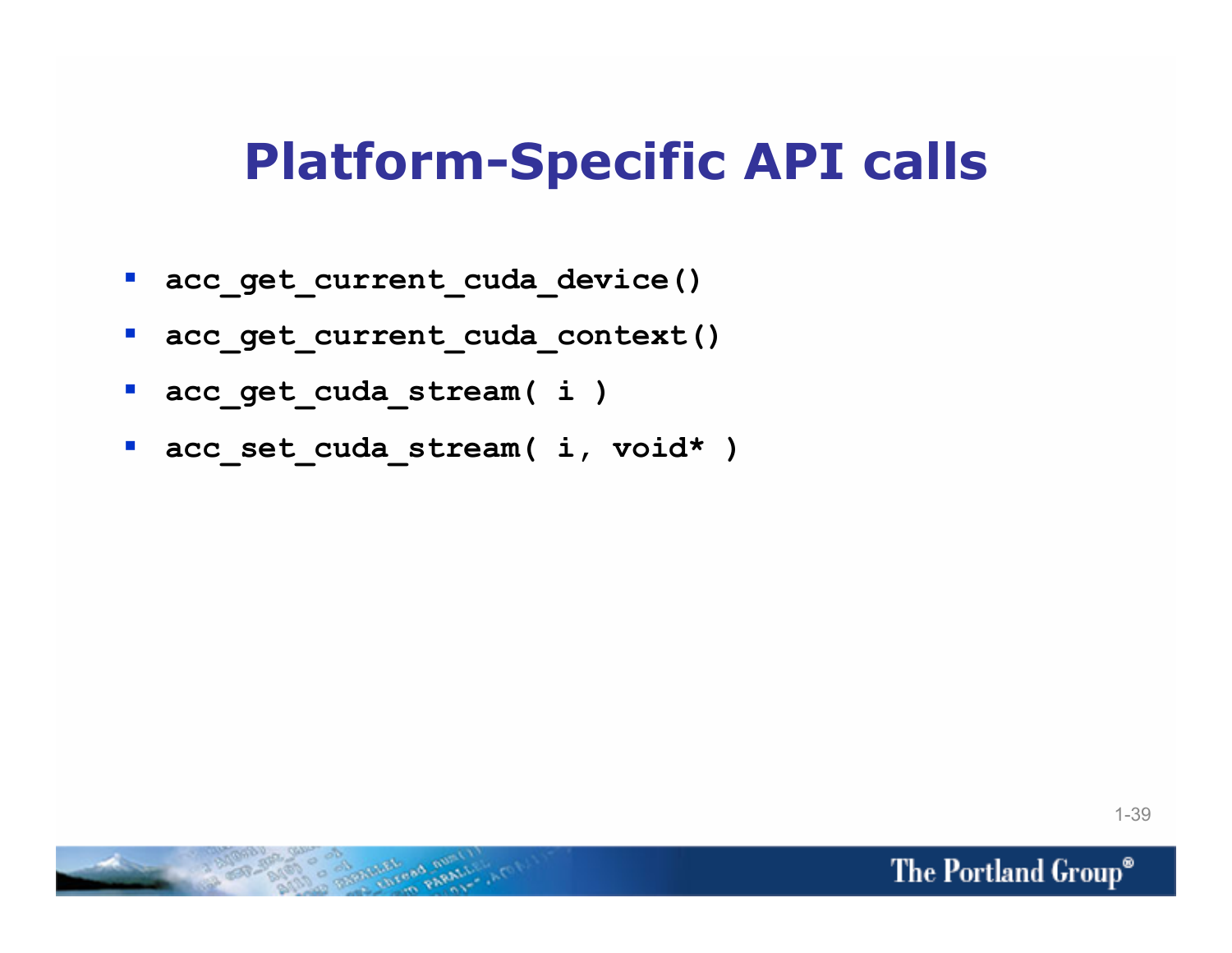#### **PGI: multiple device support**

**acc\_set\_device\_num(acc\_device\_nvidia,0);** 

**#pragma acc kernels** 

**{…}** 

**acc\_set\_device\_num(acc\_device\_nvidia,1);** 

Lingua dansalling

**#pragma acc kernels** 

**{…}** 

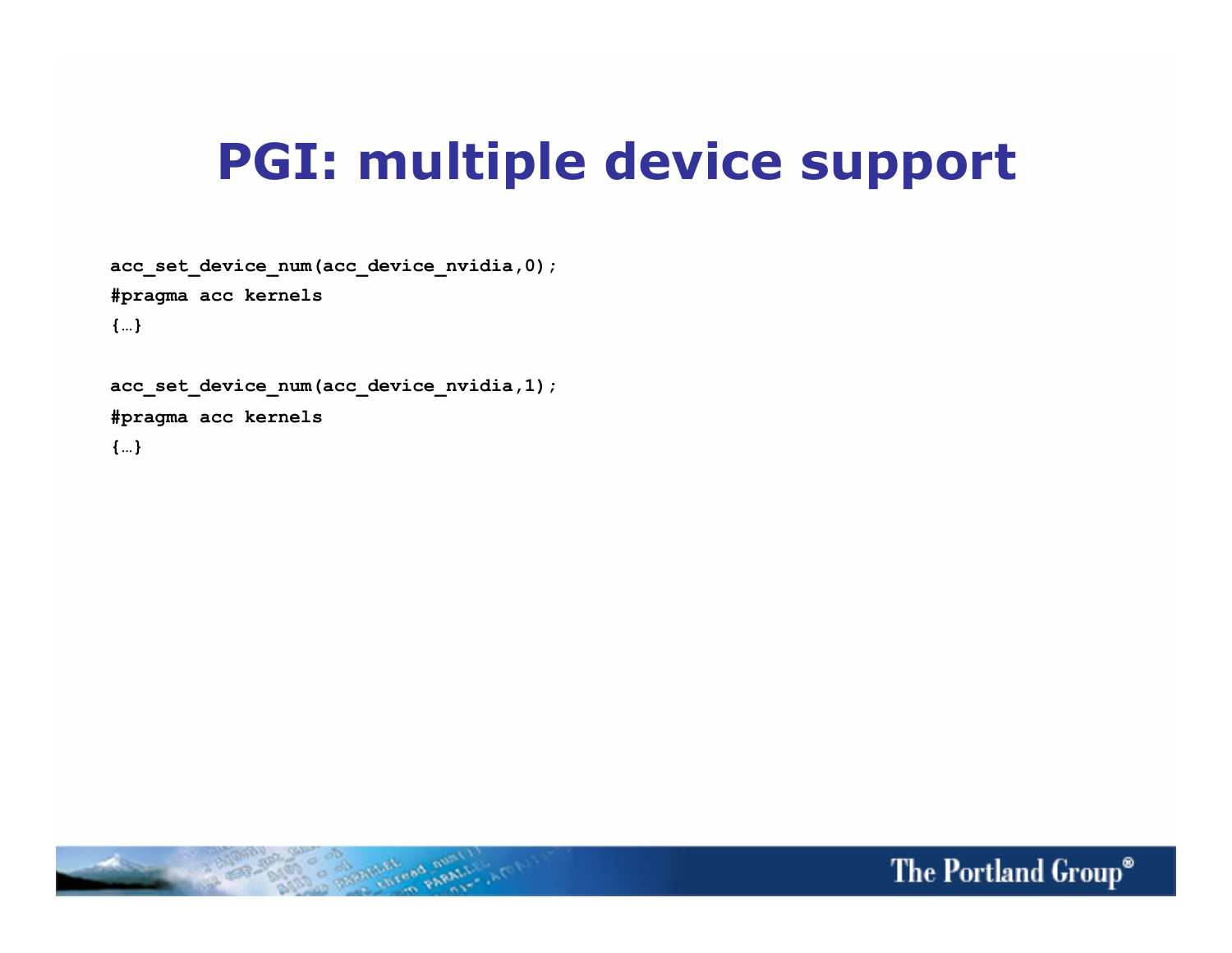#### **PGI extension: deviceid**

**acc\_set\_device\_num(acc\_device\_nvidia,0);** 

**#pragma acc kernels** 

**{…}** 

**acc\_set\_device\_num(acc\_device\_nvidia,1);** 

**#pragma acc kernels** 

**{…}** 

**#pragma acc kernels deviceid(1) {…}** 

**#pragma acc kernels deviceid(2) {…}** 

The Portland Group®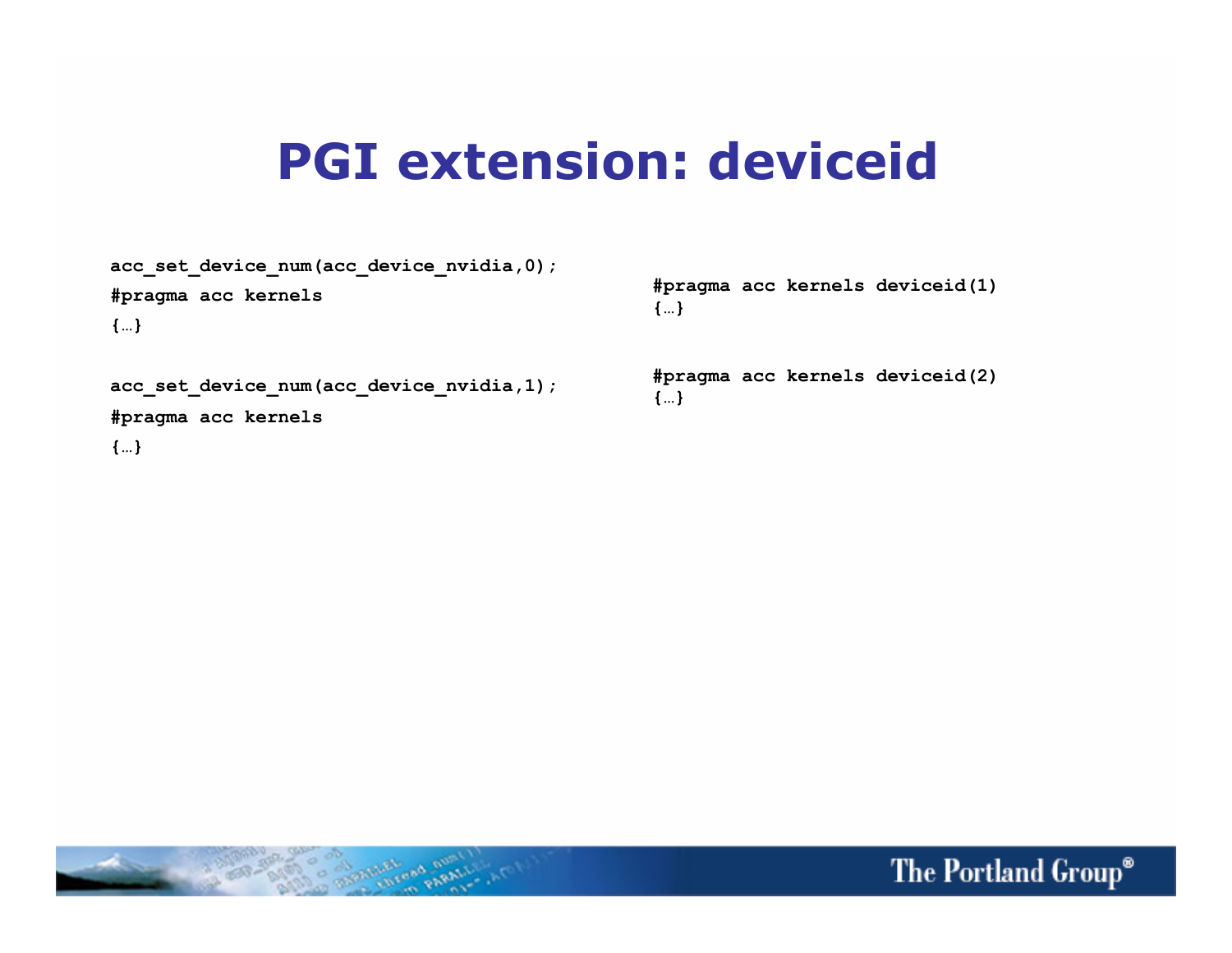#### **PGI extension: deviceid**

| acc set device num(acc device nvidia,0);<br>#pragma acc kernels<br>${}$ | #pragma acc kernels deviceid(1)<br>${,}$         |
|-------------------------------------------------------------------------|--------------------------------------------------|
| acc set device num(acc device nvidia,1);<br>#pragma acc kernels         | #pragma acc kernels deviceid(2)<br>${,}$         |
| ${}$                                                                    | #pragma acc kernels deviceid(0)<br>$\{ \dots \}$ |

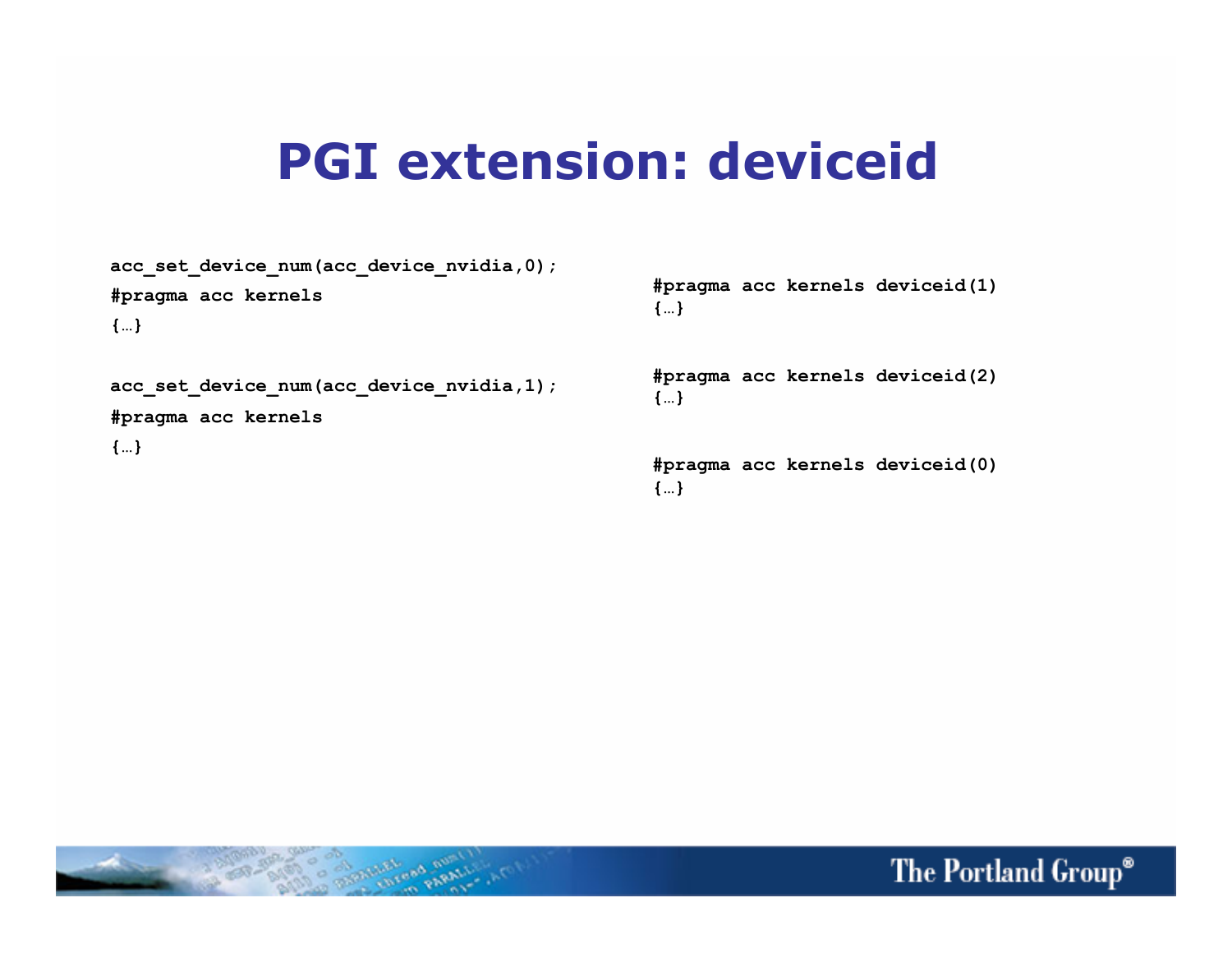#### **PGI extension: host is a device**

**acc\_set\_device\_num(acc\_device\_nvidia,0);** 

**#pragma acc kernels** 

**{…}** 

**void foo( int devid ){ #pragma acc kernels deviceid( devid ) {…} }** 

**acc\_set\_device\_num(acc\_device\_nvidia,1);** 

**#pragma acc kernels** 

**{…}** 

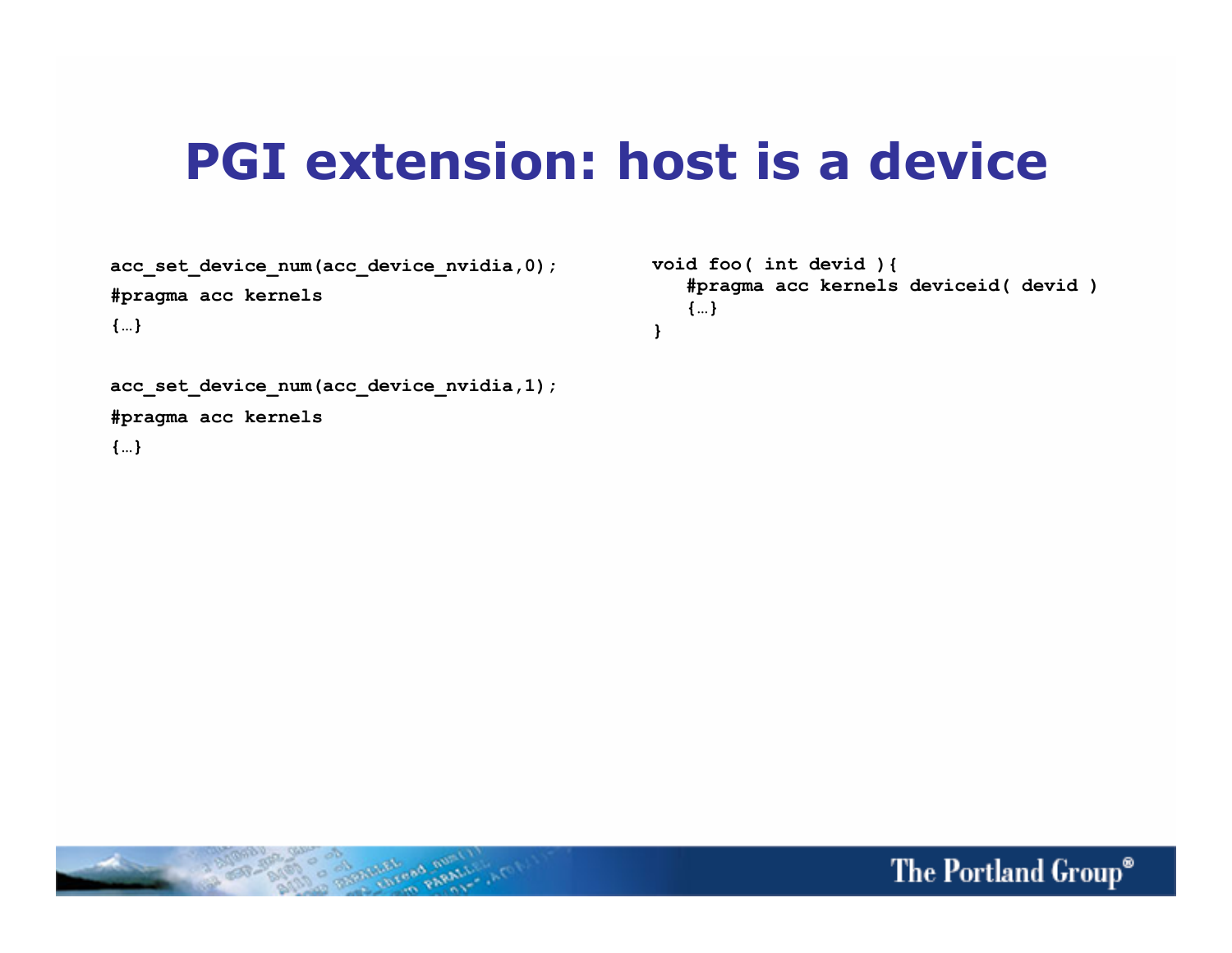## **PGI extension: multiple device types**

**acc\_set\_device\_num(acc\_device\_nvidia,0);** 

**#pragma acc kernels** 

**{…}** 

**{…}** 

**#pragma acc kernels deviceid(1)** 

**acc\_set\_device\_num(acc\_device\_radeon,0);** 

**#pragma acc kernels** 

**{…}** 

**#pragma acc kernels deviceid(2) {…}** 

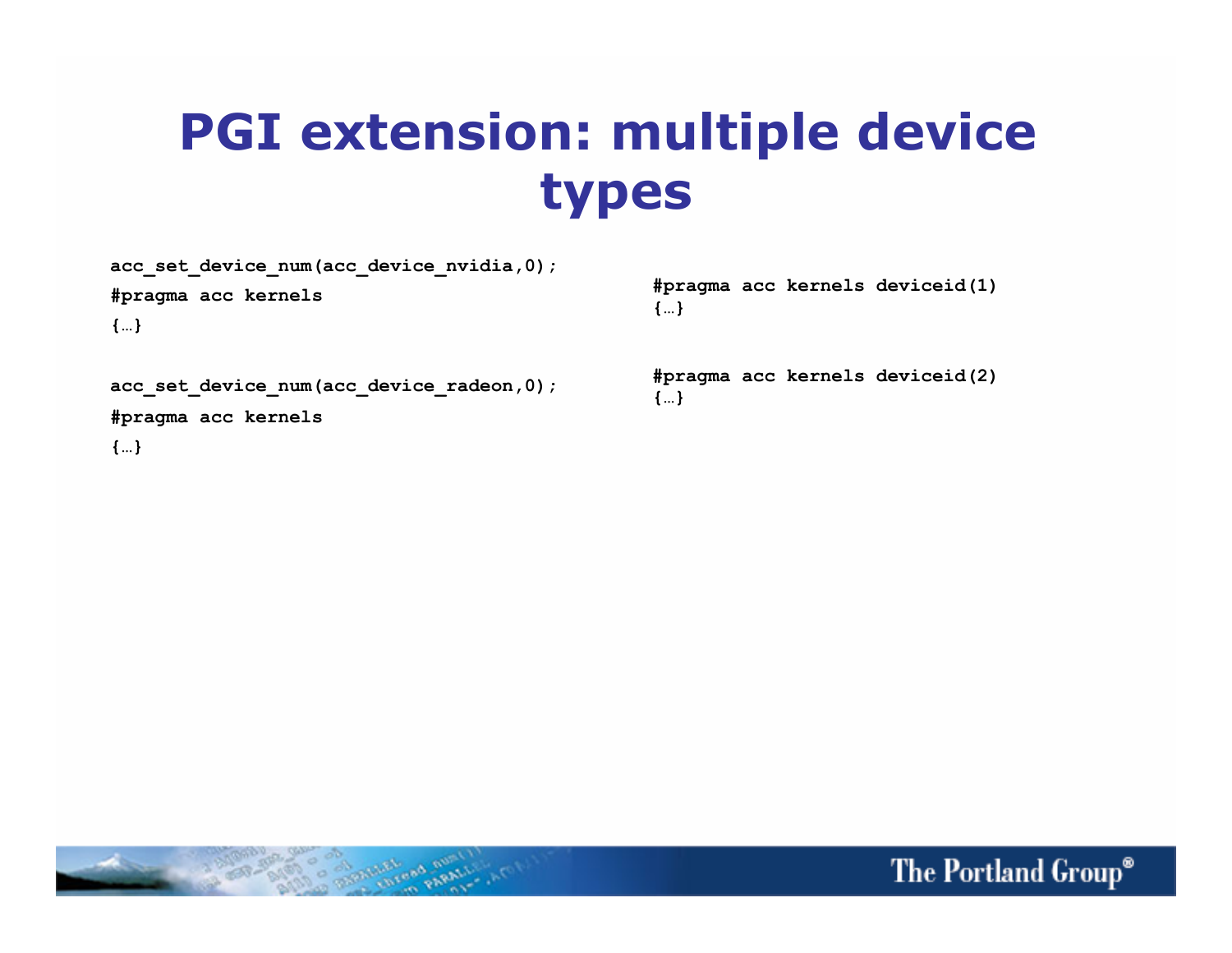## **PGI extension: multiple device types**

**{…}** 

**acc\_set\_device\_num(acc\_device\_nvidia,0);** 

**#pragma acc kernels** 

**{…}** 

**acc\_set\_device\_num(acc\_device\_radeon,0);** 

**#pragma acc kernels** 

**{…}** 

**#pragma acc kernels deviceid(2) {…}** 

**#pragma acc kernels deviceid(1)** 

**pgcc –acc –ta=nvidia,radeon,host foo.c**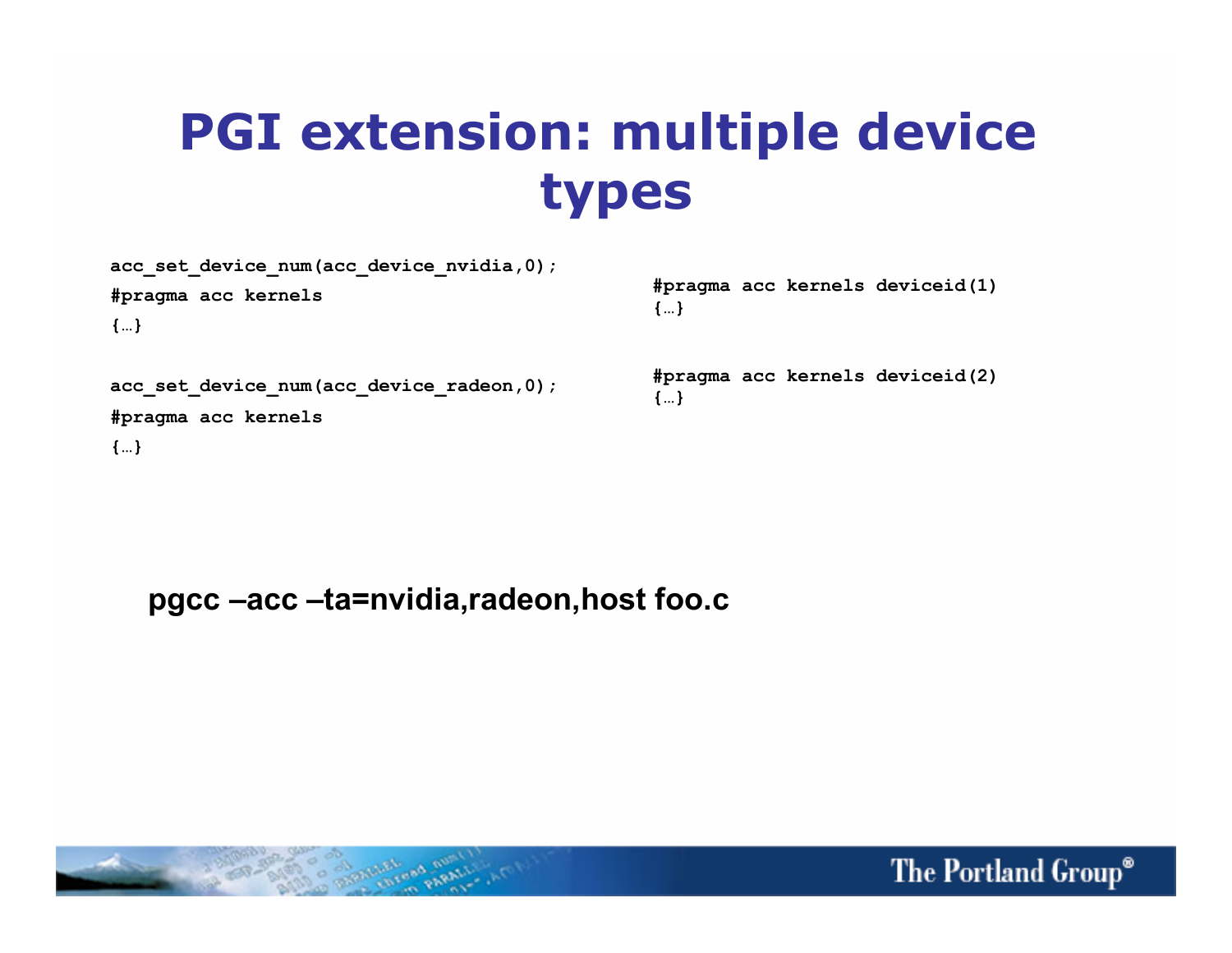**GPU Programming with CUDA (C and PGI CUDA Fortran) and the PGI Accelerator Programming Model** 

> **Michael Wolfe Michael.Wolfe@pgroup.com http://www.pgroup.com**

> > **March 2011**

**Part 4: Wrap-up** 

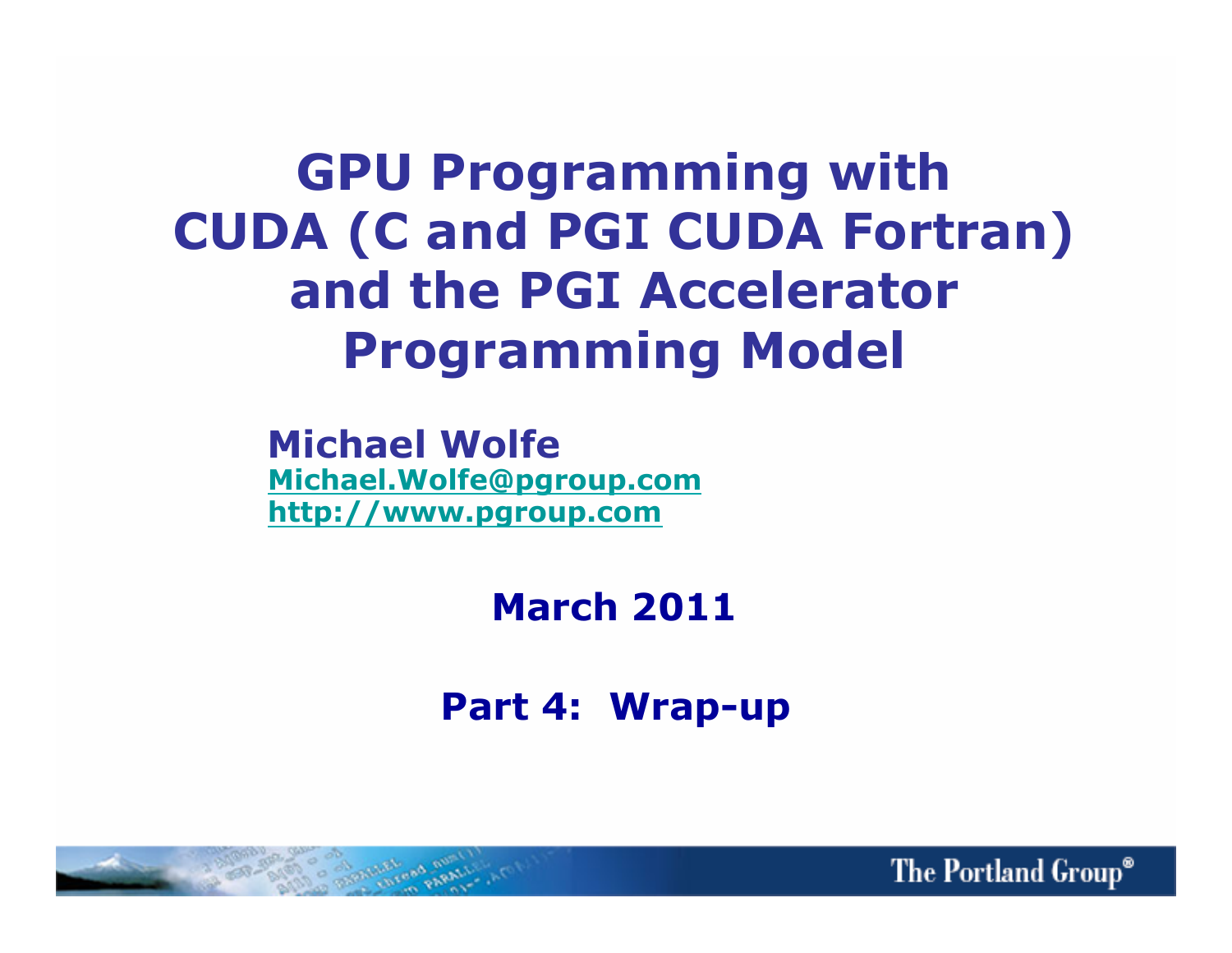# **Accelerators are the Future of HPC**

- **EXTER 19 HPC can't support its own designs** 
	- ! **commodity parts, software as well as hardware**
- ! **Accelerators allow break from ISA compatibility**
- ! **Accelerators allow strong scaling**
- ! **GPUs are the game today** 
	- ! **designs are essentially free**
- ! **You must program to the new model**
- ! **Downside** 
	- ! **future of commodity may be in mobile**
	- ! **commodity cpus and accelerators may not solve HPC problems**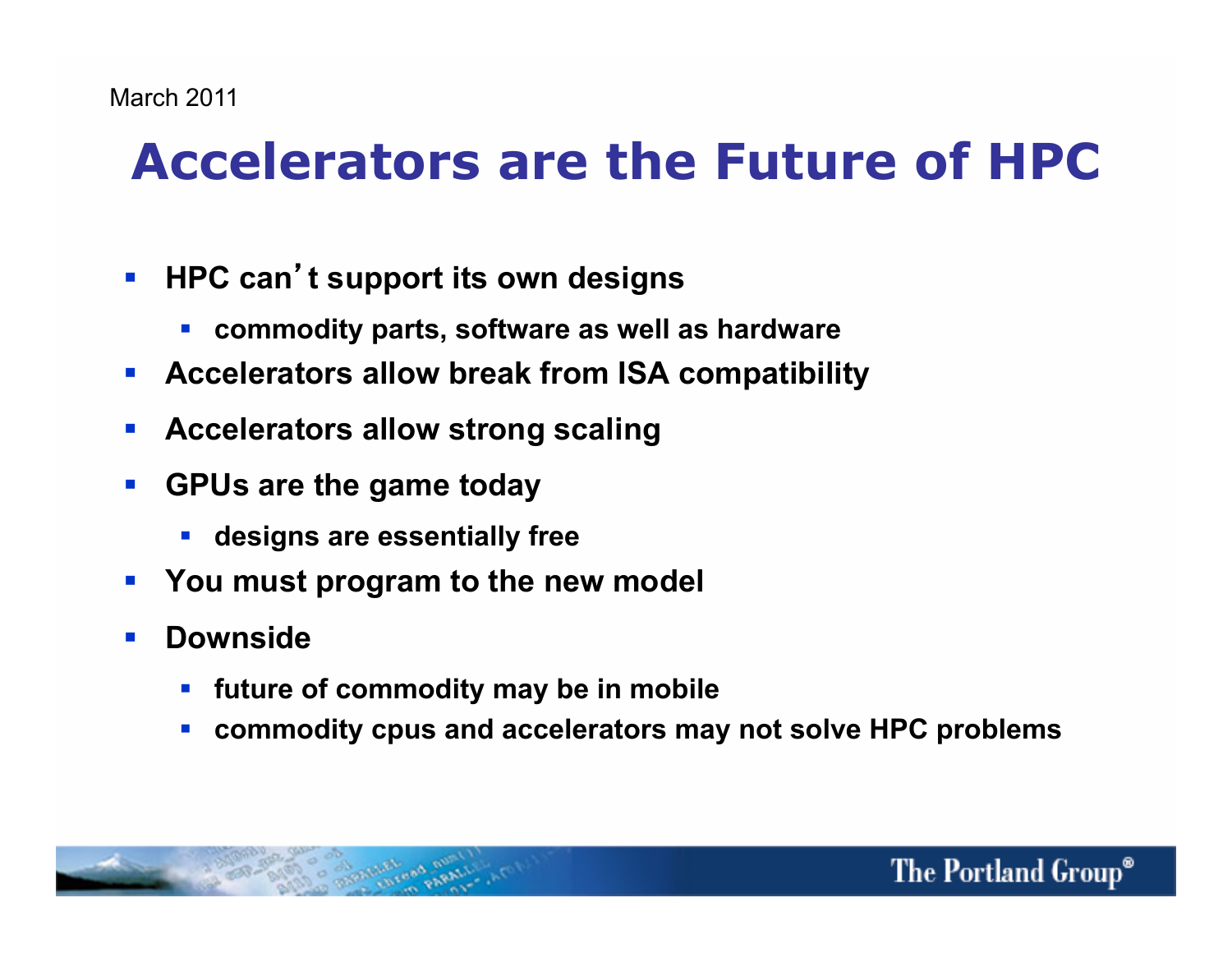## **Programming Accelerators**

#### ! **Goals**

- ! **productivity**
- ! **performance**
- ! **portability**

#### **Will it run fast on tomorrow's accelerators?**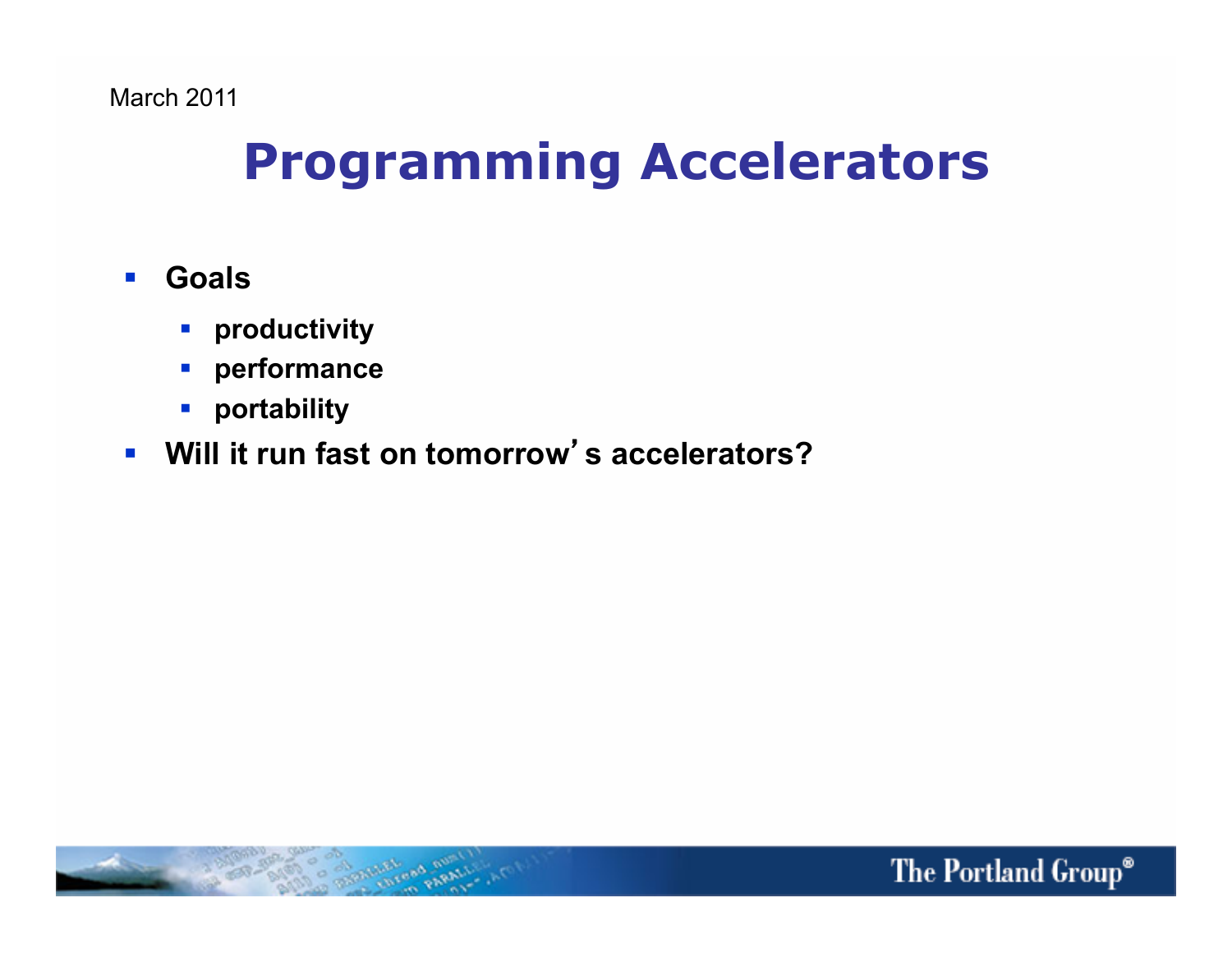March 2011

### **Options**

- ! **Low level** 
	- ! **OpenCL, CUDA**
	- ! **full control**
	- **-** low on productivity, performance portability
	- ! **high on performance**
	- **.** language is portable, even if programs are not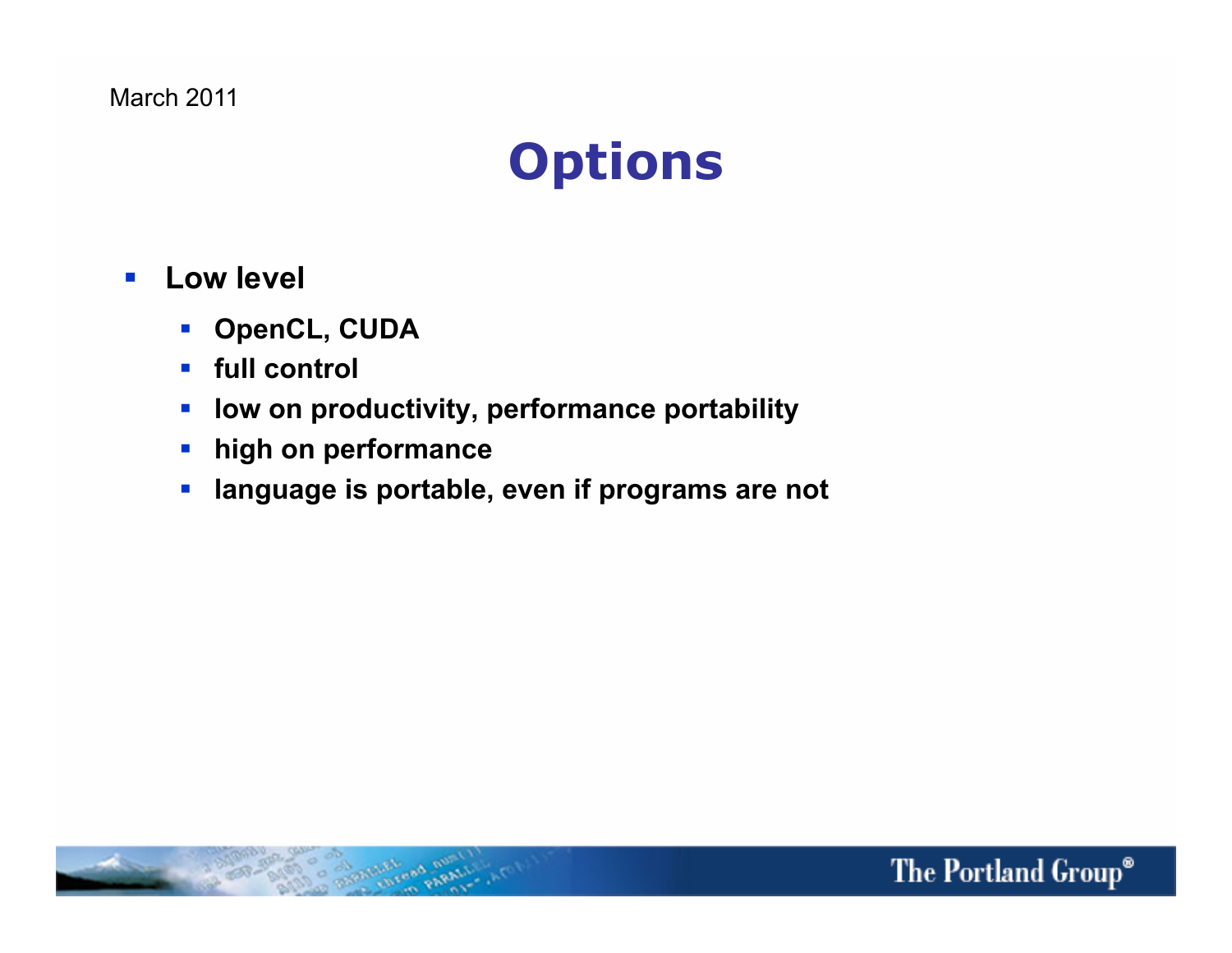March 2011

## **Options**

#### ! **Libraries**

- ! **Magma, etc.**
- ! **programming to the library**
- ! **essentially a limited-vocabulary language**
- ! **high on portability, productivity, performance** 
	- ! *if* **your program fits the vocabulary**

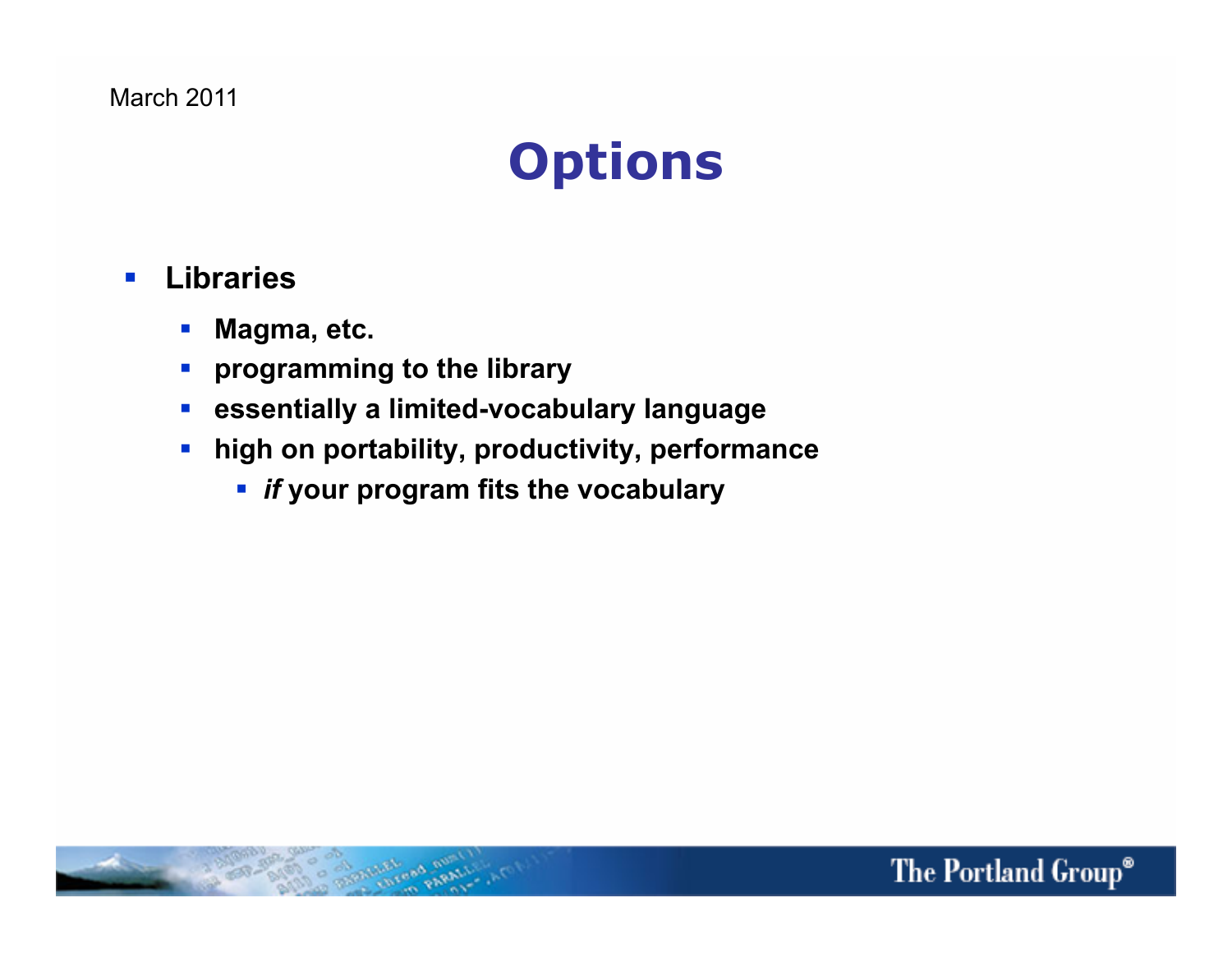March 2011

## **Options**

- ! **Class library** 
	- ! **TBB, Ct, ArBB, Thrust**
	- ! **A type system and implementation**
	- ! **Advantage: some information instantiated at compile time**
	- ! **Other advantages / disadvantages are the same as library approach**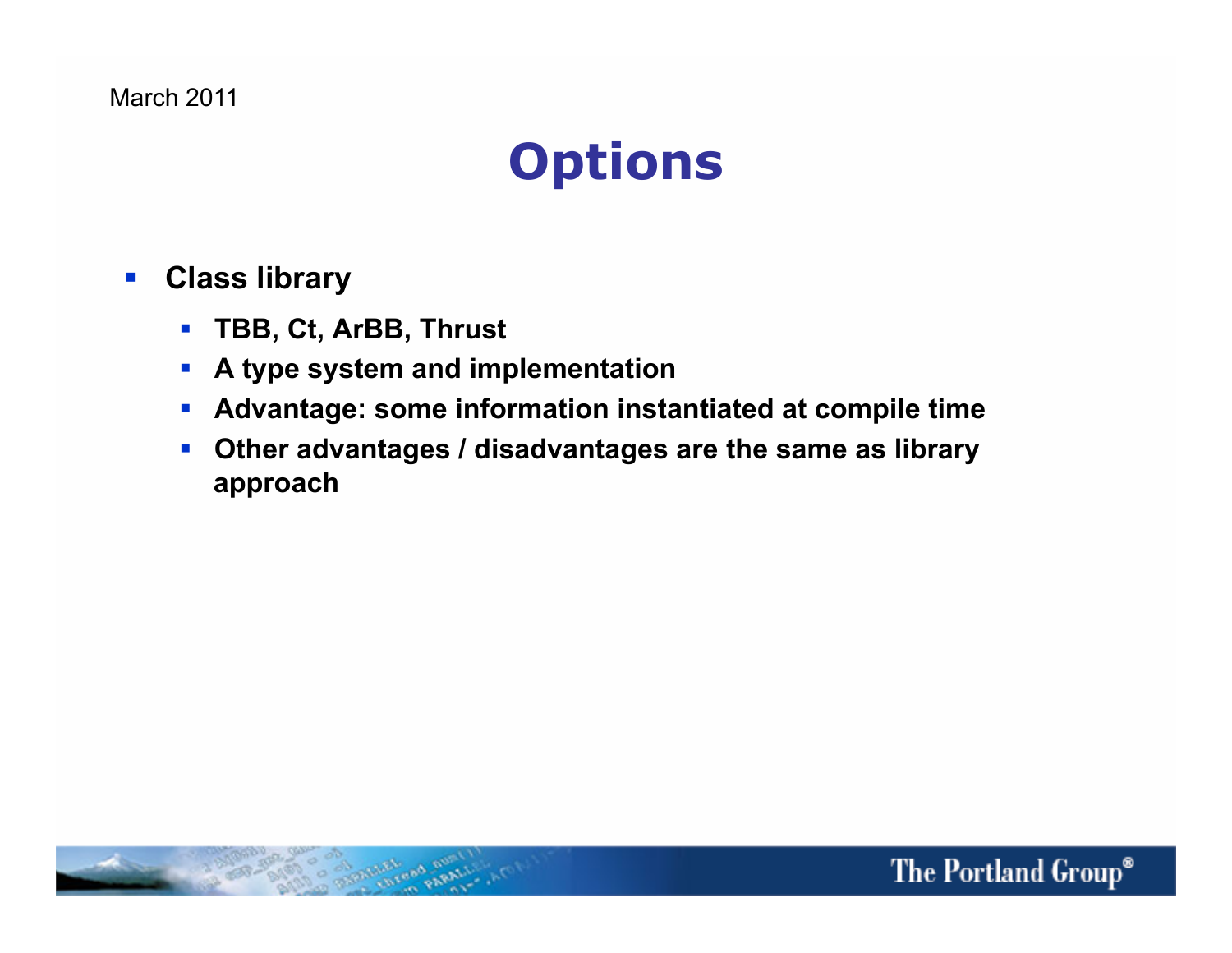## **Options**

- ! **High level, PGI Accelerator model, (eventually OpenMP)** 
	- **EXTE:** High on productivity, portability
	- ! **Performance is improving over time**
	- ! **Open question: how portable is the model?**
- ! **[became OpenACC]**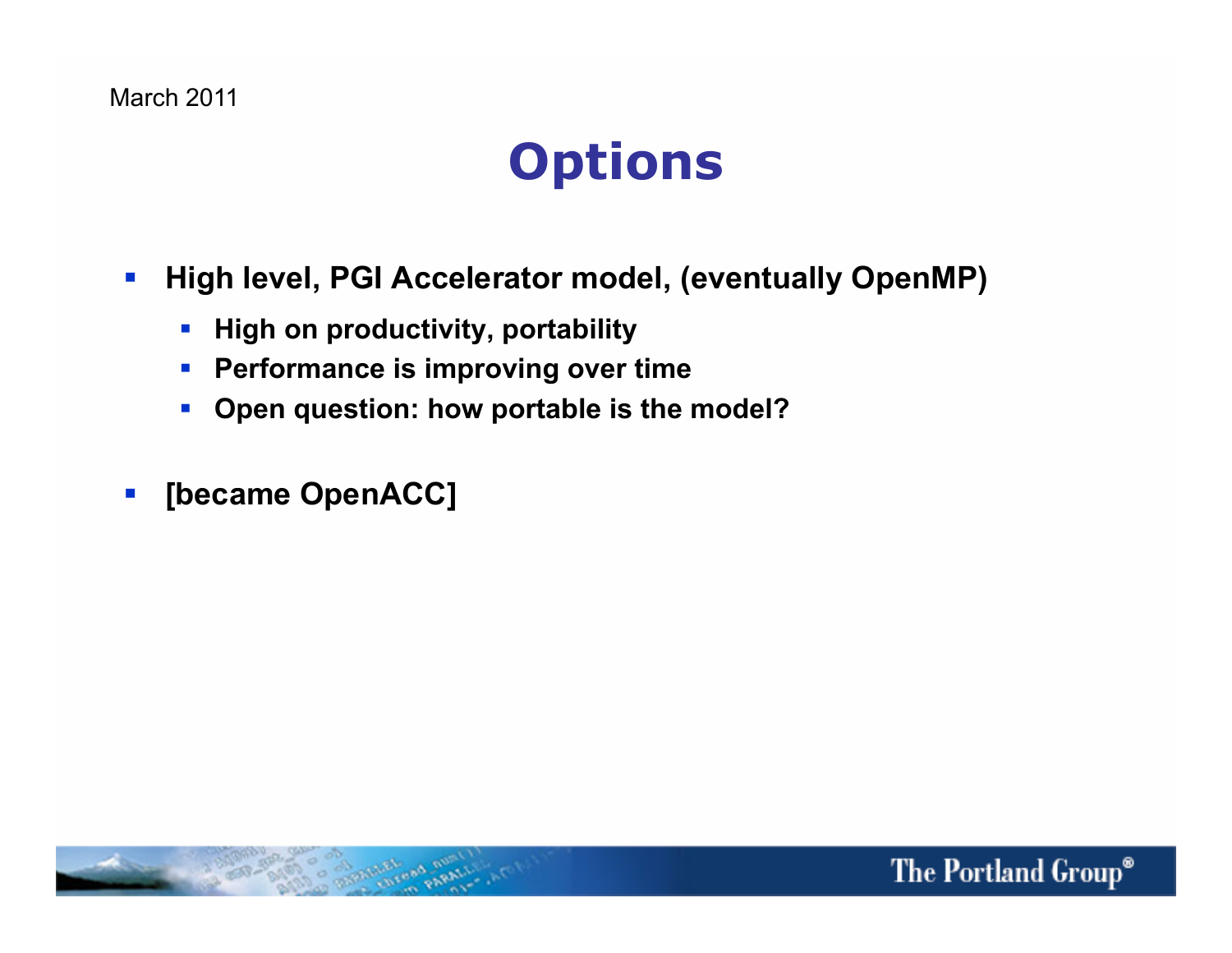## **How to Reach a Petaflop**

- $\blacksquare$  10<sup>6</sup> = megaflop
- $\blacksquare$  10<sup>9</sup> = gigaflop
- $\blacksquare$  **10<sup>12</sup>** = teraflop
- $\blacksquare$  10<sup>15</sup> = petaflop
	- ! **Jaguar** 
		- ! **18,688 dual-socket six-core nodes 2.6GHz, 4-8 GFlops/core, 224,256 cores**
		- ! **(.224 x 106 cores) x (2.6 x 109 GHz) x (4 results) = 2.32 x 1015 results/cycle = 2.32 Petaflops (double precision)**
		- ! **Top500 Rmax = 1.759 PFlops, Rpeak = 2.331 PFlops**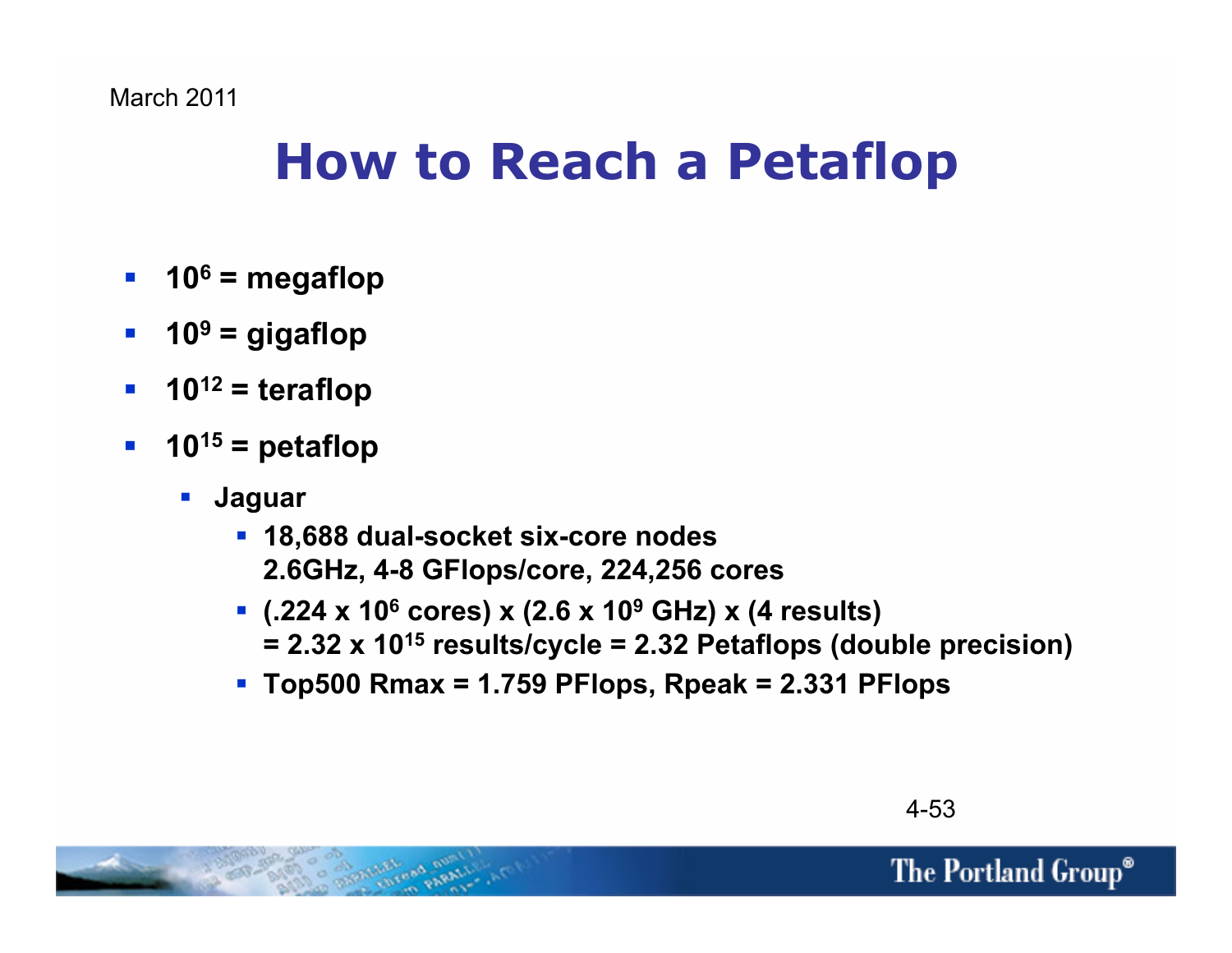## **How to Reach an Exaflop**

- $\blacksquare$  10<sup>6</sup> = megaflop
- $\blacksquare$  10<sup>9</sup> = gigaflop
- $\blacksquare$  **10<sup>12</sup>** = teraflop
- $\blacksquare$  10<sup>15</sup> = petaflop
- **10<sup>18</sup> = exaflop =**  $10^9$  **x**  $10^9$ 
	- **one billion gigaflop cores = one exaflop (MPI<sup>max</sup>)** 
		- ! **16-cores in 2011, 32-2013, 64-2015, 128-2017, 256 in 2019**
		- ! **1 million quad-socket 256-core nodes at 1GHz**
		- ! **50X nodes, 2X sockets/node, 40X cores/socket relative to Jaguar**
		- ! **at 4 results/GHz, reduce by ", higher clock reduces as well**
	- ! **one million teraflop cores = one exaflop** 
		- ! **1,000 ops / cycle (1GHz)** 4-54

The Portland Group®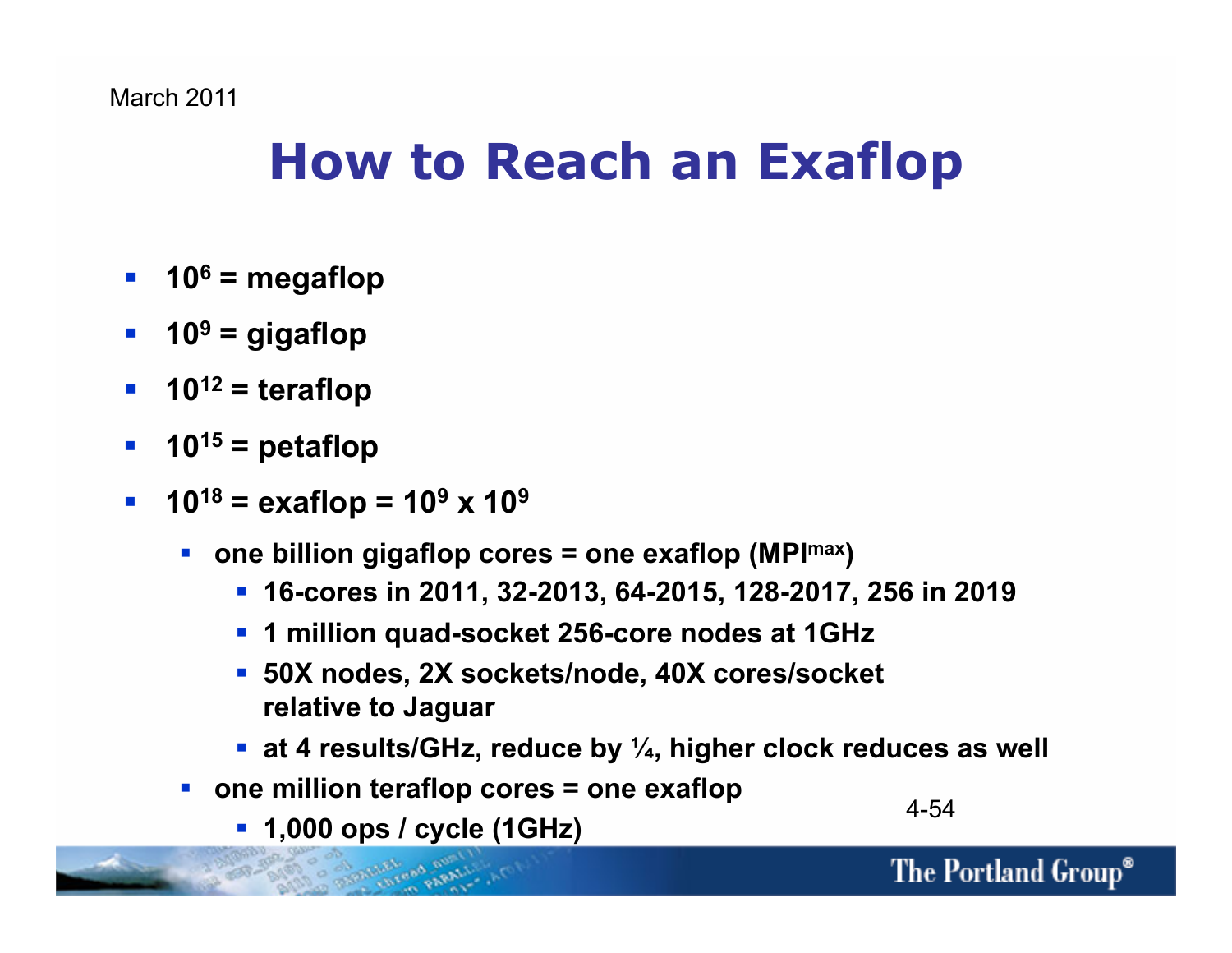## **How to Reach an Exaflop**

- ! **Maybe O(100,000) 10-teraflop nodes** 
	- ! **wide SIMD, multithreading, latency tolerant**
	- ! **1GHz clock = 10,000 operations/cycle (5,000 mul+add)**

| Jaguar              | <b>Proposed</b>       |
|---------------------|-----------------------|
| 224,256 cores       | O(100,000) units      |
| 37,376 sockets      | 100,000 sockets       |
| 18,688 nodes        | O(100,000) nodes      |
| 2.5GHz clock        | 1GHz clock            |
| 4-8 GFlops/core     | O(10,000) GFlops/unit |
| 24-48 GFlops/socket | 10,000 GFlops/socket  |
| 48-96 GFlops/node   | O(10,000) GFlops/node |
|                     |                       |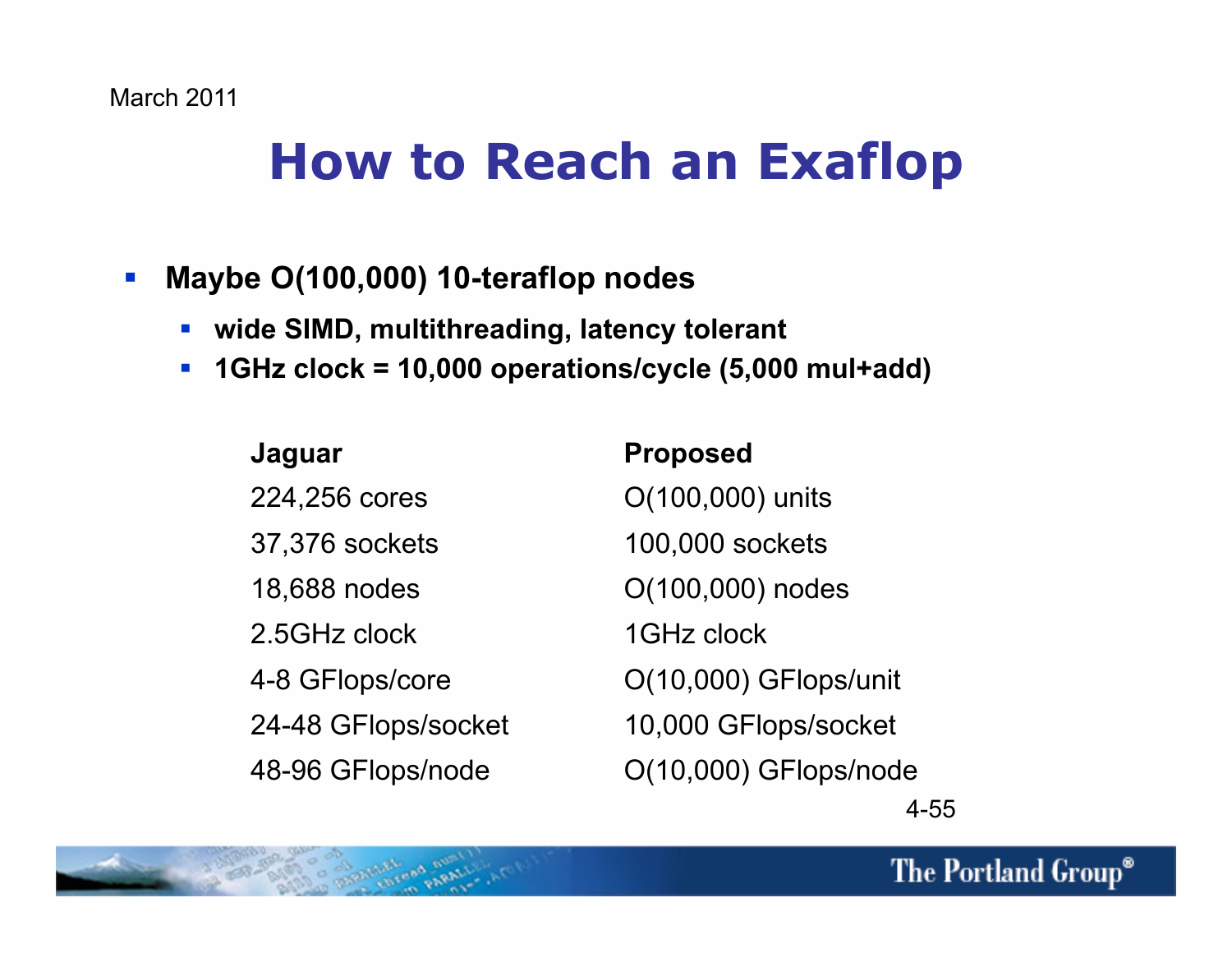## **Top Machines 2013**

|               | Jaguar | K     | Sequoia | <b>Titan</b> | <b>Tianhe-2</b> |
|---------------|--------|-------|---------|--------------|-----------------|
| nodes         | 18688  | 88128 | 98304   | 18688        | 16000           |
| <b>CPUs</b>   | $2*6$  | $1*8$ | $1*16$  | $1*16$       | $2*12$          |
| GHz           | 2.6    | 2.0   | 1.6     | 2.2          | 2.2             |
| Ops/clk       | 4      | 8     | 8       | 4            | 8               |
| gf/node       | 124    | 128   | 204     | 140          | 422             |
| <b>Pflops</b> | 2.3    | 11.2  | 20.1    | 2.6          | 6.7             |
| <b>ACCs</b>   |        |       |         | $1*14$       | $3*57$          |
| GHz           |        |       |         | .73          | 1.1             |
| Ops/clk       |        |       |         | 128          | 16              |
| gf/acc        |        |       |         | 1311         | 3009            |
| <b>Pflops</b> |        |       |         | 24.5         | 48.1            |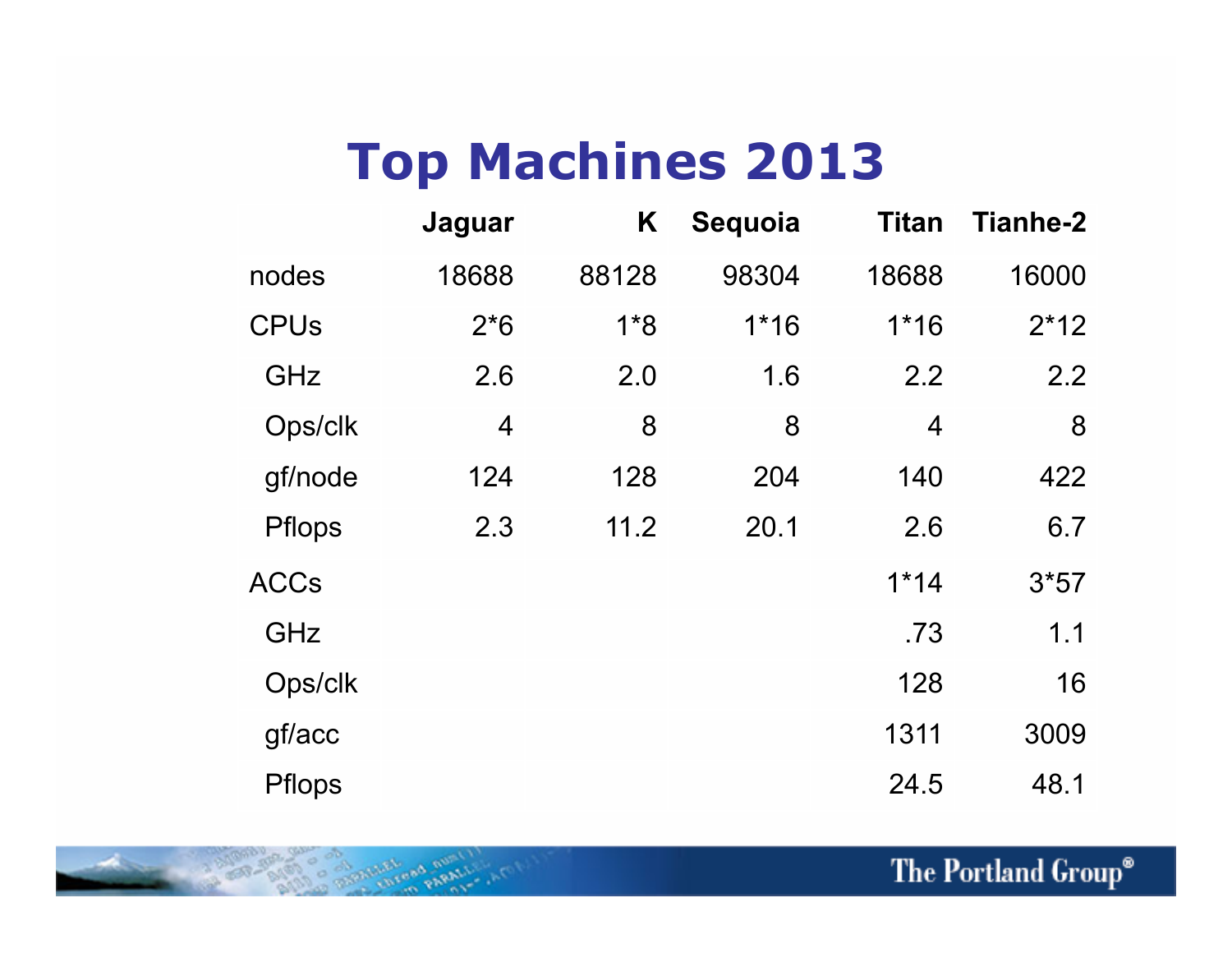## **Additional Information**

- ! **PGI Accelerator Programming Model** 
	- ! **x86+NVIDIA**
	- ! **PGI Fortran and C**
	- ! **Linux, Windows, OSX**
	- ! **www.pgroup.com/accelerate for documentation, FAQ, articles**
- ! **PGI CUDA Fortran** 
	- ! **X86 + NVIDIA**
	- ! **PGI Fortran**
	- ! **Linux, Windows, OSX**
	- ! **www.pgroup.com/cudafortran for documentation, FAQ, articles**
- ! **Common Compiler Feedback Format (CCFF)** 
	- ! **integrated into all PGI compilers and pgprof**
	- ! **www.pgroup.com/CCFF for additional information** 4-57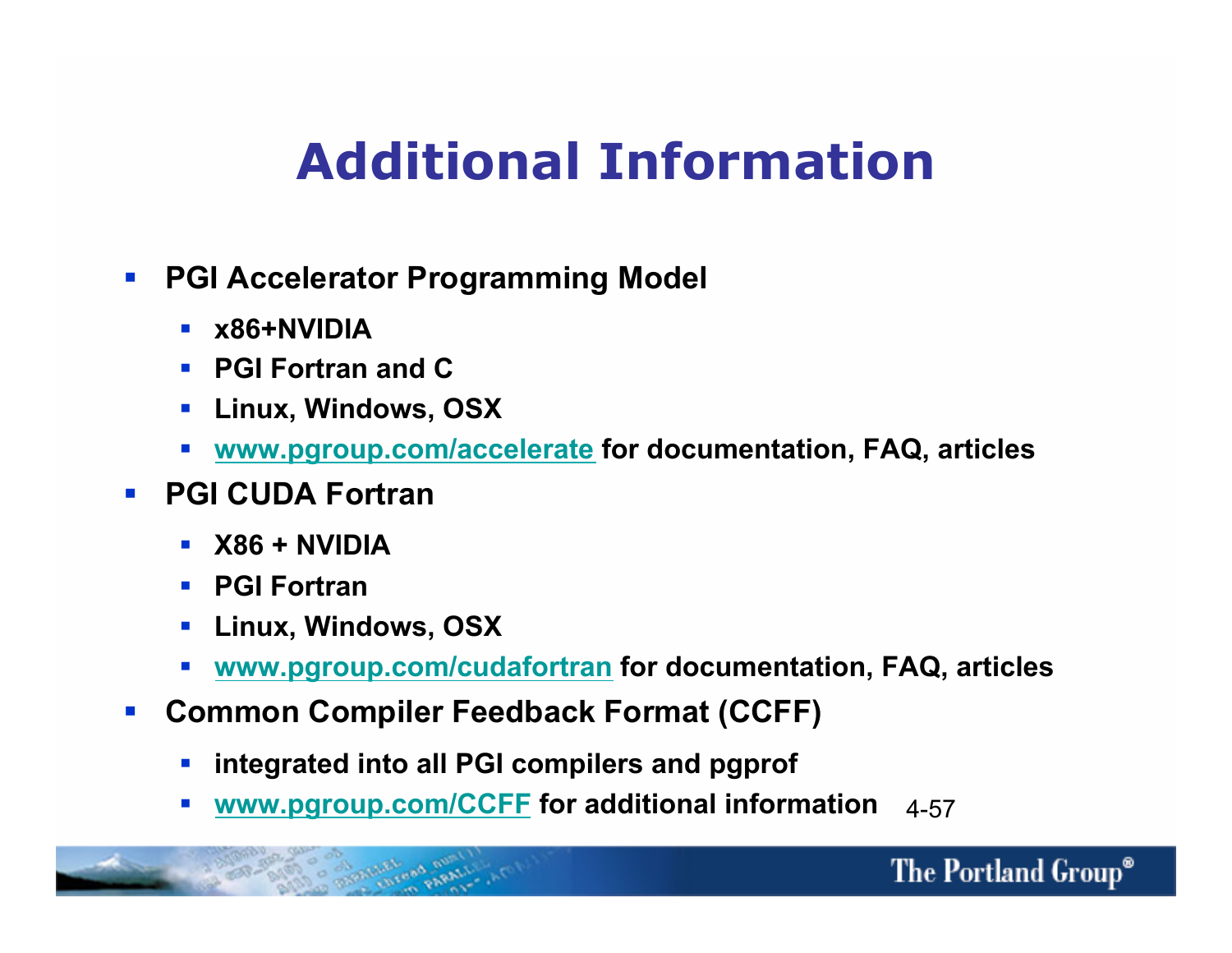# **Copyright Notice**

**© Contents copyright 2009-2011, The Portland Group, Inc. This material may not be reproduced in any manner without the expressed written permission of The Portland Group.** 



The Portland Group®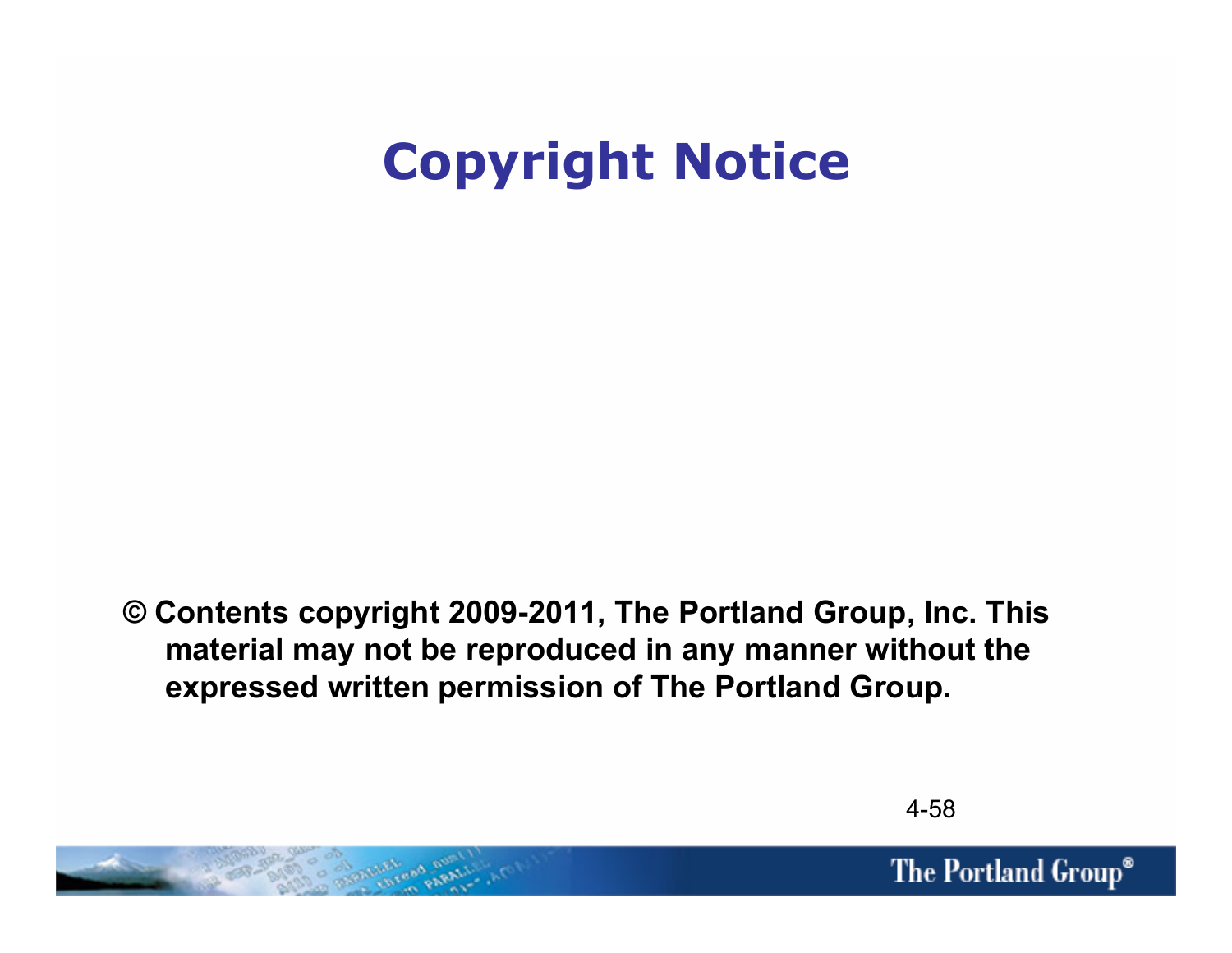## **Where to get help**

- **PGI Customer Support trs@pgroup.com**
- **PGI User's Forum http://www.pgroup.com/userforum/index.php**
- **PGI Articles http://www.pgroup.com/resources/articles.htm http://www.pgroup.com/resources/accel.htm**
- **PGI User's Guide http://www.pgroup.com/doc/pgiug.pdf**
- **CUDA Fortran Reference Guide http://www.pgroup.com/doc/ pgicudafortug.pdf**